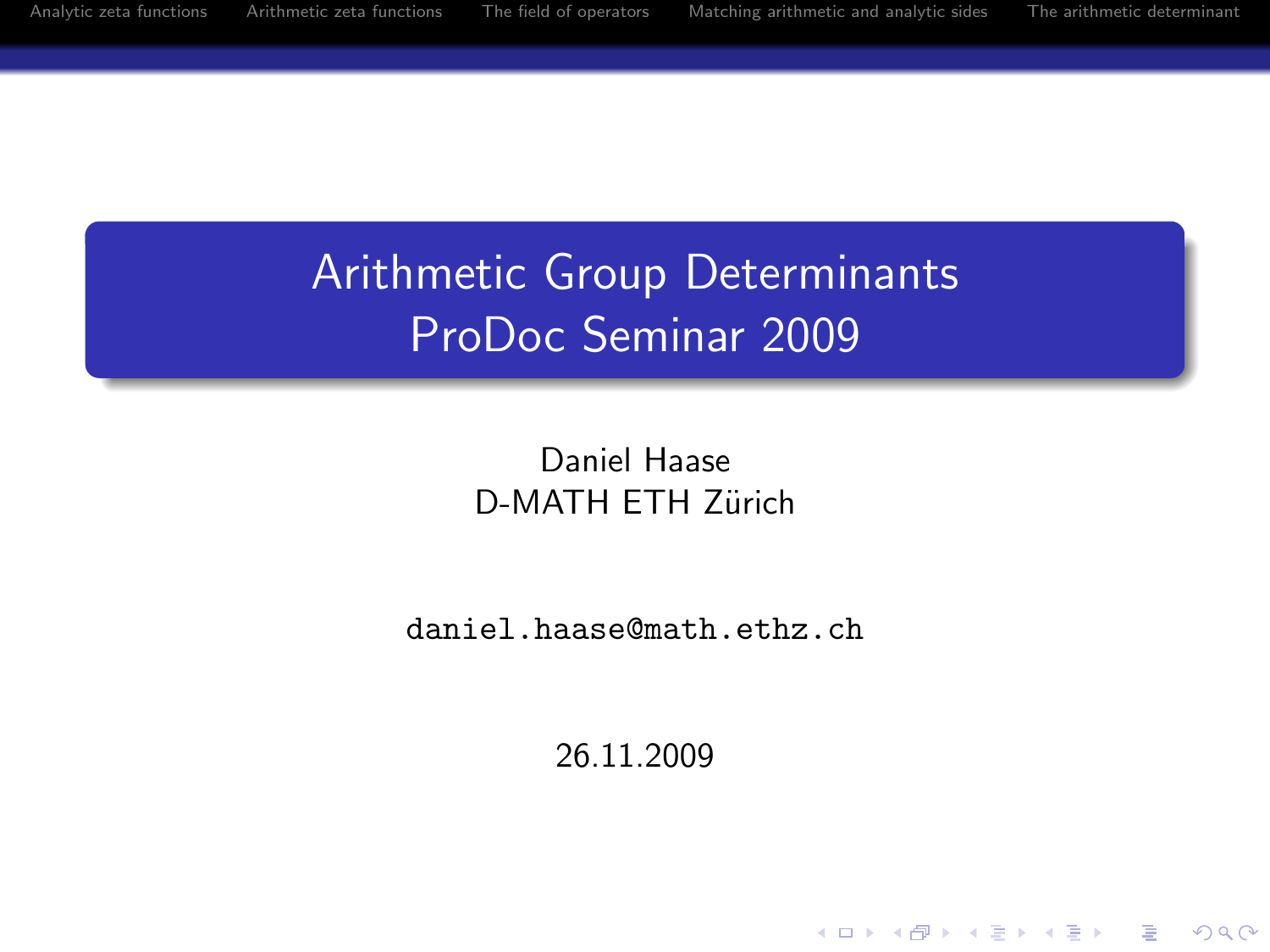K ロ ▶ K @ ▶ K 할 > K 할 > 1 할 > 1 이익어

- **4** Analytic zeta functions
- **2** Arithmetic zeta functions
- **3** The field of operators
- 4 Matching arithmetic and analytic sides
- **6** The arithmetic determinant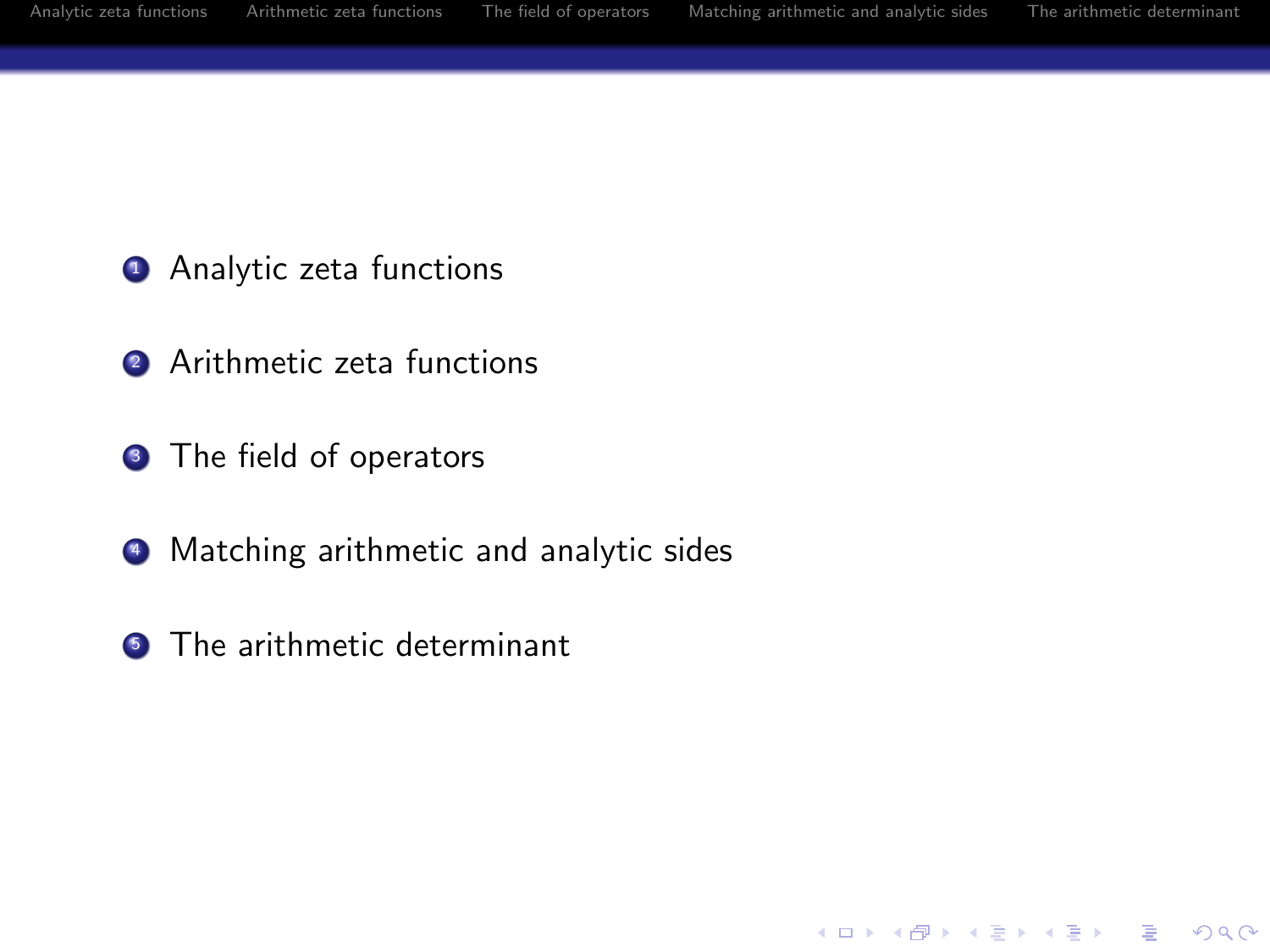**KORK STRAIN A BAR SHOP** 

# Definition

Let  $P$  be the set of natural prime numbers. The prime number counting function is

$$
\pi(x) = #\{p \in P : p \le x\} = \sum_{p \le x} 1.
$$

Usually one works with the Chebyshev counting function

$$
\psi(x) = \sum_{p^k \le x} \log(p)
$$

which has a simpler structure.

The famous prime number theorem reads

$$
\pi(x) = \text{li}(x) + E(x) \text{ or equivalently } \psi(x) = x + E(x)
$$

<span id="page-2-0"></span>for error terms  $E(x)$ .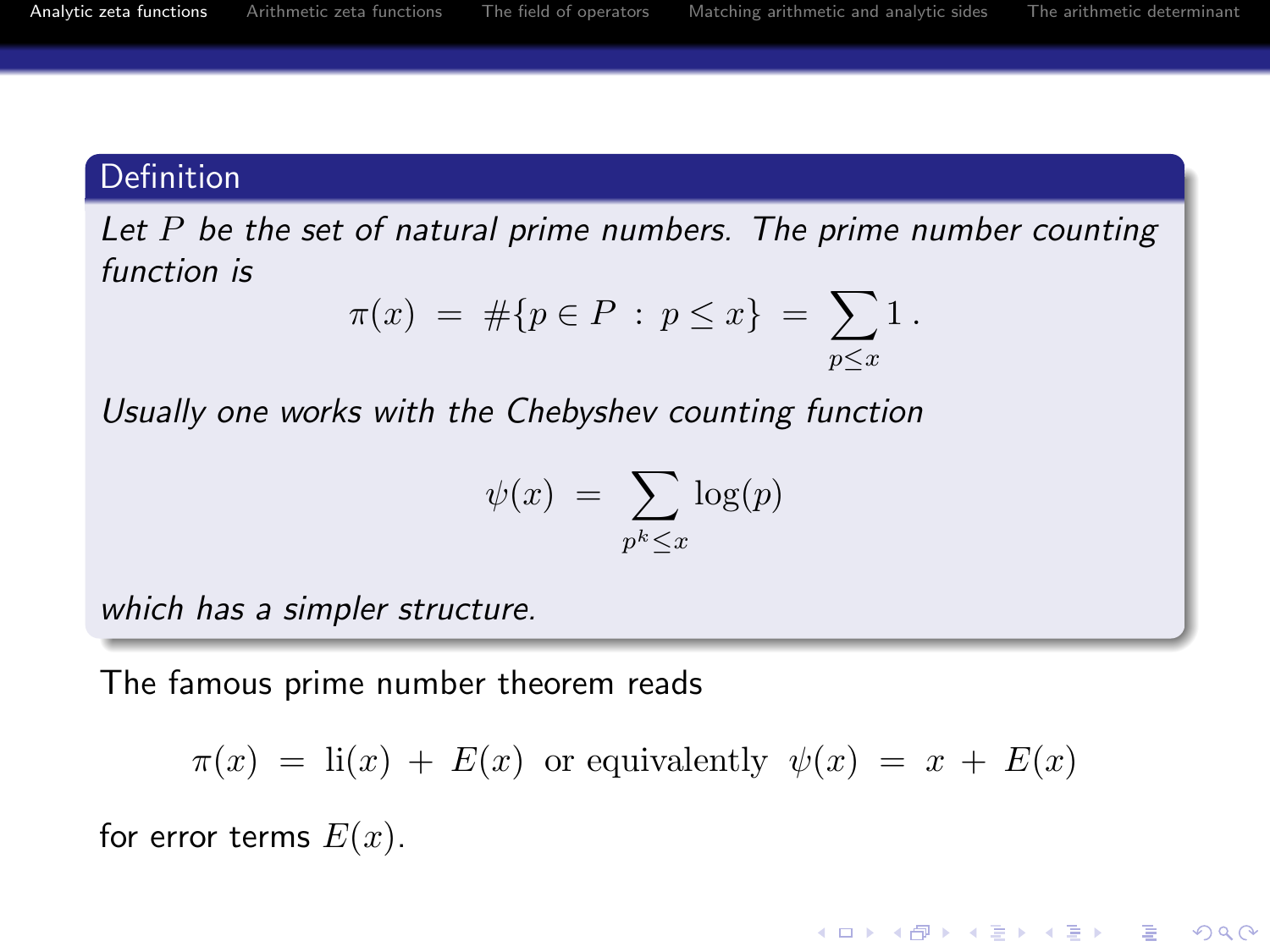.

**KORKARYKERKE POLO** 

One investigates the properties of  $\psi$  by complex analysis of  $\zeta(s)$ :

#### **Definition**

Riemann's zeta function is defined on the half plane  $Re(s) > 1$  by

$$
\zeta(s) = \sum_{n=1}^{\infty} n^{-s} = \prod_{p \text{ prime}} \frac{1}{1 - p^{-s}}
$$

It is absolutely convergent for  $Re(s) > 1$ .

The functional equation for the completed zeta function

$$
Z(s) = \pi^{-\frac{s}{2}} \cdot \Gamma(\frac{s}{2}) \cdot \zeta(s)
$$

reads  $Z(1-s) = Z(s)$ , and provides a meromorphic continuation of  $\zeta(s)$ to the complex plane, which has a simple pole at  $s = 1$ , trivial zeros for  $s = -2, -4, -6, \ldots$ , and nontrivial zeros in the strip  $0 < \text{Re}(s) < 1$ .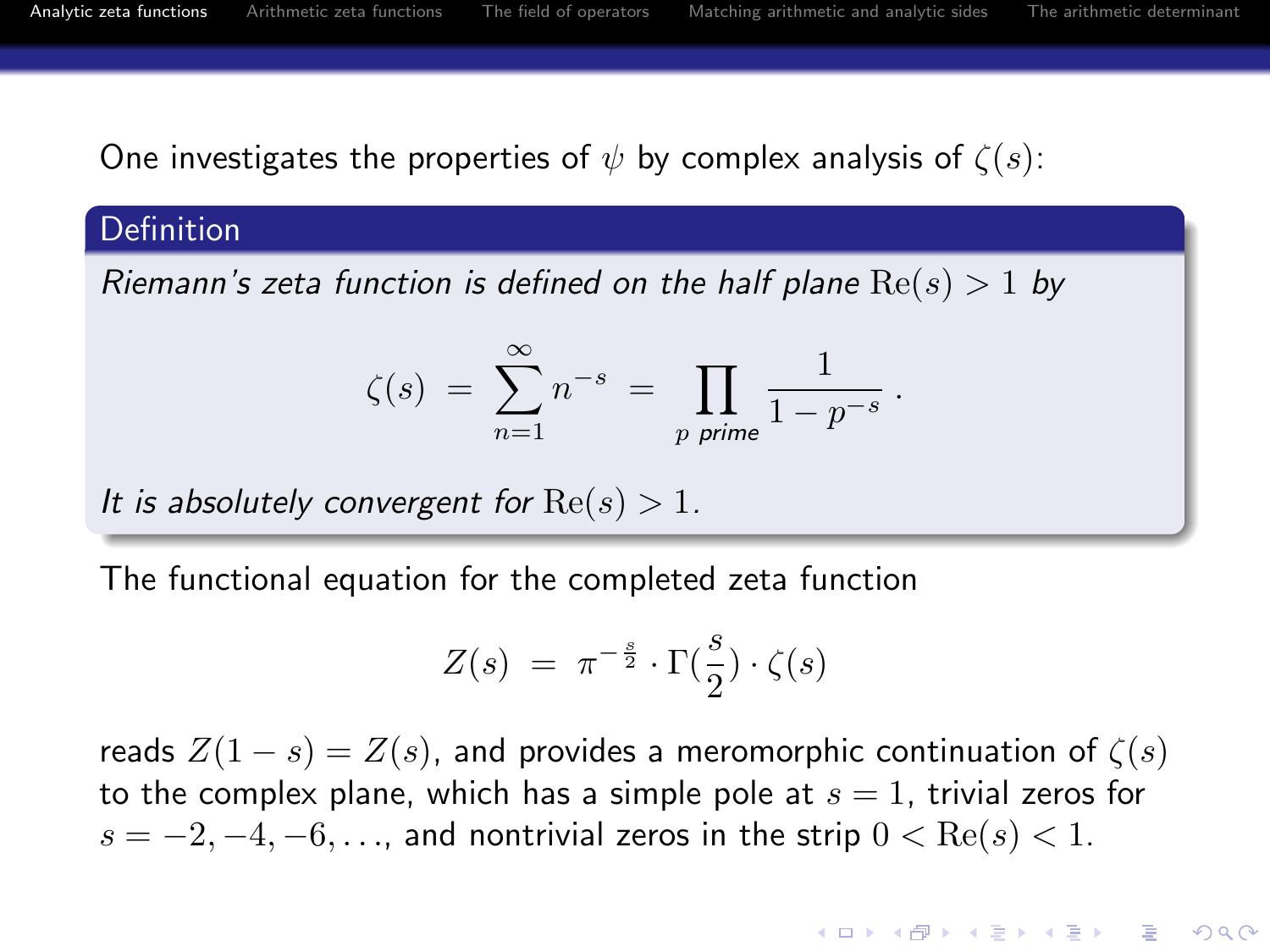Consider the Mellin pairing

$$
F(s) = \int_{0}^{\infty} f(x)x^{s} \frac{dx}{x} \quad \leftrightarrow \quad f(x) = \frac{1}{2\pi i} \int_{c-i\infty}^{c+i\infty} F(s)x^{-s}dx.
$$

The negative logarithmic derivative of  $\zeta(s)$  is

$$
F(s) = -\frac{\zeta'(s)}{\zeta(s)} = s \int_{0}^{\infty} \psi(x) x^{-s-1} dx
$$

#### Classical explicit formula

$$
\psi(x) = -\log(2\pi) + \sum_{\varrho}^* \text{ord}(\varrho) \frac{x^{\varrho}}{\varrho} , \text{ ord}_{\zeta}(\varrho) = \text{Res}_F(\varrho).
$$

So the orders of  $\zeta(s)$  (the residues of F) control the prime distribution.

**KORK ERKER ADAM ADA**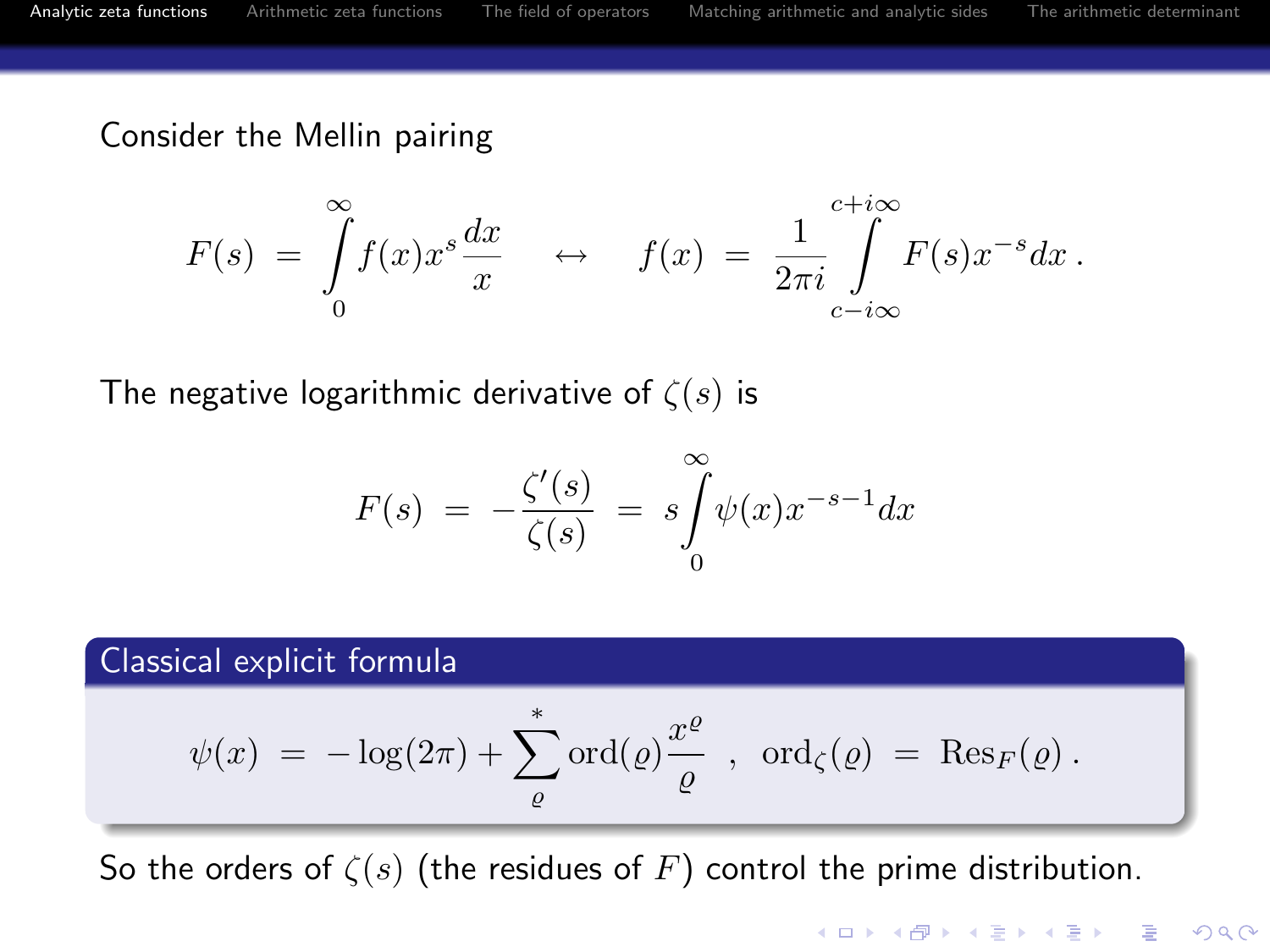**KORKAR KERKER E VOOR** 

This formula translates knowledge of larger zero free regions of  $\zeta(s)$  to smaller error terms  $E(x)$ .

- Hadamard/de la Vallée Poussin 1896: Pole at  $s = 1$ , no zeros on line  $\text{Re}(s) = 1$ , gives asymptotic  $\psi(x) = x + o(x)$  with small o, using a trigonometric identity on  $\sum n^{-s}$ .
- Best known approximation today comes from the zero free region which gives

$$
\psi(x) = x + O\left(x \cdot \exp\left(-c \cdot \frac{\log(x)^{\frac{3}{5}}}{\log(\log(x))^{\frac{1}{5}}}\right)\right).
$$

This was obtained by Vinogradov and Korobov in the 1960's, using mean value theorems on exponential sums.

Riemann's Hypothesis is  $\text{Re}(\varrho)=\frac{1}{2}$  for every nontrivial zero, which implies the best possible approximation  $\psi(x) = x + O(x^{\frac{1}{2} + \varepsilon})$ or  $\pi(x) = \text{li}(x) + O(\sqrt{x}\log(x))$  for the counting function  $\pi(x)$ .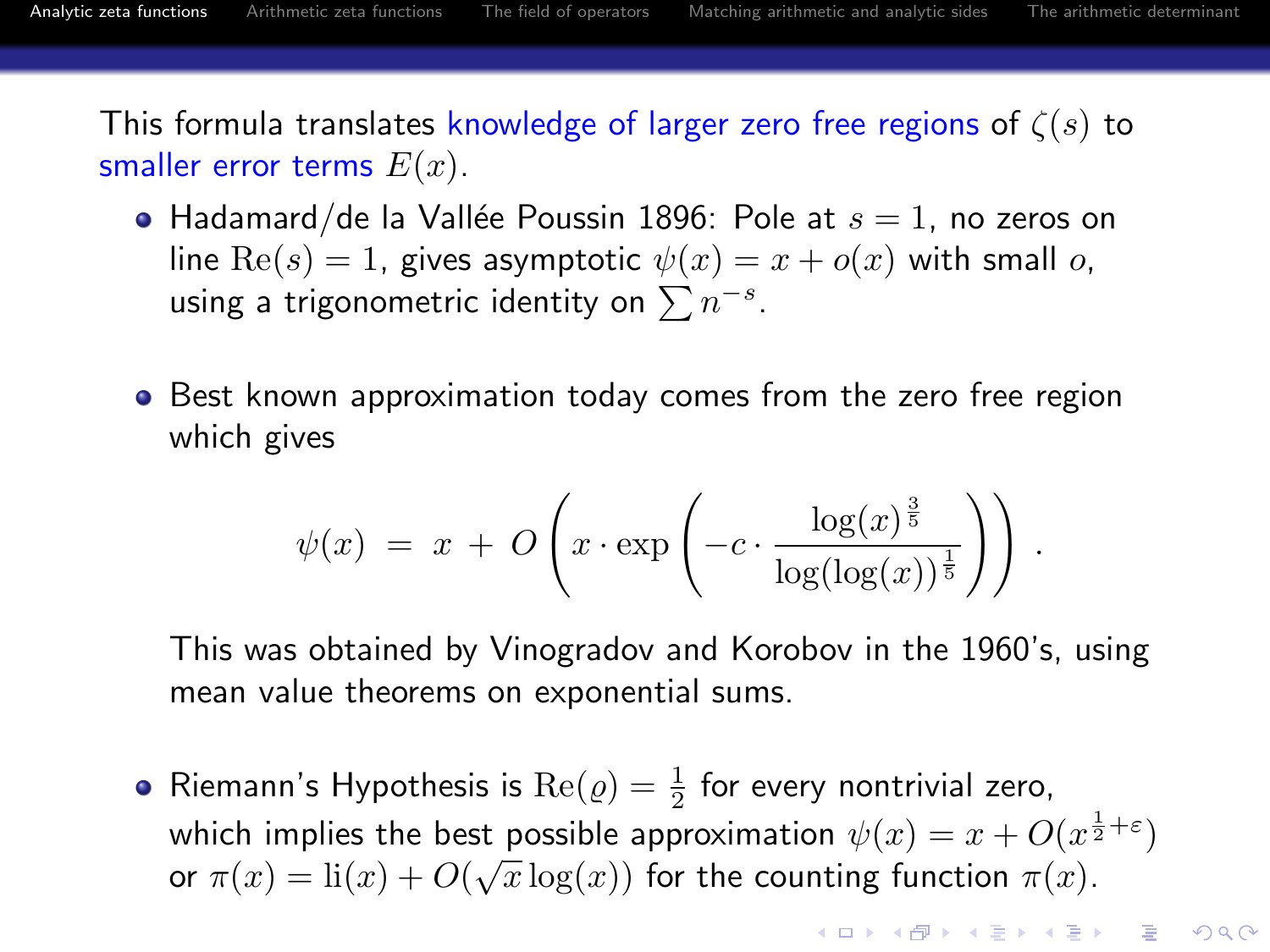.

**KORK STRAIN A BAR SHOP** 

Explicit formula holds for more general arithmetic data:

#### Dedekind zeta functions

Distribution of prime ideals norms of a number field  $K$  as given by the counting function

$$
\psi_K(x) = \sum_{N(\mathfrak{p})^k \leq x} \log(N(\mathfrak{p}))
$$

is encoded in the Dedekind zeta function

$$
\zeta_K(s) \; = \; \sum_{\mathfrak{a}} N(\mathfrak{a})^{-s} \; = \; \prod_{\mathfrak{p}} \frac{1}{1 - N(\mathfrak{p})^{-s}}
$$

Prime ideal theorem:  $\psi_K(x) = x + o(x)$ .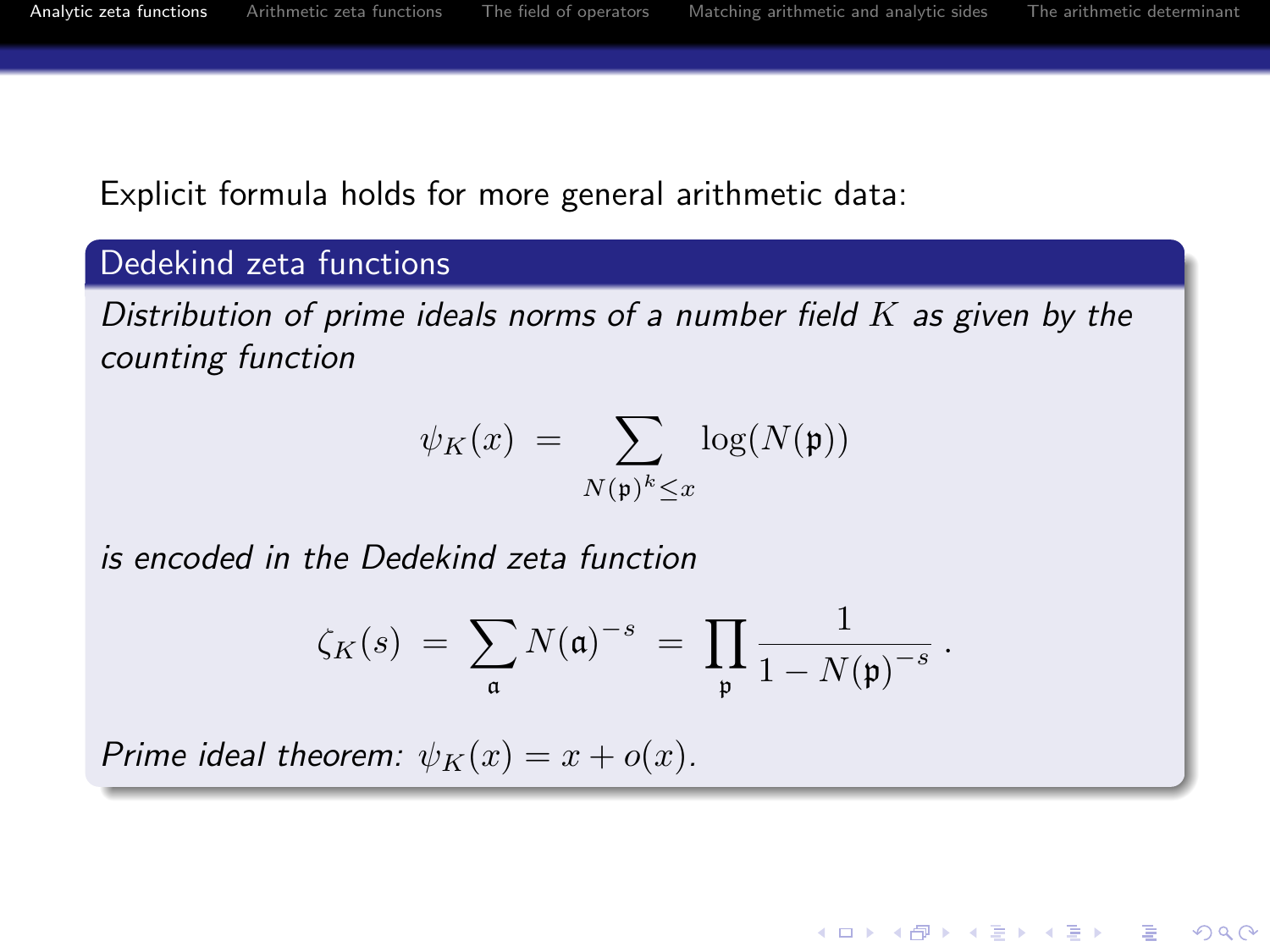#### Artin L-series

Distribution of prime ideals norms weighted by characters  $\chi = \text{Tr}(\varrho)$  of the Galois group of  $L/K$ 

$$
\psi_{\chi}(x) = \sum_{N(\mathfrak{p})^k \le x} \log(N(\mathfrak{p})) \chi(\mathfrak{p}^k)
$$

is encoded in the Artin L-series

$$
L(s,\chi) = \prod_{\mathfrak{p}} \frac{1}{\det(\mathrm{id} - f_{\mathfrak{p}})(N(\mathfrak{p}))^{-s}}.
$$

**KORK STRAIN A BAR SHOP**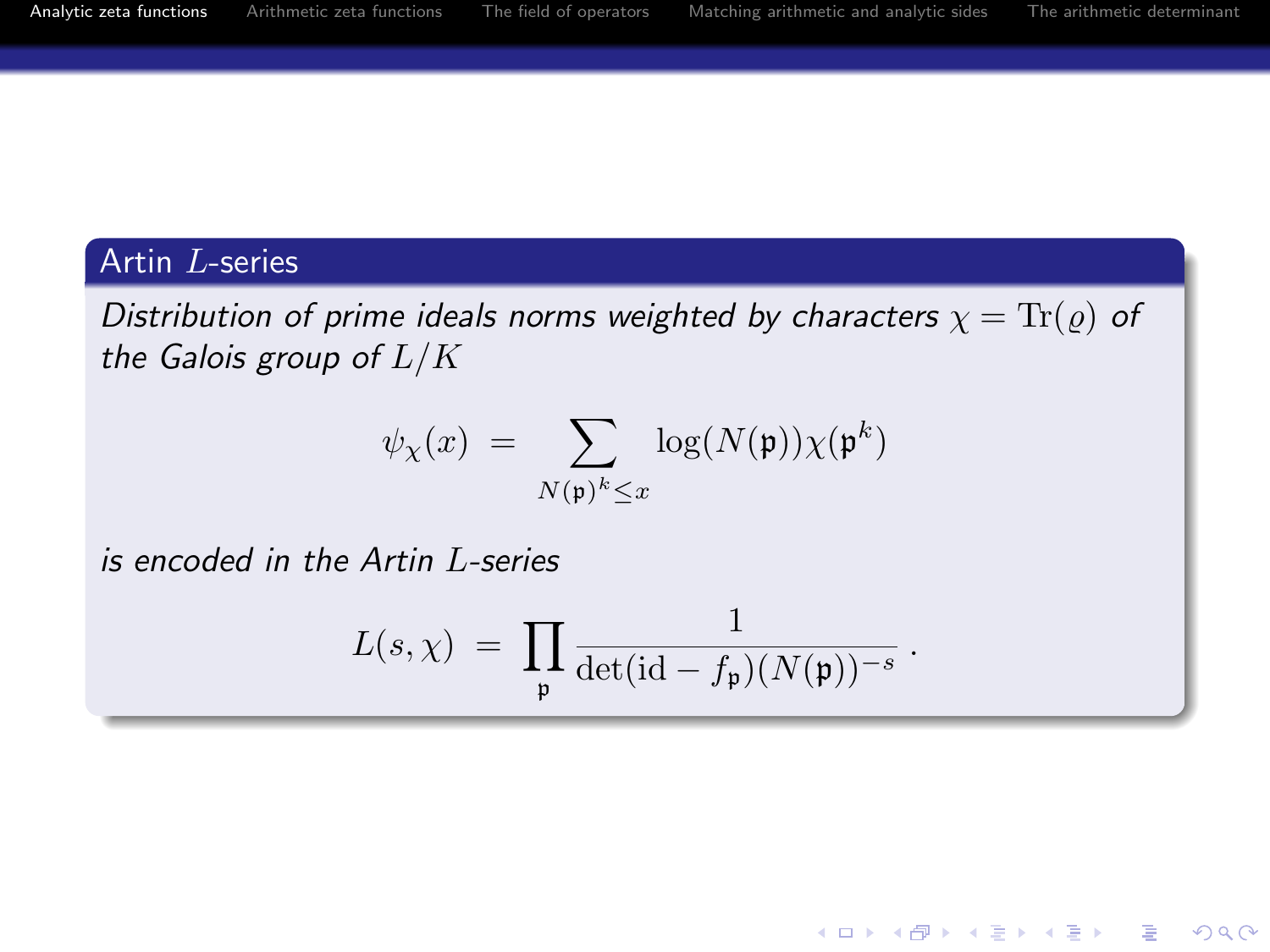# Tate's Thesis

For a character  $\chi$ ,  $L(s,\chi)$  has a meromorphic continuation to  $\mathbb C$  with (at most) a simple pole at  $s = 1$ , trivial zeros on the real line, and nontrivial zeros in the strip  $0 < \text{Re}(s) < 1$ .

# A. Weil's explicit formula

For suitable  $f : (0, \infty) \to \mathbb{C}$  and Weil's summation technique,

$$
\sum_{{\mathfrak{p}},n} \log(N({\mathfrak{p}})) \chi({\mathfrak{p}}^n) f(N({\mathfrak{p}})^n) \; = \; \sum_{\varrho}^* \mathrm{ord}_L(\varrho) F(\varrho)
$$

holds where  $\varrho$  runs over the zeros/poles of  $L(s, \chi)$ .

Counting functions satisfy  $\psi(x) = x + E(x)$  as in the classical case, error terms  $E(x)$  unknown until location of the zeros is discovered.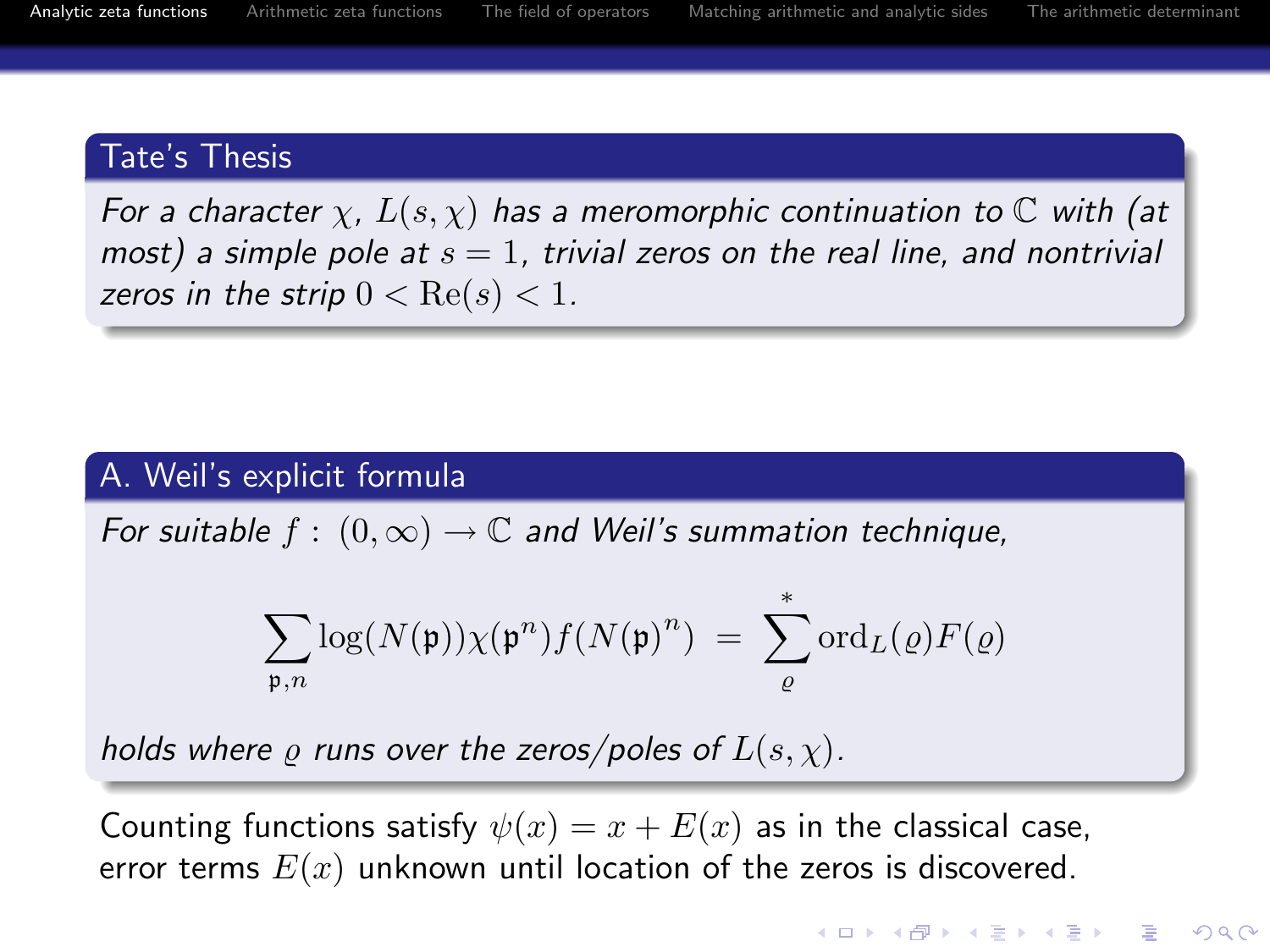We call these zeta functions analytic zeta functions, because

- they have a convergent Euler product expansion (hence no zeros for  $Re(s) > 1$ ),
- **•** they have a meromorphic continuation to the complex plane,
- its zeros and poles control the counting function,
- the zeta function behaves nicely, so tools from complex calculus apply.

Usually these properties follow from a convenient functional equation like  $Z(s,\chi)=Z(1-s,\chi^*)$ , which in turn comes from the fact that the zeta function is a Mellin transform of some modular function (or form).

But that's not mandatory, for example the pair

$$
\psi_p(x) = \sum_{p^k \leq x} \log(p) = \left\lfloor \frac{\log(x)}{\log(p)} \right\rfloor , \ \zeta_p(s) = \frac{1}{1 - p^{-s}}
$$

also has these properties, also if  $p$  is any positive real number.

**KORK ERKER ADE YOUR**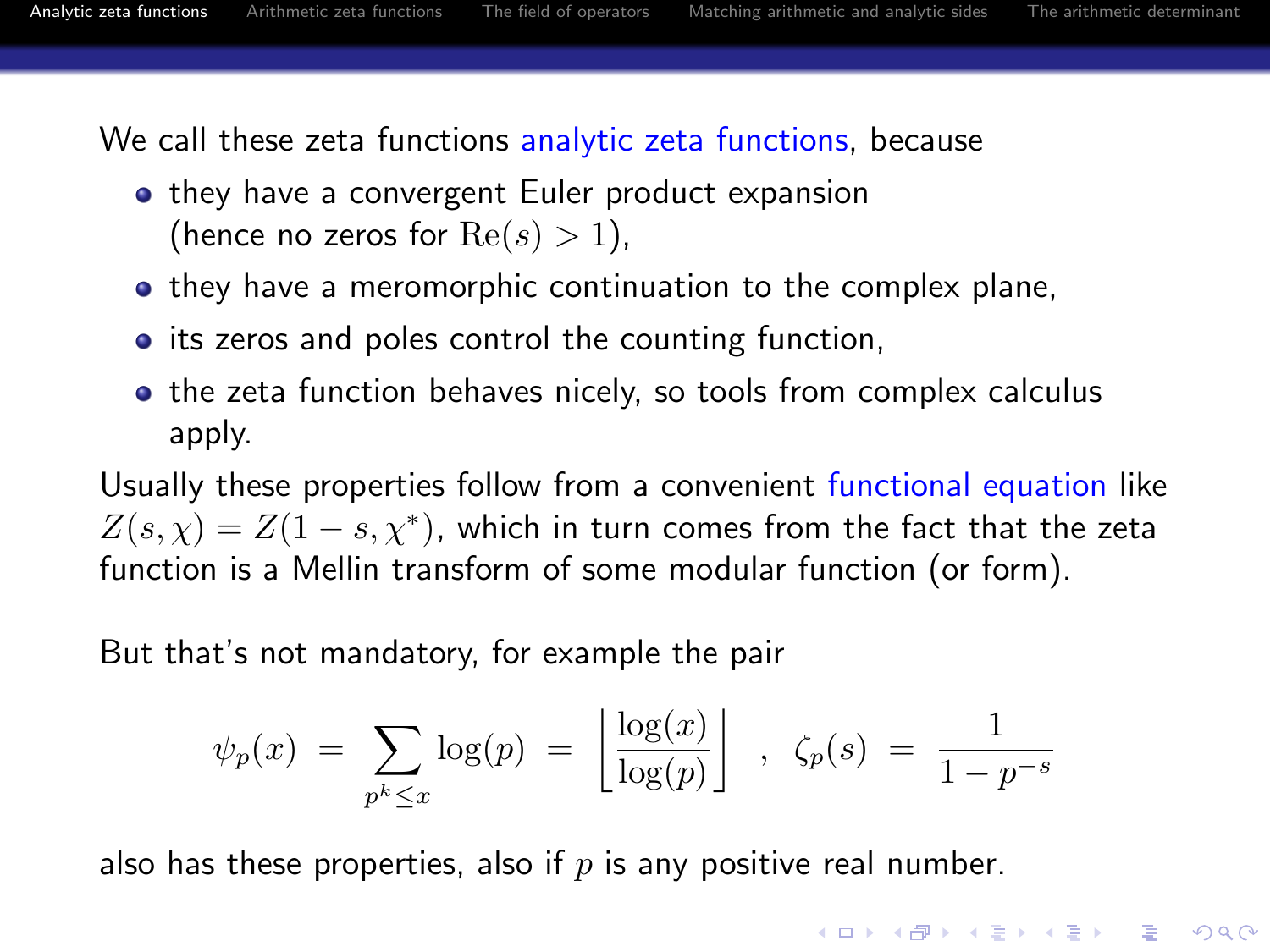Some arithmetic questions have no analytic or geometric background:

## Chebyshev's bias hypothesis

There are more primes  $p \equiv 3 \mod 4$  then  $p \equiv 1 \mod 4$ .

We have to examine the functions

$$
\psi_{a,m}(x) = \sum_{\substack{p^k \le x \\ p \equiv a \bmod m}} \log(p) , \ \zeta_{a,m}(s) = \prod_{p \equiv a \bmod m} \frac{1}{1 - p^{-s}} .
$$

Dirichlet's density theorem

$$
\psi_{a,m}(x) = \frac{x}{\phi(m)} + o(x)
$$
, which for the zeta function reads

$$
\zeta_{a,m}(s) \sim (s-1)^{-\frac{1}{\phi(m)}}
$$

for  $s \rightarrow 1+$ .

<span id="page-10-0"></span>Not enough to answer Chebyshev's question since the main term does not depend on a. Moreover, we cannot look behind the line  $Re(s) = 1$ because there is no meromorphic continuation.**KORK ERKER ADE YOUR**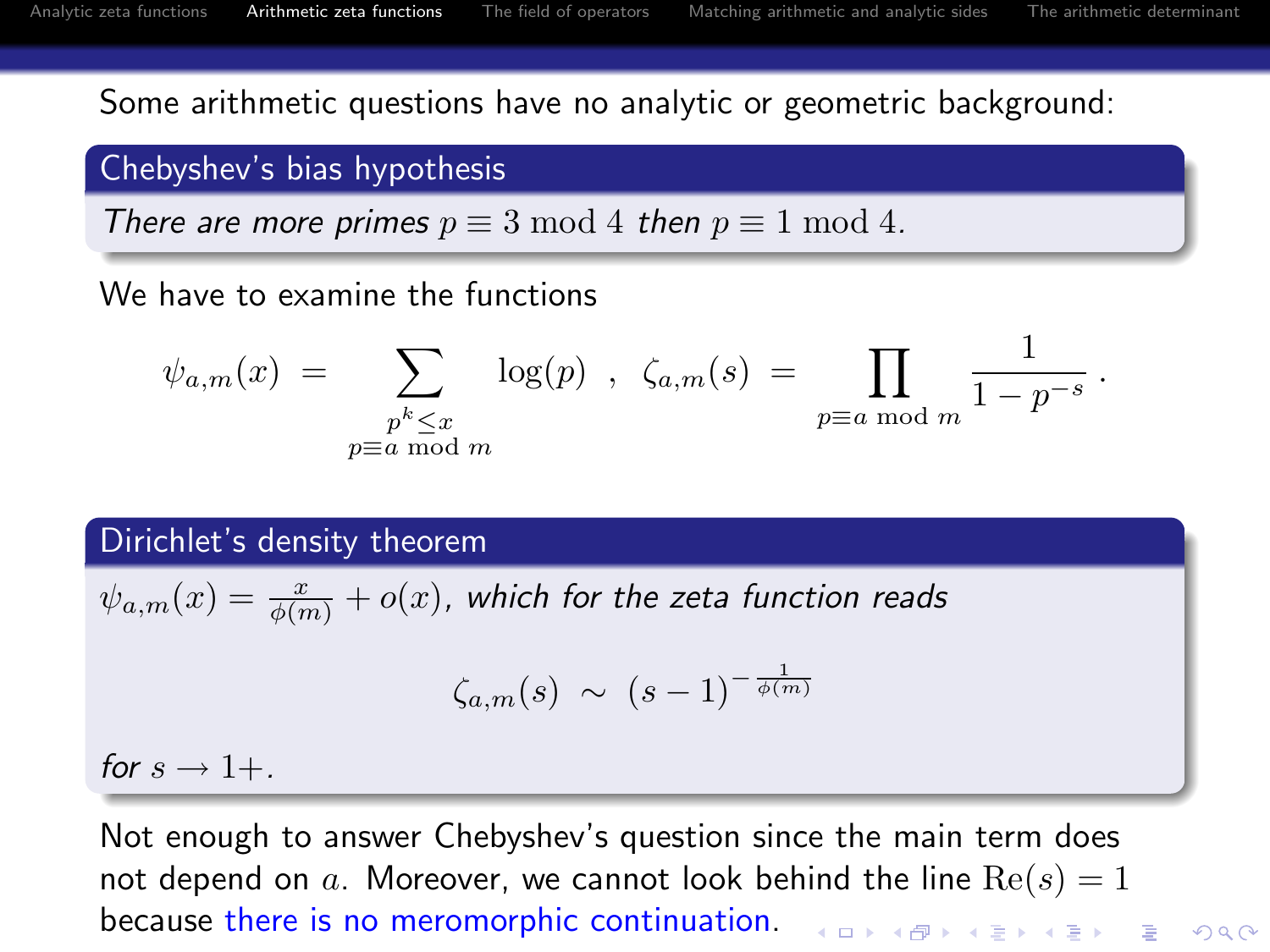That is quite unfortunate: Loss of regularity means

- most tools of analytic number theory just don't work anymore,
- function behaviour for  $\text{Re}(s) > 1$  no longer related to critical strip,
- we cannot speak of poles/zeros in the critical strip.

Idea to attack such problems (Sarnak 1990's): Use strong assumptions on the distribution of the zeros of the functions  $L(s, \chi)$  (GRH and GSH, both far out of reach) to proof a normal distribution of the primes in progressions. If both assumptions hold, there is indeed a bias in a more general setting. It is too small to turn up in the main term of the density theorem.

H. 2008: Relate these restricted products to analytic zeta functions using a functional equation system instead of a single functional equation to transfer analytic properties.

**KORKAR KERKER E VOOR**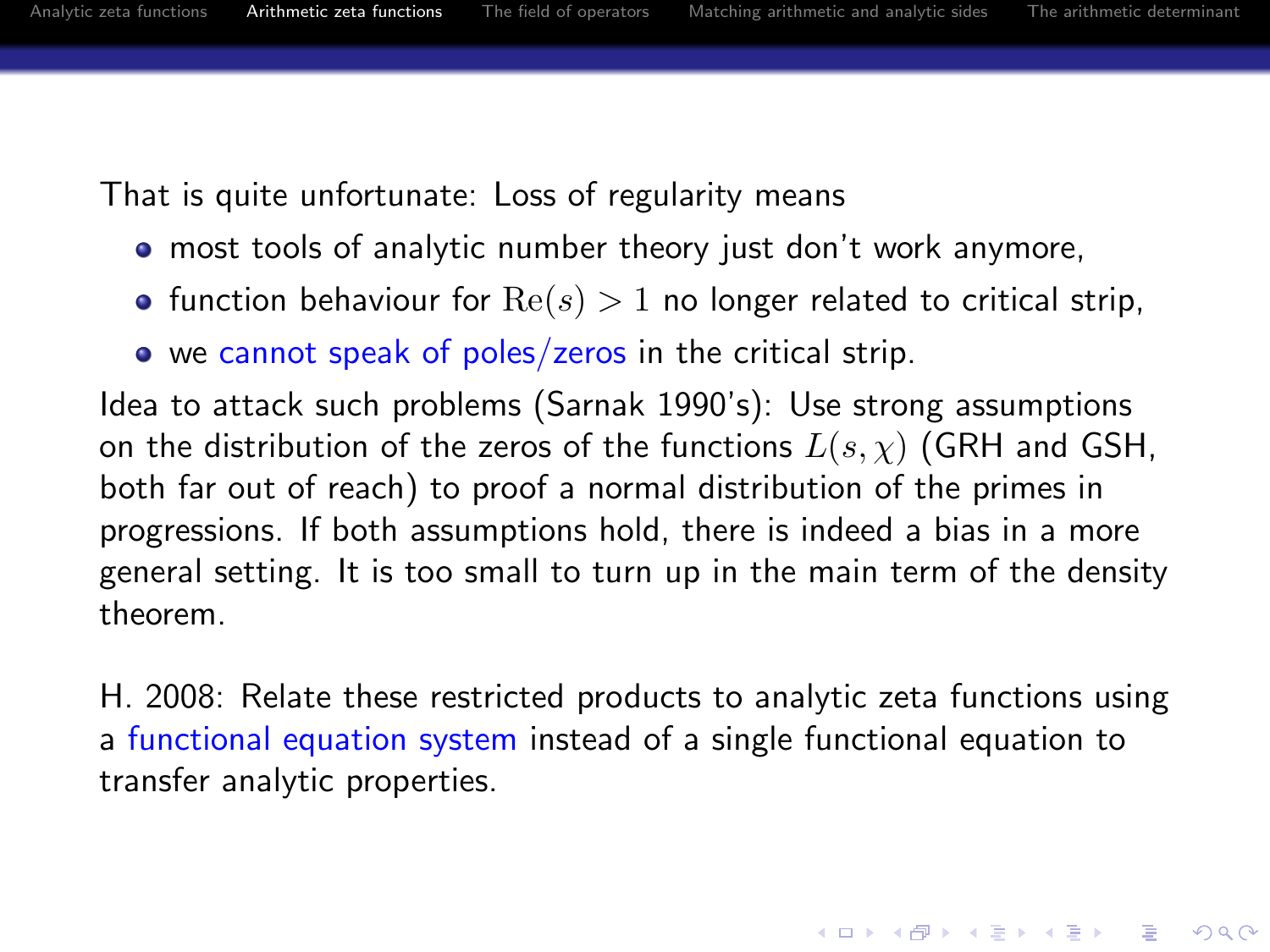.

**KORK ERKER ADE YOUR** 

Chebyshev's question is a about arithmetic of the quadratic field  $K = \mathbb{Q}(i)$ :

- Prime numbers  $p \equiv 1 \mod 4$  are those which decompose in K:  $p\mathcal{O}_K = \mathfrak{P}_1 \mathfrak{P}_2$ ,  $N(\mathfrak{P}_i) = p$ , decomposition type  $(e, f, g) = (1, 1, 2)$ .
- Prime numbers  $p \equiv 2 \mod 4$  are those which ramify in K:  $p\mathcal{O}_K = \mathfrak{P}^2$ ,  $N(\mathfrak{P}) = p$ , decomposition type  $(e,f,g) = (2,1,1)$ .
- Prime numbers  $p \equiv 3 \mod 4$  are those which are inert in K:  $p\mathcal{O}_K=\mathfrak{P},\ N(\mathfrak{P})=p^2$ , decomposition type  $(e,f,g)=(1,2,1).$

<span id="page-12-0"></span>We use this to factorise the Dedekind zeta function of  $K$ 

$$
\zeta_K(s)\;=\;\prod_{\mathfrak{p}}\frac{1}{1-N(\mathfrak{p})^{-s}}\;=\;\prod_{\mathfrak{p}}\left(\frac{1}{1-p^{-fs}}\right)^g
$$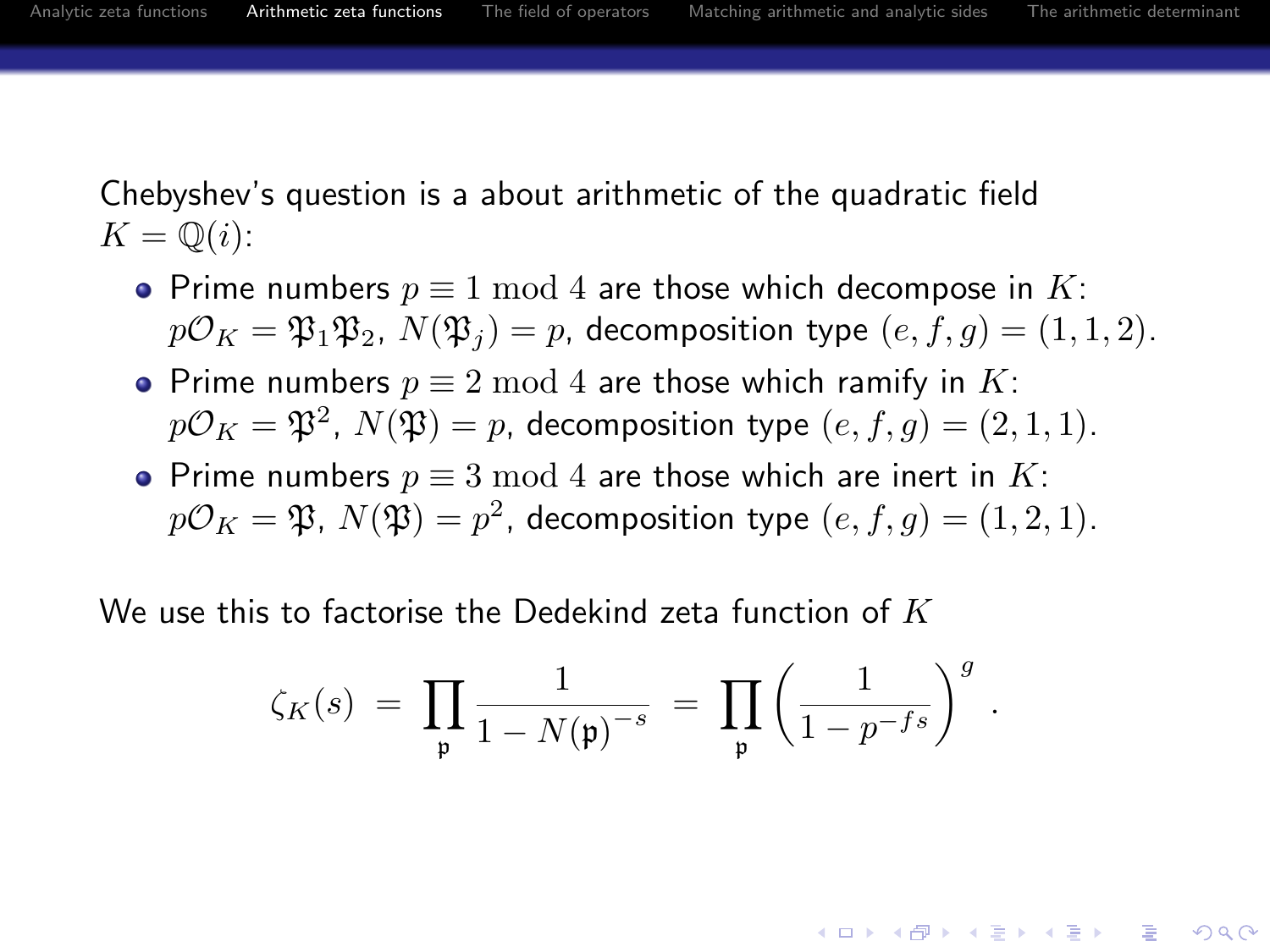Hence we have a decomposition

$$
\zeta_K(s) \;=\; \left(\prod_{1 \bmod 4} \frac{1}{1-p^{-s}}\right)^2 \; \cdot \; \prod_{2 \bmod 4} \frac{1}{1-p^{-s}} \; \cdot \; \prod_{3 \bmod 4} \frac{1}{1-p^{-2s}} \; .
$$

Which we simply write as  $\zeta_K(s) = \zeta_1(s)^2 \cdot \zeta_2(s) \cdot \zeta_3(2s)$ .

We also have the trivial decomposition  $\zeta_{\mathbb{Q}}(s) = \zeta_1(s)\zeta_2(s)\zeta_3(s)$ .

We write this as a functional equation system:

| ٠              | ×        | $\epsilon$ |
|----------------|----------|------------|
| $\vert$ 1<br>2 | $\Omega$ |            |
|                |          |            |

where  $g[f]$  is a formal symbol, which acts on complex functions by  $(f[g]) * L(s) = L(fs)^g.$ 

We can invert this system because its determinant  $2[1] - [2]$  is not zero. Thus  $\zeta_1$  and  $\zeta_3$  are combinations of the analytic functions  $\zeta_{\mathbb{Q}}$ ,  $\zeta_K$  and  $\zeta_2$ ...but over which field and in which vector space[?](#page-12-0)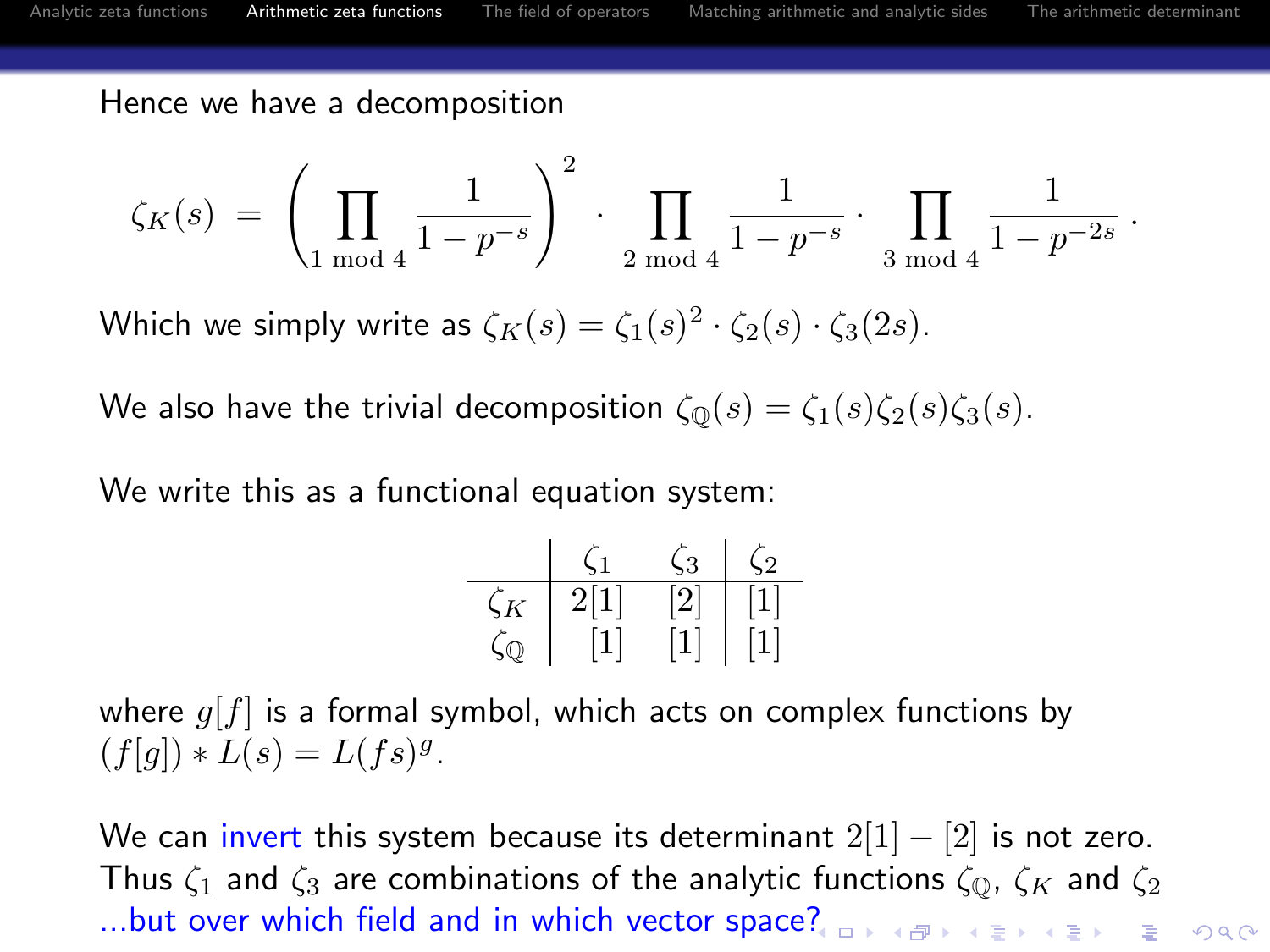4 D > 4 P + 4 B + 4 B + B + 9 Q O

So the main problems of this talk are

- **•** Properly define the operators and the field in which they live. The field will be similar to a local field in many aspects, but it will not operate on meromorphic functions (we cannot hope for this, because already  $\zeta_1$  from the previous example is not meromorphic). We have to switch to the counting functions instead.
- Properly define the functional equation system for general settings. We have to choose  $n$  analytic zeta functions and relate them to precisely  $n$  arithmetic zeta functions using operators from our field. There will be multiple ways to do that.
- Show that the determinant does not vanish. For this we compute the principal component decomposition of the system. The eigenvalues turn out to be 1-units in the field.

In fact this is a purely group theoretic phenomenon, which does not depend on number theoretic context.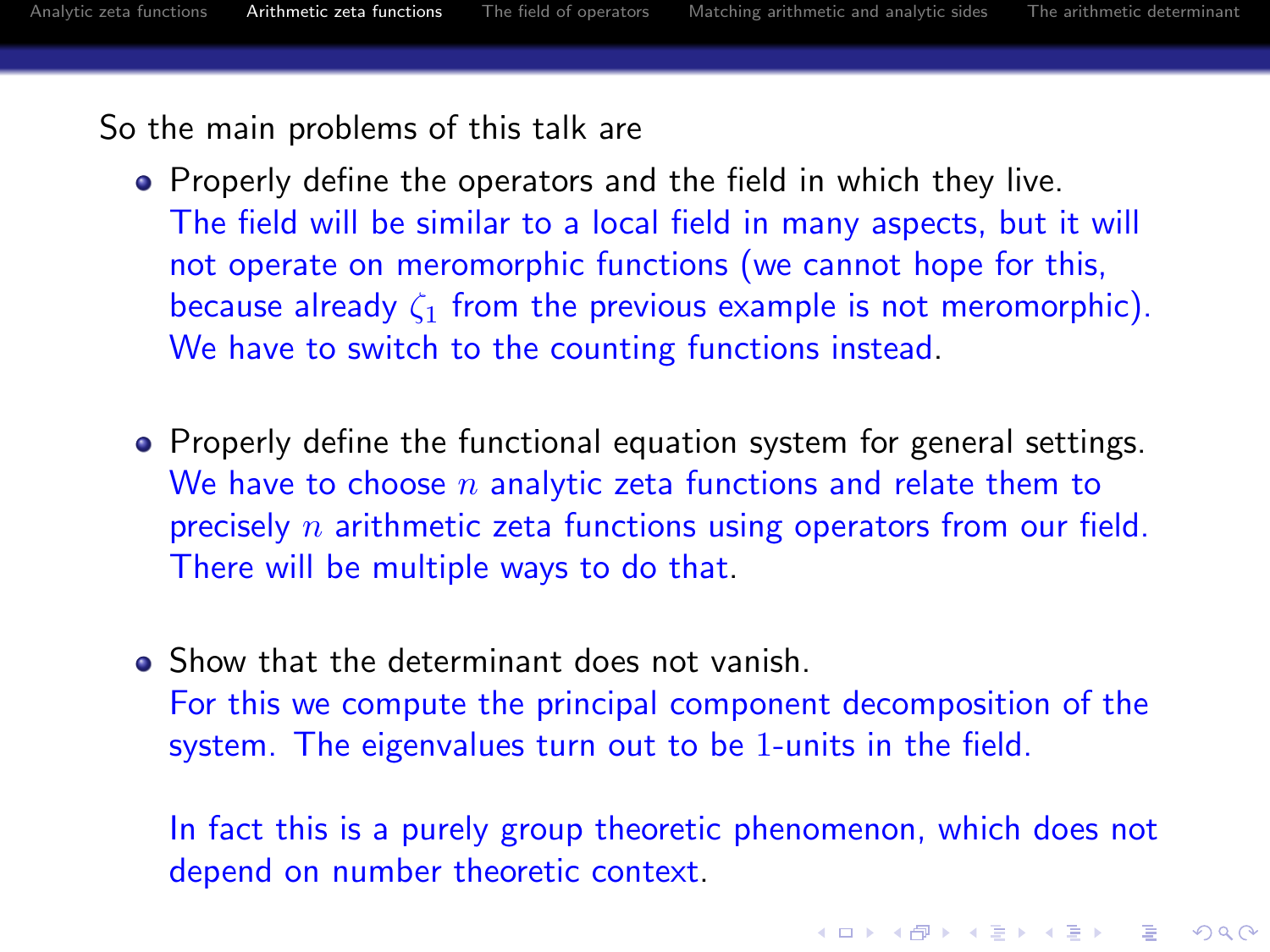**KORK STRAIN A BAR SHOP** 

A tool used frequently in analytic number theory is the Dirichlet algebra of arithmetic functions:

#### Definition

A function  $f : \mathbb{N} \to \mathbb{C}$  is called arithmetic function. The set of these functions form a C-algebra using addition of functions and Dirichlet's convolution

$$
(f * g)(n) = \sum_{\substack{a,b \in \mathbb{N} \\ ab = n}} f(a)g(b).
$$

<span id="page-15-0"></span>We have Dirichlet's identity

$$
F(s) = \sum_{n=1}^{\infty} f(n)n^{-s} , G(s) = \sum_{n=1}^{\infty} g(n)n^{-s}
$$

$$
\Rightarrow F(s) \cdot G(s) = \sum_{n=1}^{\infty} (f * g)(n) n^{-s}.
$$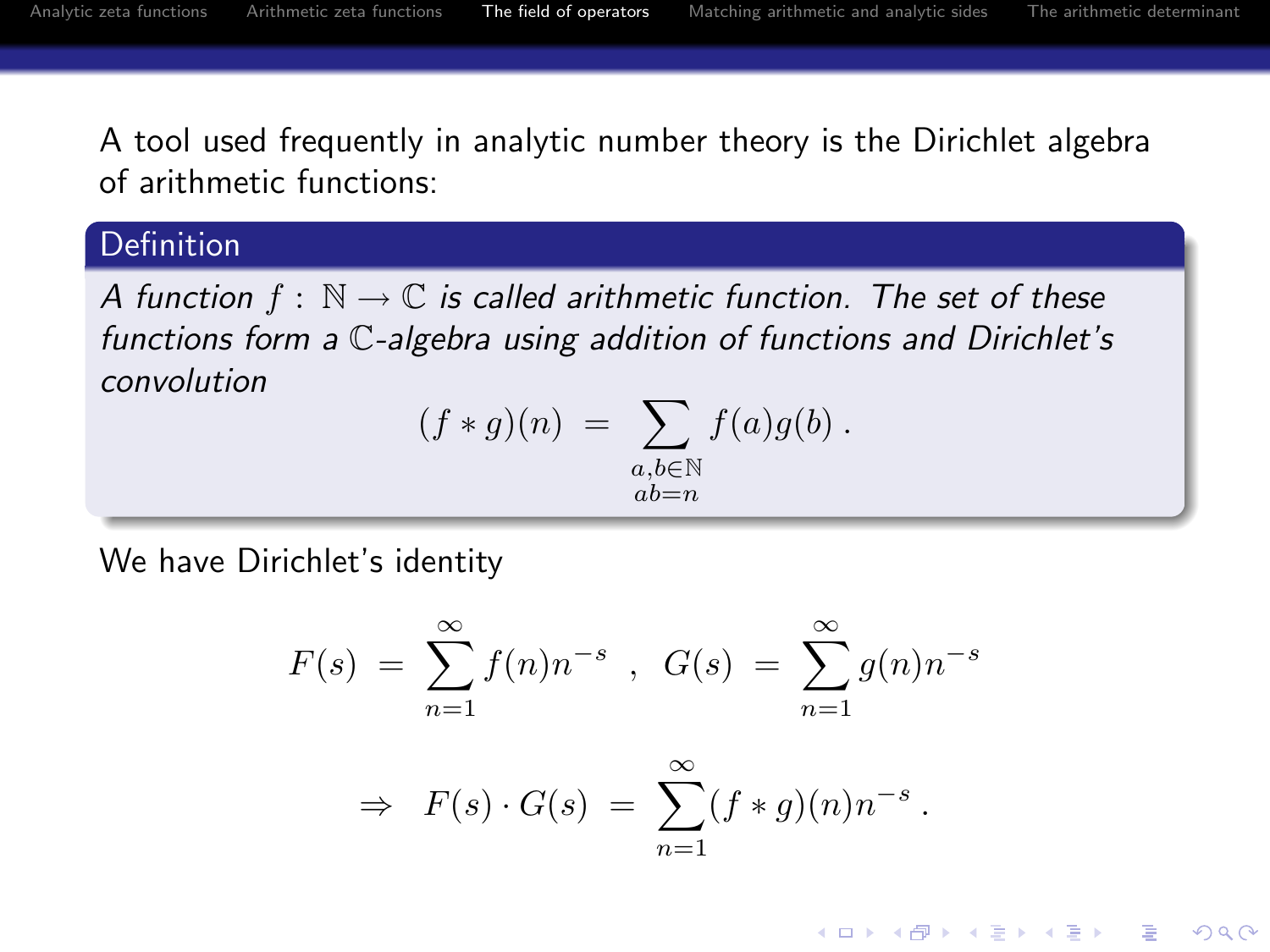Important arithmetic functions:

• The neutral element

$$
\varepsilon(n) = \begin{cases} 1 & \text{if } n = 1 \\ 0 & \text{otherwise} \end{cases}, \sum_{n=1}^{\infty} \varepsilon(n) n^{-s} = 1.
$$

• The 1-function

$$
1(n) = 1 , \sum_{n=1}^{\infty} 1(n)n^{-s} = \zeta(s) .
$$

• The Möbius inversion function  $\mu = 1^{-1}$ 

$$
\mu(n) \;=\; \left\{ \begin{matrix} (-1)^r & \text{if} \; n = p_1 \cdots p_r \\ 0 & \text{otherwise} \end{matrix} \right. \;,\;\; \sum_{n=1}^\infty \mu(n) n^{-s} \;=\; \frac{1}{\zeta(s)}\,.
$$

K ロ ▶ K @ ▶ K 할 ▶ K 할 ▶ | 할 | © 9 Q @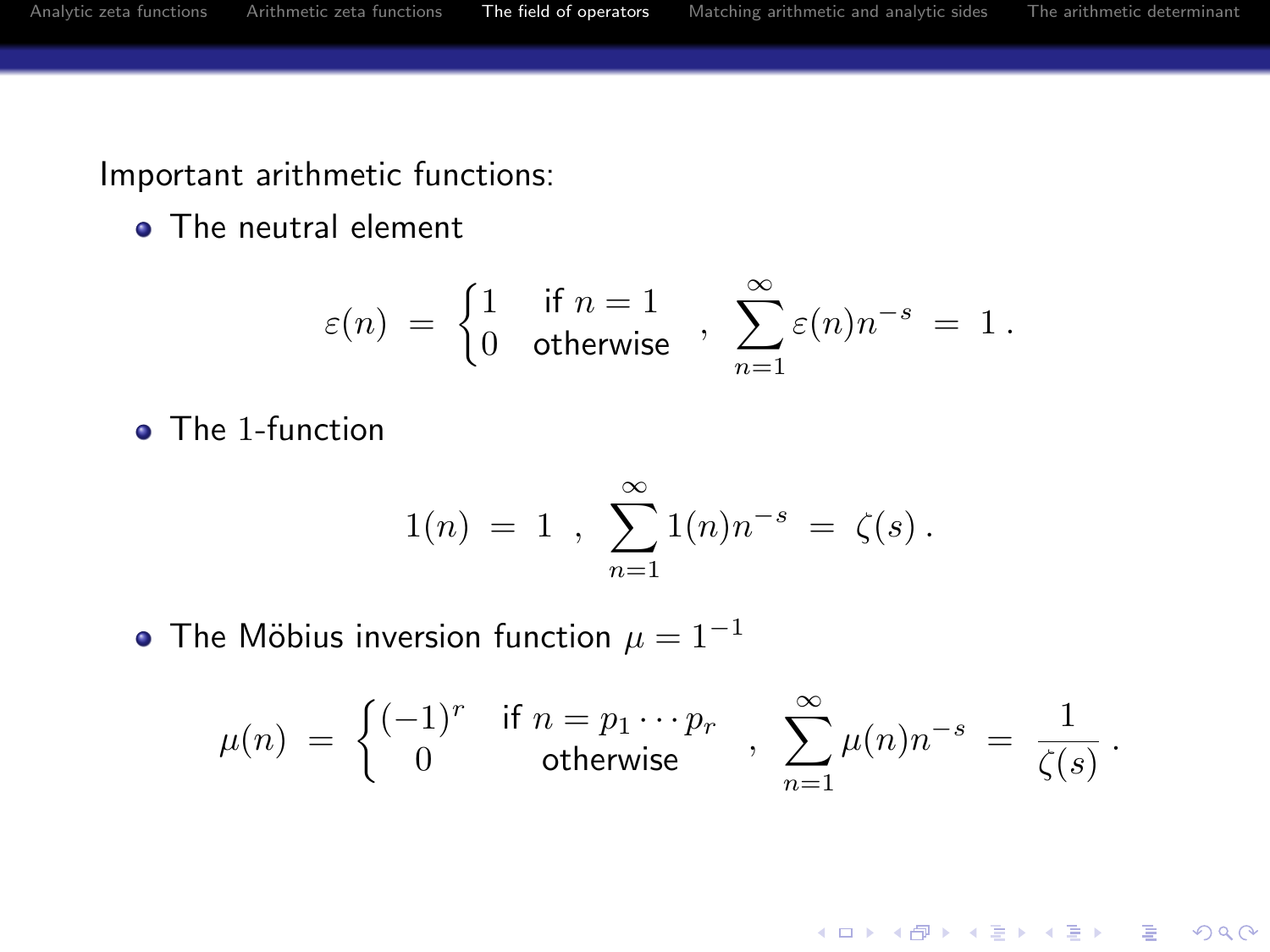Idea for our field of operators: Turn this algebra into a field.

#### Definition

An extended arithmetic function is a function  $f : (0, \infty) \to \mathbb{C}$  which has countable support which accumulates at most at 0. We form the extended convolution

$$
(f * g)(x) = \sum_{\substack{a,b>0\\ab=x}} f(a)g(b)
$$

which turns the set  $Q$  of these functions into a field.

Functions which are supported on a single point are denoted by

$$
[m](x) = \begin{cases} 1 & \text{if } x = \frac{1}{m} \\ 0 & \text{otherwise} \end{cases}.
$$

We have  $[a] * [b] = [ab]$ , and obtain the desired operation  $[m] * f(x) = f(mx).$ **K ロ ▶ K @ ▶ K 할 X X 할 X 및 할 X X Q Q O**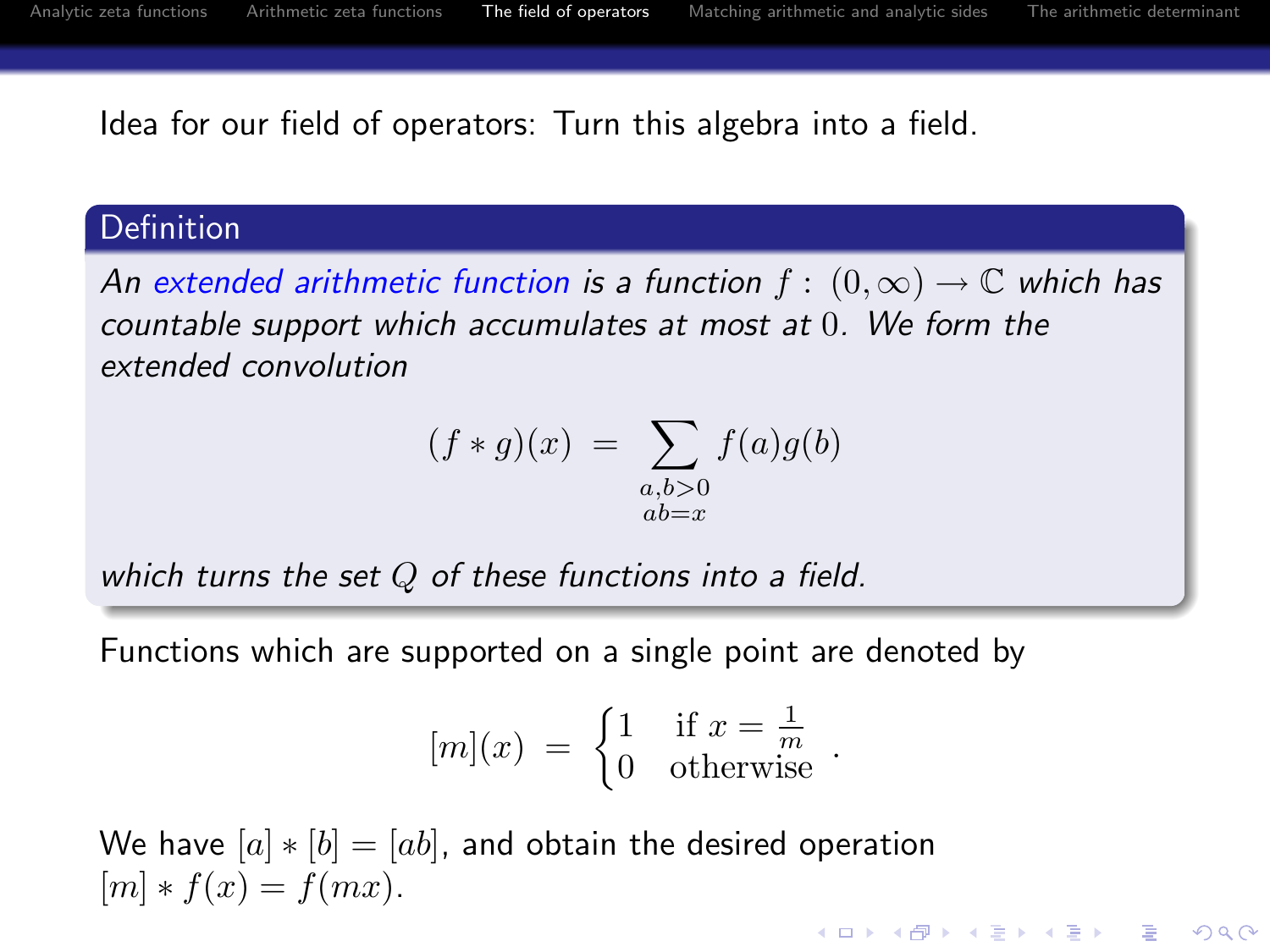#### **Definition**

The absolute value  $|f|$  of  $f \in Q$  is the maximum of its support in  $(0, \infty)$ . We endow  $Q$  with the induced topology.

We have ultrametric inequality  $|f + g| \leq \max(|f|, |g|)$ , and call

- $R = \{f \in Q : |f| \leq 1\}$  the ring of integers of  $Q$ ,
- $m = \{f \in Q : |f| < 1\}$  the maximal ideal of R,
- $U^{(1)} = [1] + \mathfrak{m}$  the group of 1-units contained in  $Q^\times.$

Indeed  $m$  is the unique maximal ideal of  $R$ . But  $Q$  is not a local field, unfortunately we have  $\mathfrak{m}^n = \mathfrak{m}$  for every  $n \in \mathbb{N}$ , so the topology of Q is quite different from the classical local topology.

Analogue of the unit group decomposition:  $Q^\times = (0,\infty) \times \mathbb C^\times \times U^{(1)}$ , so  $(0, \infty)$  plays the role of the valuation group.

**KORK ERKER ADE YOUR**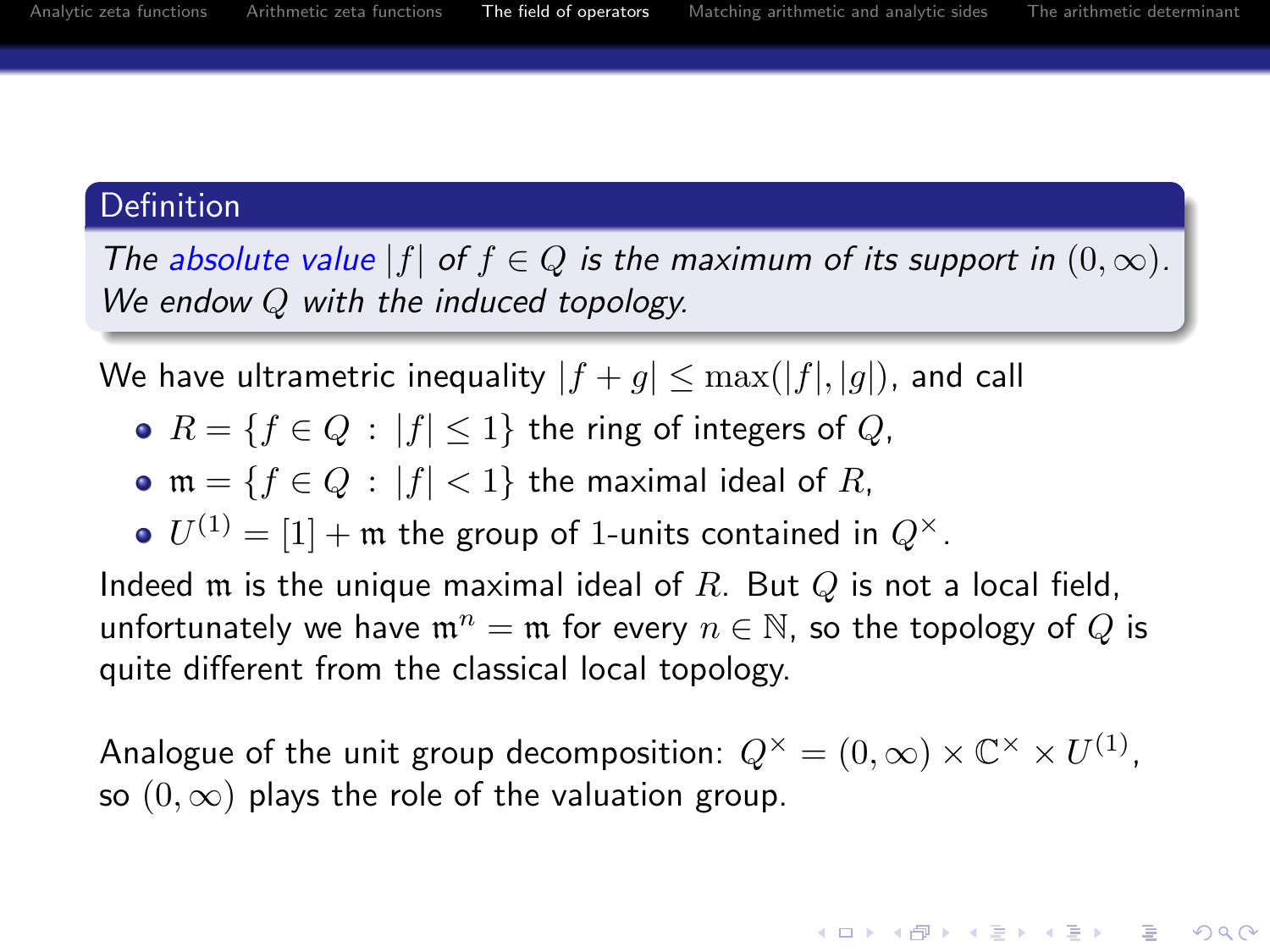The field  $Q$  is a nice and safe playground:

• The analogue of an infinite series

$$
\sum_{n=1}^{\infty} a_n [b_n]
$$

converges always in Q whenever  $(b_n)$  tends to infinity.

**o** Infinite products like

$$
\prod_{n=1}^{\infty} \frac{1}{1 - [b_n]}
$$

converge always in Q whenever  $(b_n)$  tends to infinity.

Especially, the inverse of a 1-unit always has a geometric series expansion

$$
\frac{1}{1-f} = \sum_{k=0}^{\infty} f^{*k}
$$

.

**KORK ERKER ADE YOUR**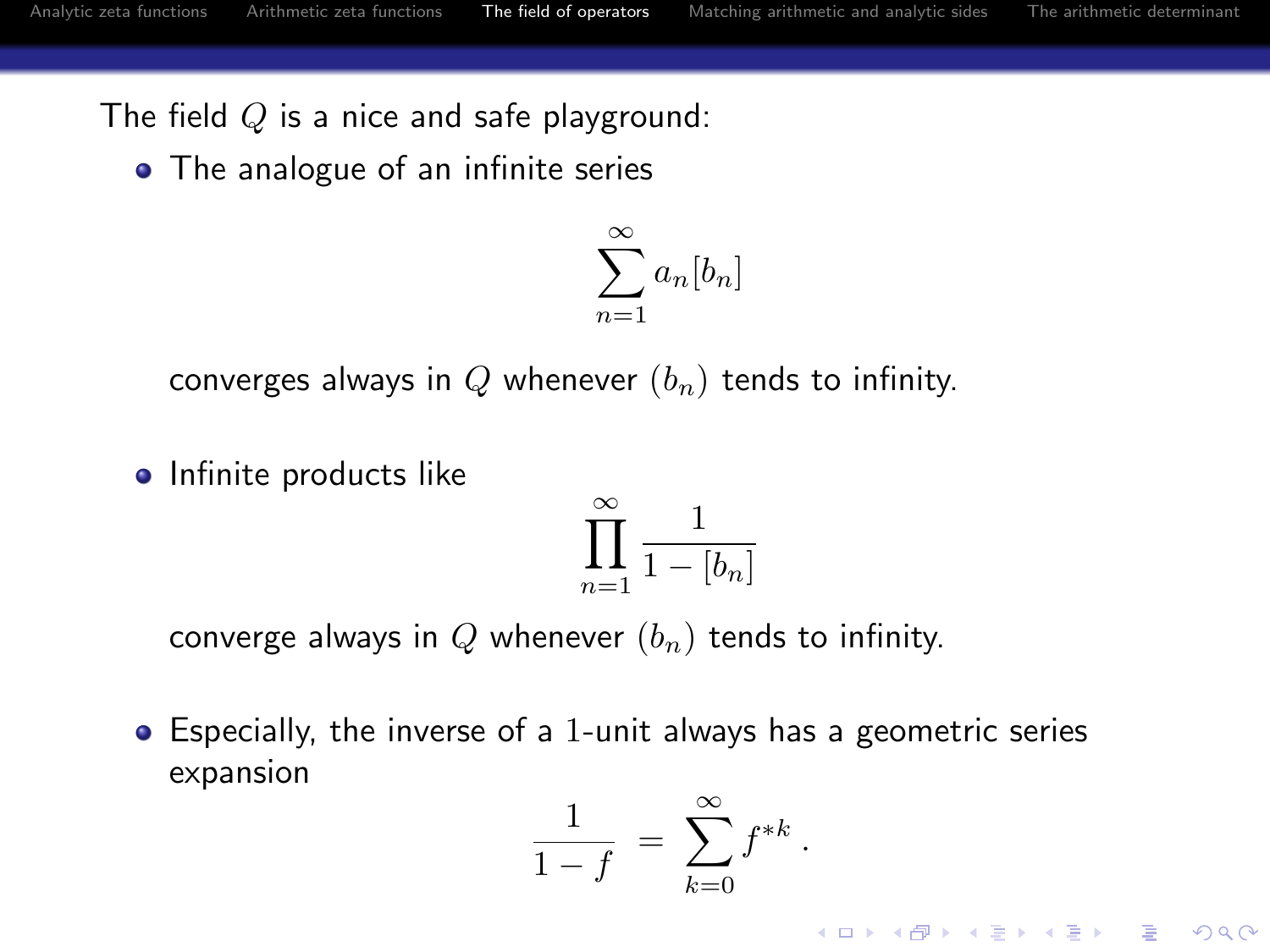**KORK ERKER ADE YOUR** 

The operation of most elements of  $Q$  on meromorphic functions is not well defined, either for convergence reasons or because complex powers  $z^w$  depend on the choice of a branch.

## Enabling complex powers:

We switch to the negative logarithmic derivative

$$
F(s) = -\frac{L'(s)}{L(s)}
$$

which again is meromorphic, but now has only simple poles with  $\mathrm{ord}_L(z) = \mathrm{Res}_F(z)$ . Weil's explicit formula holds, we just have to replace ord by Res.

The operation of  $Q$  is now the linear continuation of the rule

$$
[m].F(s) \ = \ mF(ms)
$$

for  $m > 0$ , which is well defined.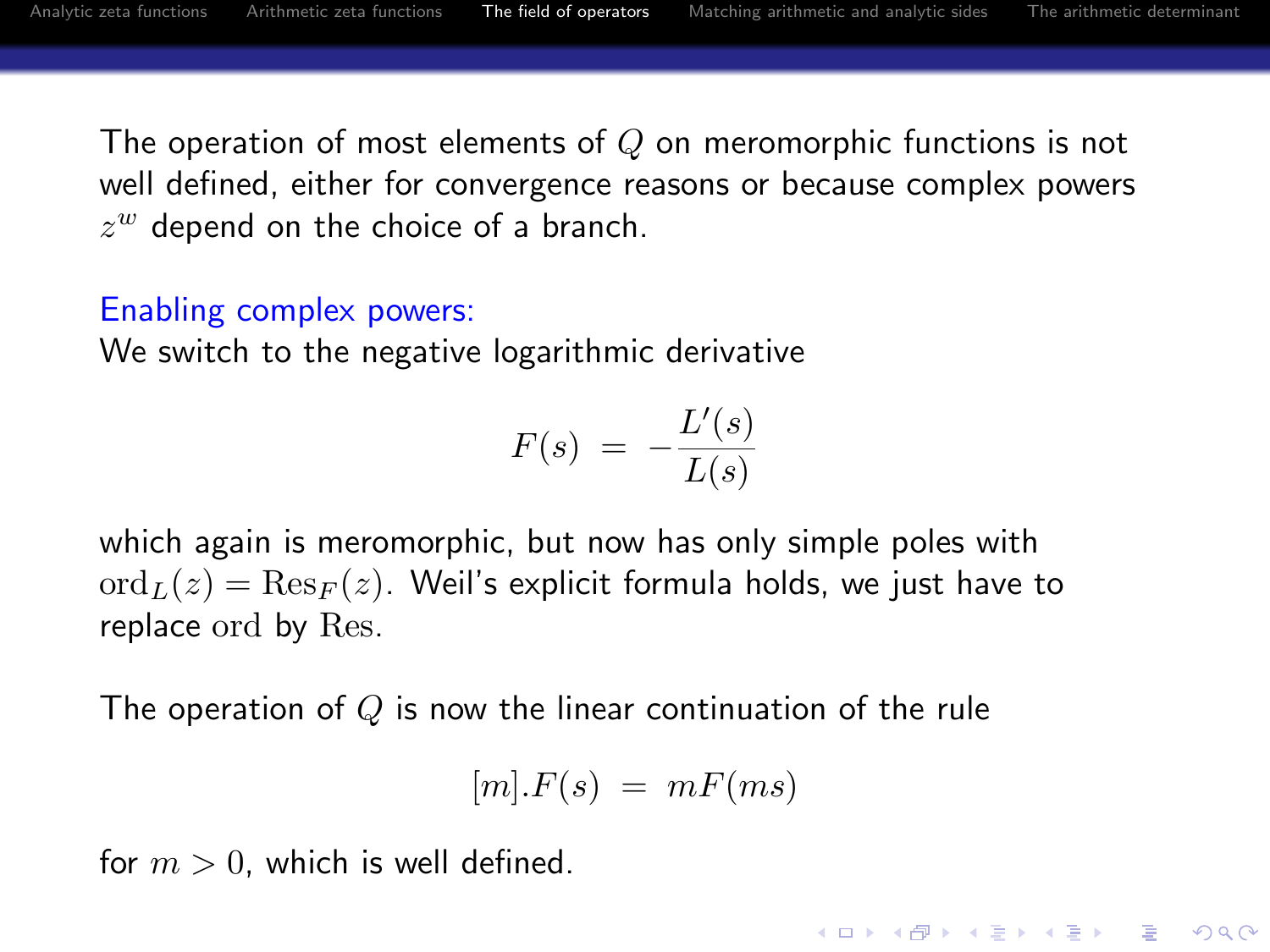#### Deposing convergence problems:

The connection between the negative logarithmic derivative  $F(s)$  and the counting function  $\psi(x)$  is given by the Mellin transform

$$
F(s) = -\frac{L'(s)}{L(s)} = s \int_{0}^{\infty} \psi(x) x^{-s-1} dx
$$

as seen at the beginning. The action  $[m]$ .  $F(s) = mF(ms)$  corresponds to

$$
[m].\psi(x) = m\psi(x^{\frac{1}{m}})
$$

on the right hand side.

This action is well defined for every  $f \in Q$  whenever  $\psi$  is locally constant and its support is bounded away from 1.

**KORK ERKER ADE YOUR**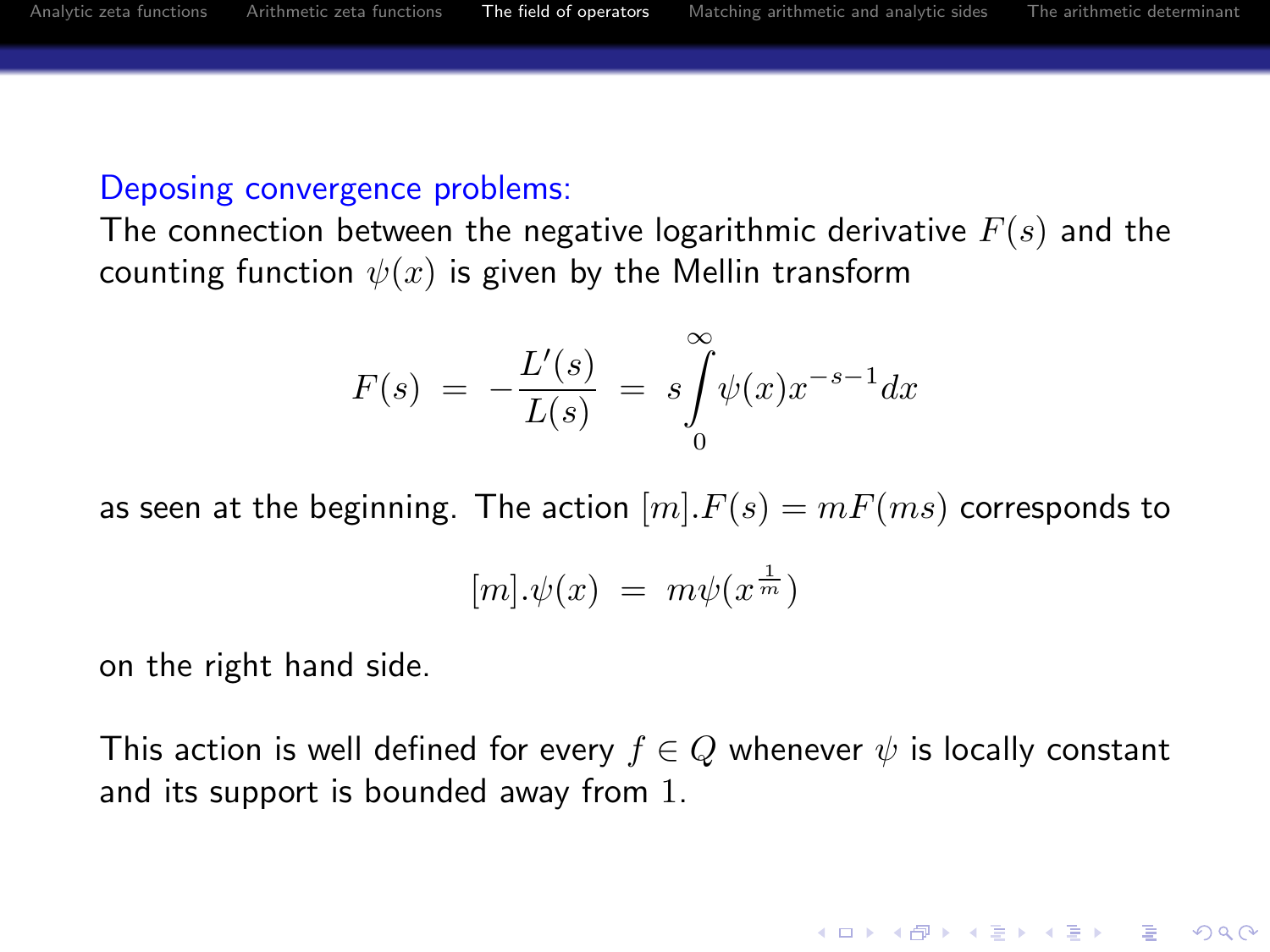**KORK ERKER ADE YOUR** 

The set of counting functions  $\psi : (1, \infty) \to \mathbb{C}$  which

- are piecewise constant,
- $\bullet$  have support bounded away from 1,

forms a Q-vector space with operation

$$
\left(\sum a_j[b_j]\right).\psi(x) = \sum a_jb_j\psi(x^{\frac{1}{b_j}}).
$$

Note that for fixed  $x > 1$  only finitely many terms contribute.

The equivalent series for complex functions

$$
\left(\sum a_j[b_j]\right).F(s) = \sum a_jb_jF(b_js)
$$

does not converge in general.

We have to do Q-computations behind the Mellin integral.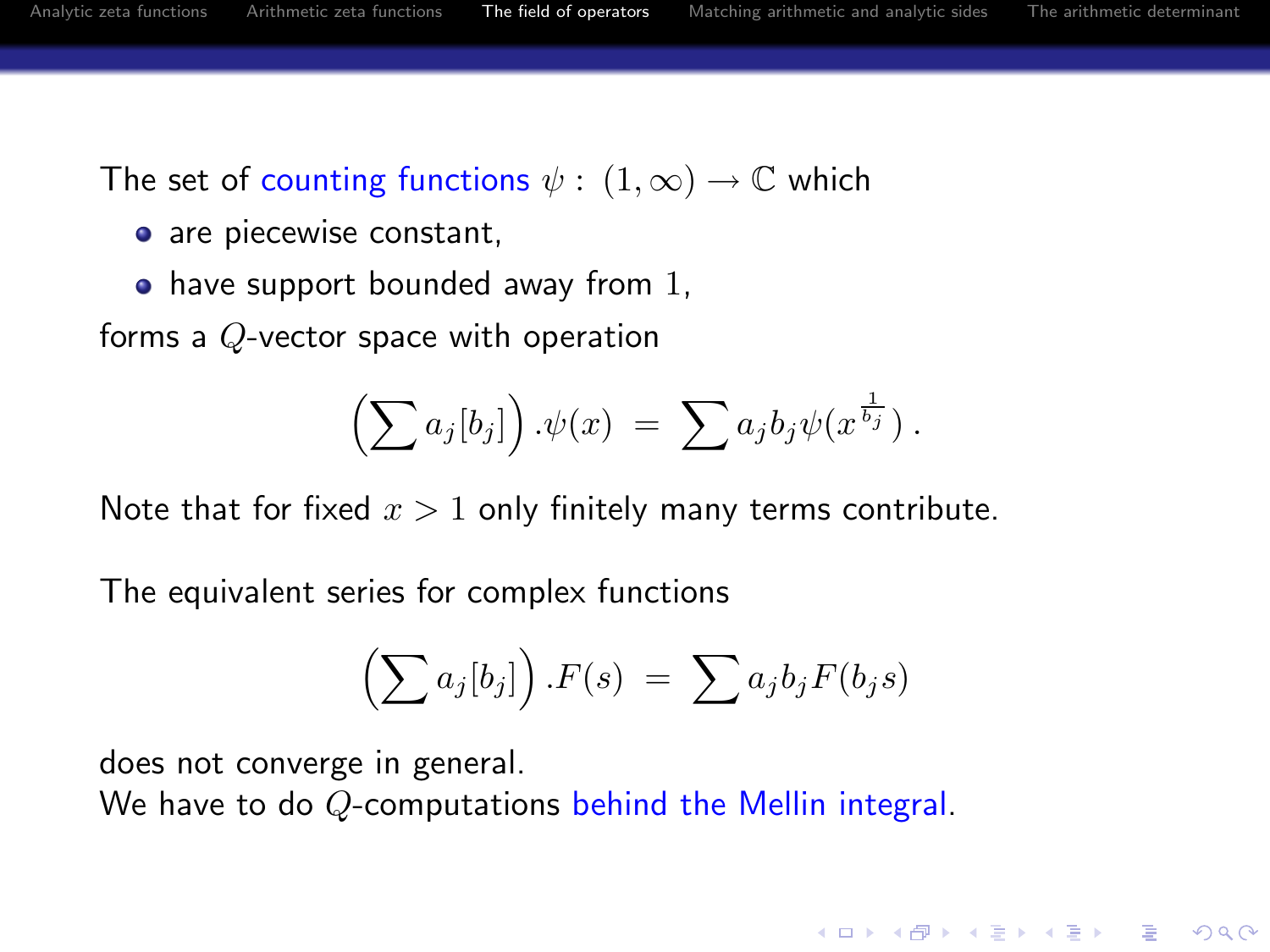The functional equation system from the introduction

| $\zeta_1$ | $\zeta_n$ | $E_1$    | $\cdots$ | $E_m$    |          |          |
|-----------|-----------|----------|----------|----------|----------|----------|
| $L_1$     | $t_{11}$  | $\cdots$ | $t_{1n}$ | $r_{11}$ | $\cdots$ | $r_{1m}$ |
| ...       | ...       | ...      | ...      | ...      | ...      |          |
| $L_n$     | $t_{n1}$  | $\cdots$ | $t_{nn}$ | $r_{n1}$ | $\cdots$ | $r_{nm}$ |

for the counting functions reads

$$
\begin{pmatrix} \psi_1 \\ \vdots \\ \psi_n \end{pmatrix} = T. \begin{pmatrix} \varphi_1 \\ \vdots \\ \varphi_n \end{pmatrix} + R. \begin{pmatrix} \phi_1 \\ \vdots \\ \phi_n \end{pmatrix}
$$

which is an inhomogeneous  $Q$ -linear equation system

- in indeterminates  $\varphi_1, \ldots, \varphi_n$ ,
- $\bullet$  with a square matrix T with components in Q,
- and the right hand side  $\psi R.\phi$ , where each component is a counting function which has a Mellin transform which is meromorphic on C and satisfies Weil's formula.

**KORK ERKER ADE YOUR**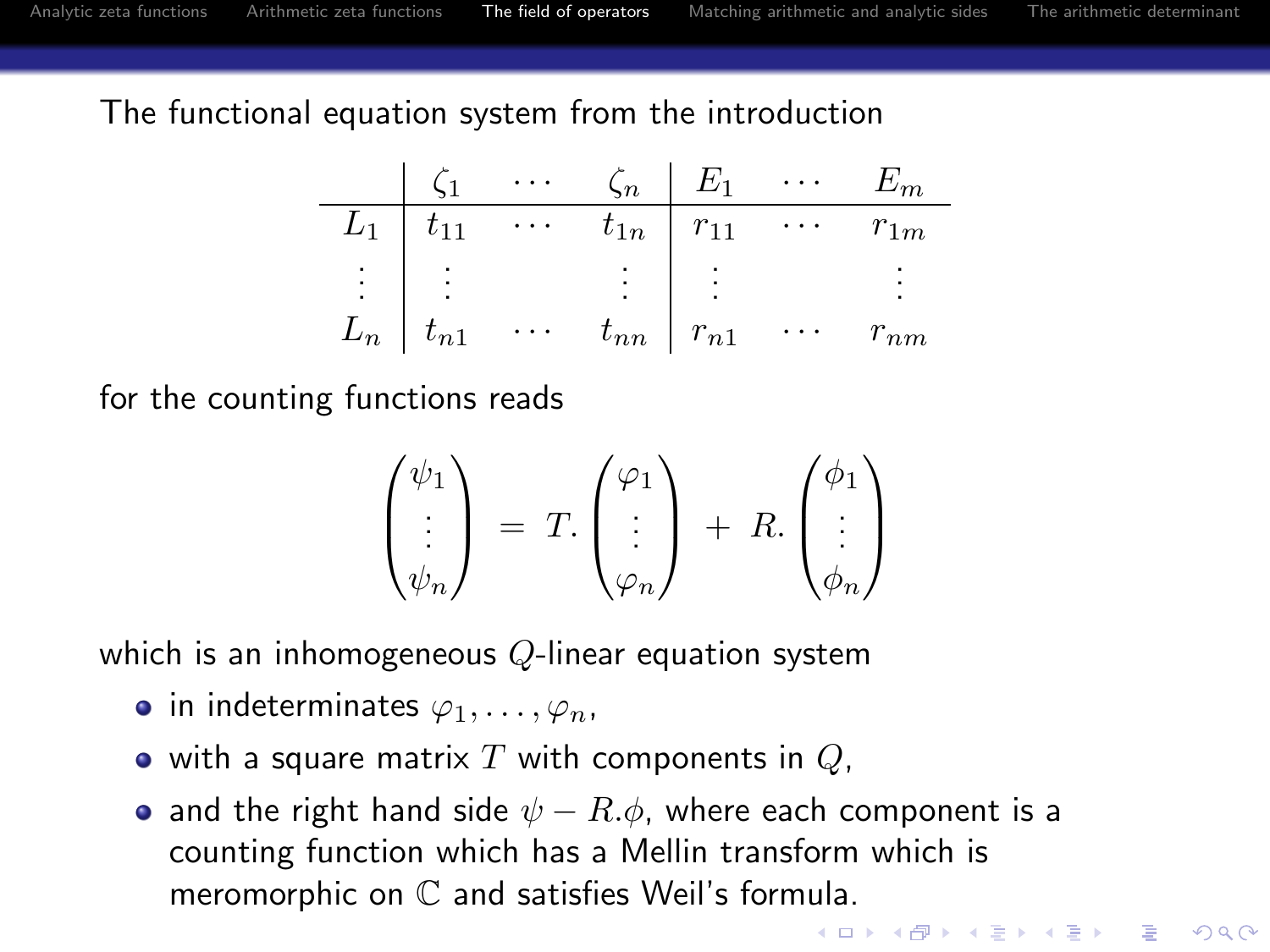The first nontrivial choice:

- $\bullet$  Pick a normal number field  $K$ , and let
- $K_1, \ldots, K_n$  be the conjugation classes of cyclic subfields of K,
- $\bullet$   $P_1, \ldots, P_n$  be the partition of the unramified prime numbers according to their decomposition behaviour in  $K$ .

The match is given by a bijection  $\{P_1, \ldots, P_n\} \rightarrow \{K_1, \ldots, K_n\}$ :

For a set P,  $M = M(P)$  is the maximal subextension of  $K/\mathbb{Q}$  in which every  $p \in P$  is totally decomposed.

Inverse bijection:

An intermediate field M selects those prime numbers p, which have M as their decomposition field in  $K/\mathbb{Q}$ : for every  $p|p$  the decomposition group  $D_p = \{\sigma \in G(K/\mathbb{Q}) : \sigma(p) = p\}$  has fixed field M up to conjugation.

<span id="page-24-0"></span>Well defined, because decomposition groups are always cyclic, and do not depend on the choice  $p|p$  up to conjugation.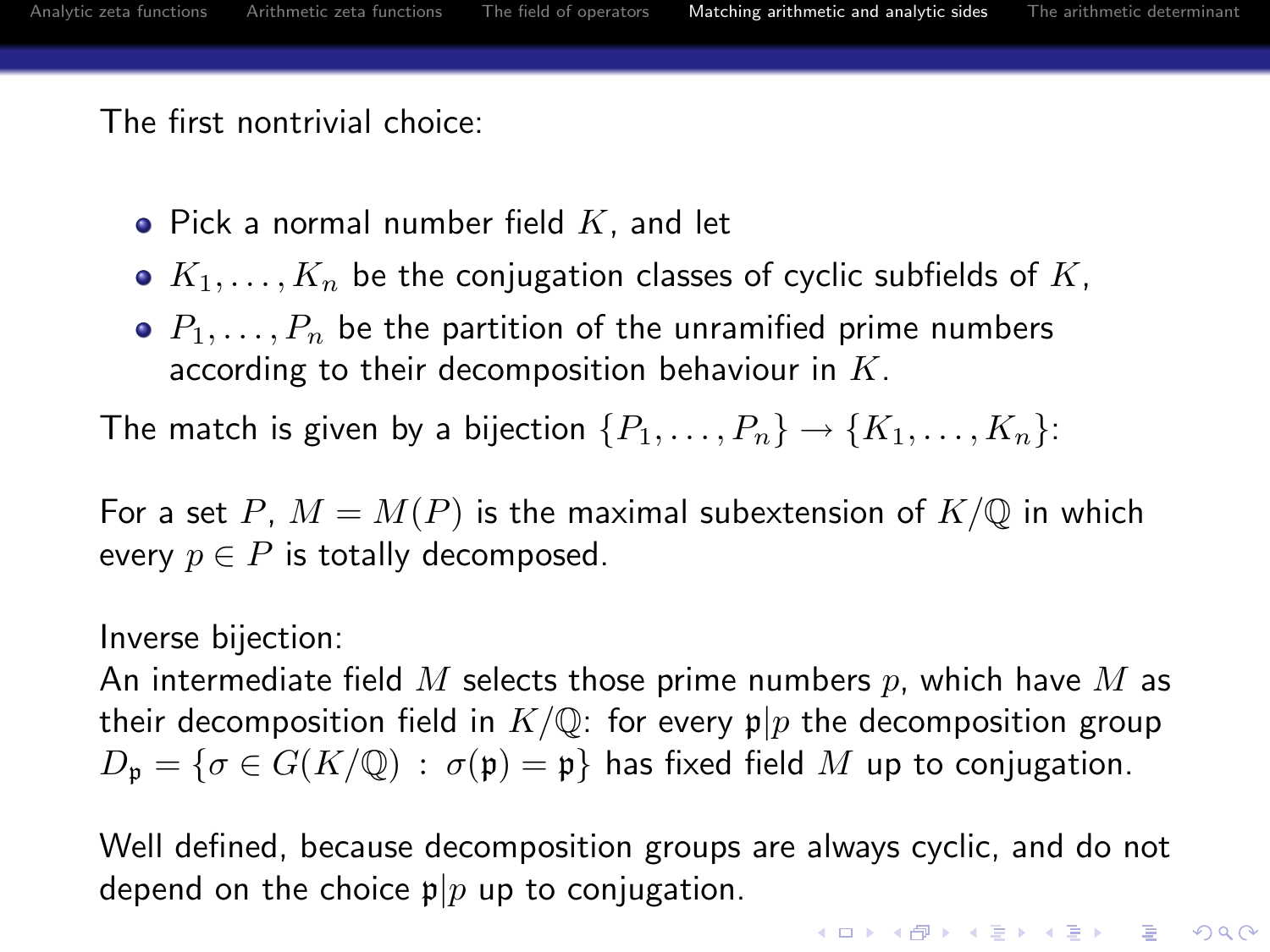Enumerating the prime sets and intermediate fields according to the bijection we get

| $\zeta_1$ | $\cdots$ | $\zeta_n$ | $E_1$    | $\cdots$ | $E_m$    |          |
|-----------|----------|-----------|----------|----------|----------|----------|
| $L_1$     | $t_{11}$ | $\cdots$  | $t_{1n}$ | $r_{11}$ | $\cdots$ | $r_{1m}$ |
| ...       | ...      | ...       | ...      | ...      | ...      |          |
| $L_n$     | $t_{n1}$ | $\cdots$  | $t_{nn}$ | $r_{n1}$ | $\cdots$ | $r_{nm}$ |

where we put

$$
\zeta_j(s) \ = \ \prod_{p \in P_j} \frac{1}{1 - p^{-s}}
$$

on the arithmetic side, and

$$
L_j(s) \ = \ \zeta_{K_j}(s) \ = \ \prod_{\mathfrak{p} \trianglelefteq \mathcal{O}_{K_j}} \frac{1}{1 - N(\mathfrak{p})^{-s}}
$$

on the analytic side. The finitely many primes  $p_1, \ldots, p_m$  which ramify in  $K$  are attached to single Euler factors

$$
E_j(s) = \frac{1}{1 - p_j^{-s}} \text{ (on the analytic side)}.
$$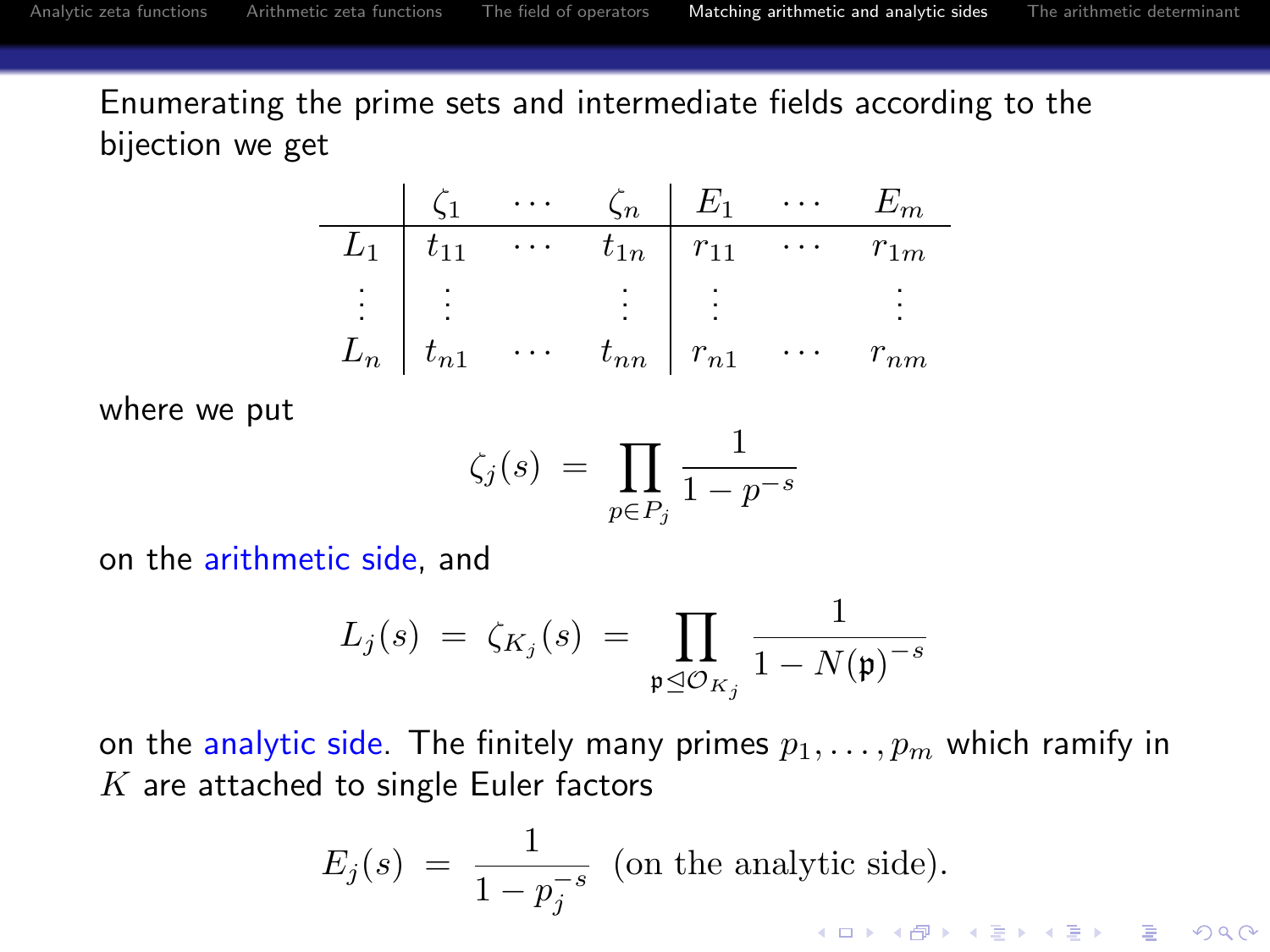**KORK ERKER ADE YOUR** 

The component  $t_{ij} \in Q$  then is given by the decomposition type of  $p \in P_j$  in the intermediate field  $K_i$ :

$$
p\mathcal{O}_{K_i} = \mathfrak{p}_1 \cdots \mathfrak{p}_g \; , \; N(\mathfrak{p}_k) = p^{f_k} \; \Rightarrow \; t_{ij} = \sum_{k=1}^g [f_k] \, .
$$

For the ramified primes we have to put

$$
p\mathcal{O}_{K_i} = \mathfrak{p}_1^{e_1} \cdots \mathfrak{p}_g^{e_g} , N(\mathfrak{p}_k) = p^{f_k} \Rightarrow r_{ij} = \sum_{k=1}^g [f_k].
$$

Then we obtain for row each intermediate field  $K_i$  the equation

$$
L_i(s) = \prod_{j=1}^n t_{ij} \cdot \zeta_j(s) \cdot \prod_{j=1}^m r_{ij} \cdot E_j(s)
$$

which is just the  $i$ -th row of our system.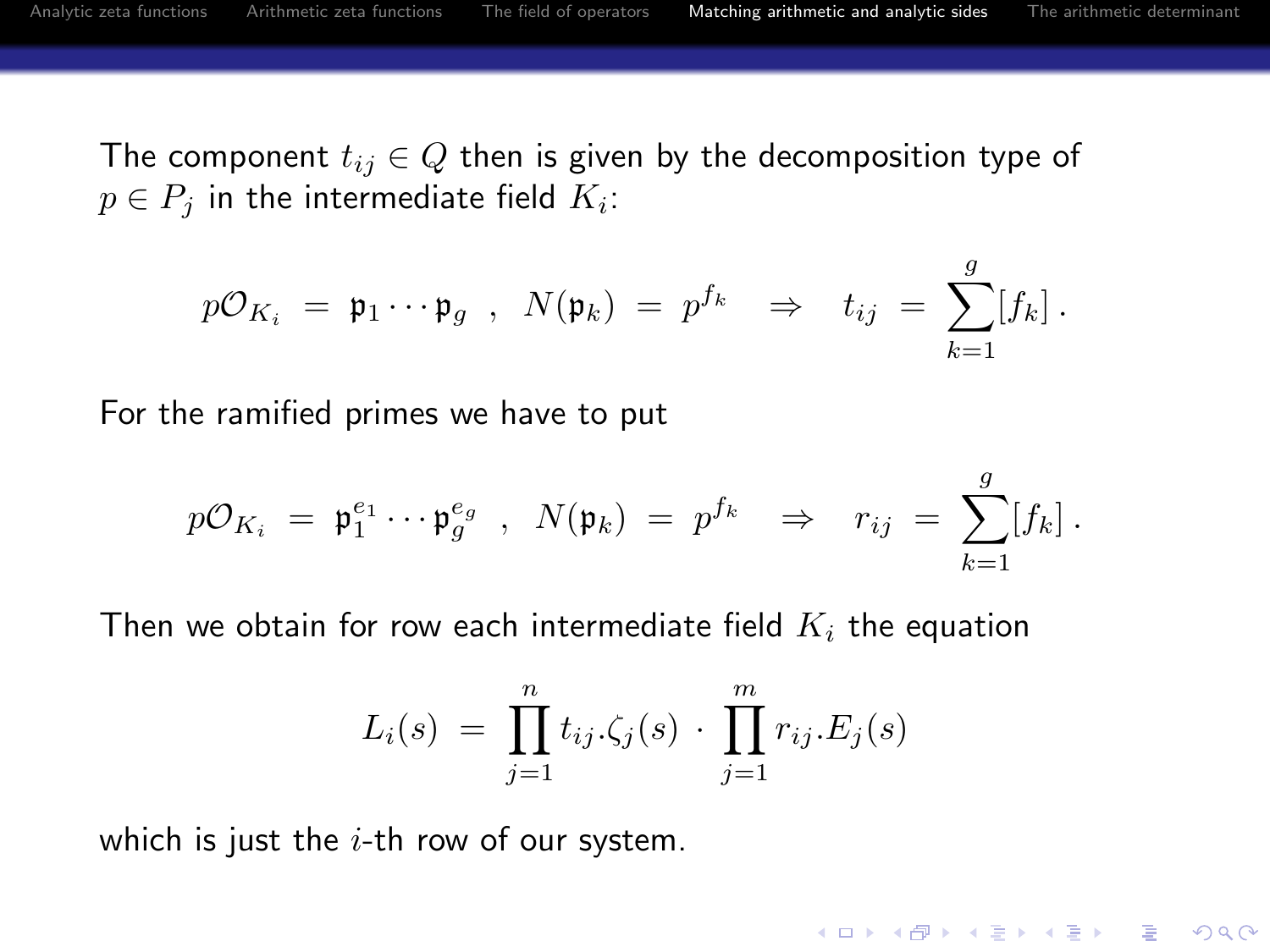# Pre-Theorem

For every normal number field K and the partition  $P_1, \ldots, P_n$  given above, the partial zeta functions

$$
\zeta_j(s) \ = \ \prod_{p \in P_j} \frac{1}{1 - p^{-s}}
$$

are formal Q-linear combinations of Dedekind zeta functions and single Euler factors.

...only formal because the action of  $Q$  has no meaning on zeta functions.

Note that the components  $t_{ij}$  and  $r_{ij}$  have finite support, so their action is defined. But we will see that the determinant is not [1], so the linear combinations have non-finite components.

The inversion is well defined for  $Re(s) > 1$ , because the Euler factors drop very fast as  $\text{Re}(s) \rightarrow \infty$ . Sadly that is precisely the half plane which we are not interested in.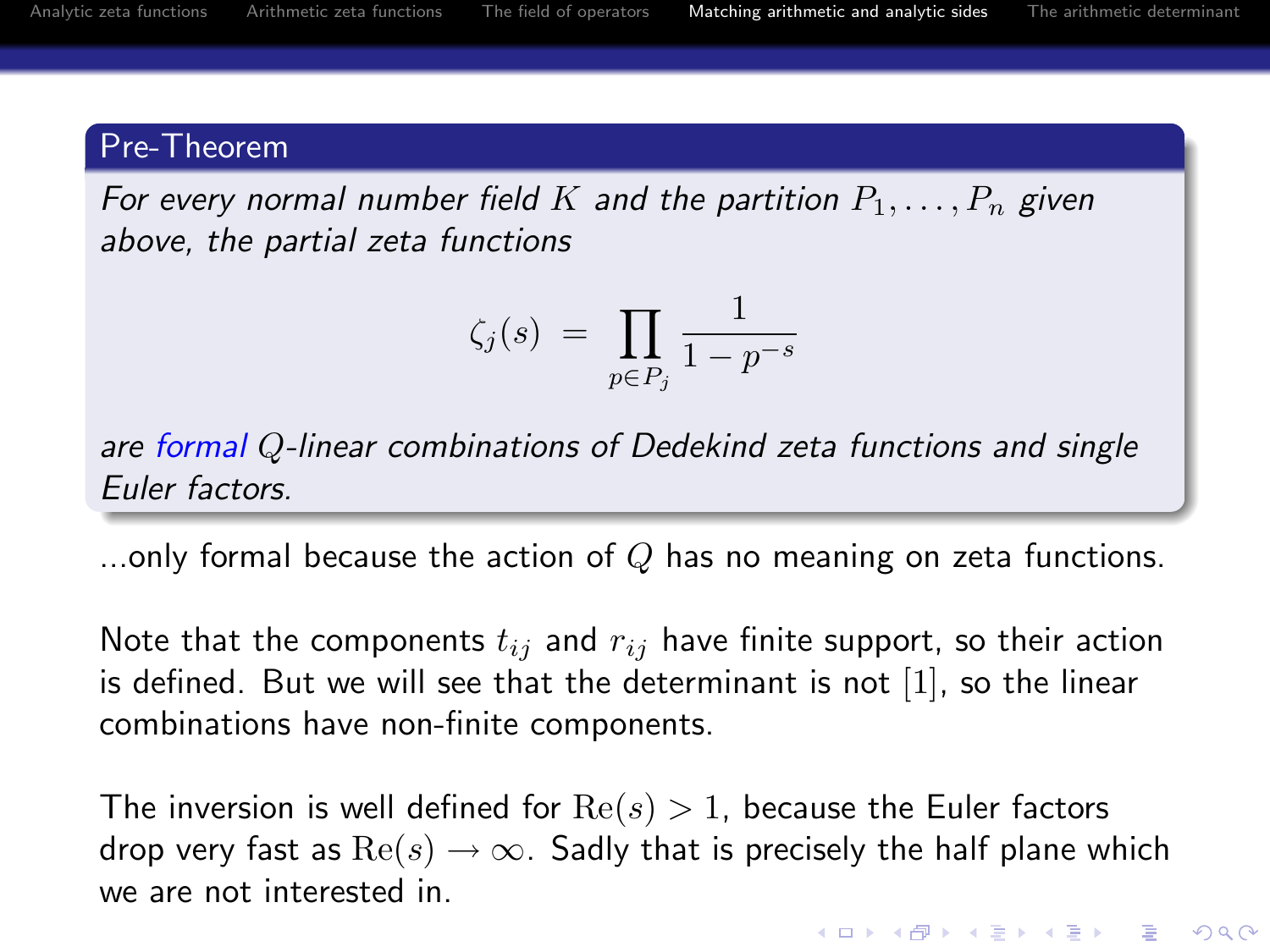**KORK ERKER ADE YOUR** 

# Theorem (H. 2009)

For every normal number field K and the partition  $P_1, \ldots, P_n$  given above, the partial counting functions

$$
\psi_j(x) = \sum_{\substack{p^k \le x \\ p \in P_j}} \log(p)
$$

are Q-linear combinations of Chebyshev's counting functions of intermediate fields of  $K/\mathbb{Q}$  and single prime numbers.

Remember that Riemann and Chebyshev were interested in  $\psi(x)$  in the first place, the Dirichlet series  $\zeta(s)$  is just a tool to analyse it.

Proof of theorem: Determinant of the functional equation system is not zero, and  $Q$  is a field.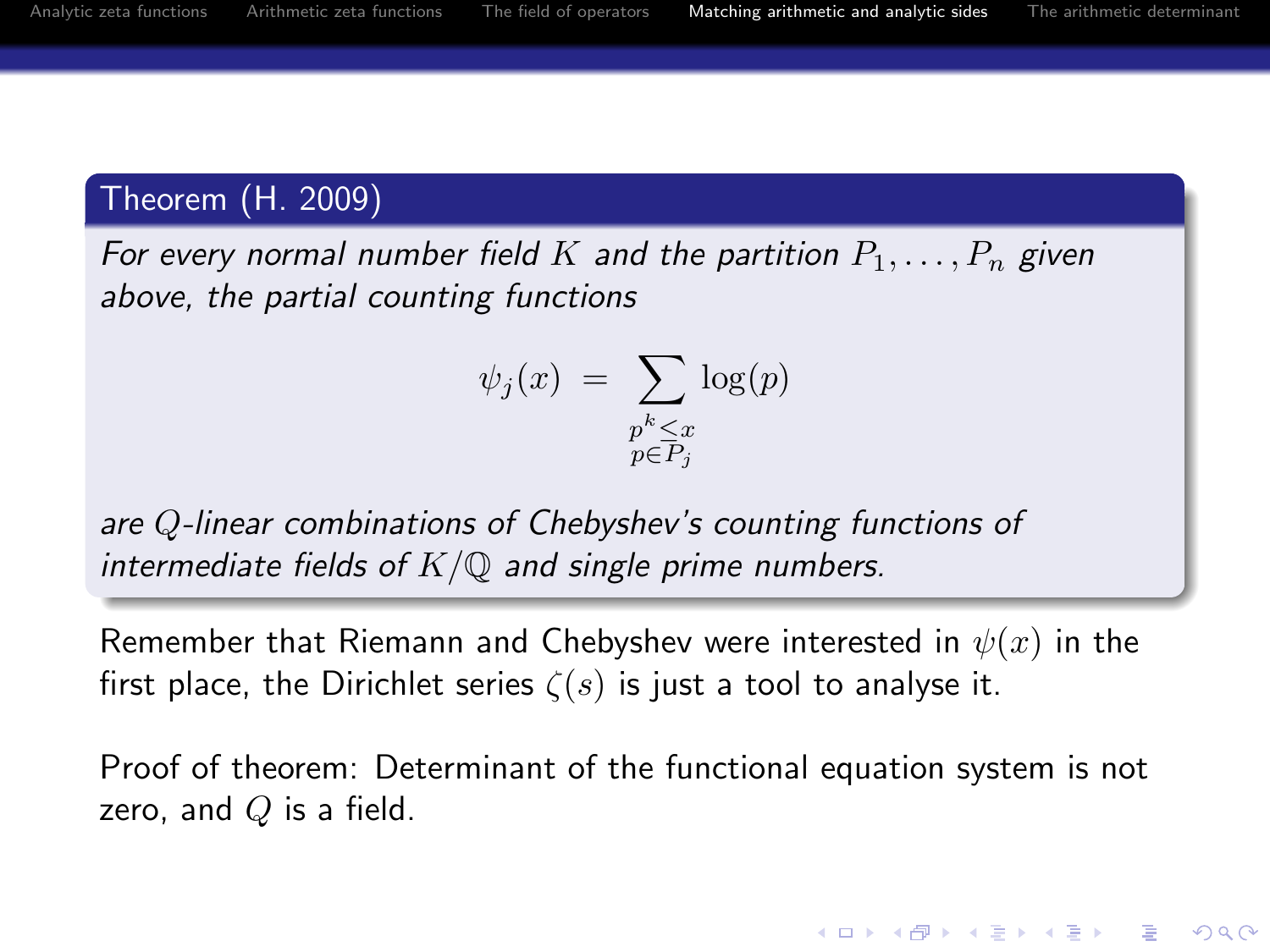For the example  $K = \mathbb{Q}(i)$  from the introduction, we obtain

$$
F_1(x) = \frac{1}{2[1] - [2]} \cdot (F_K(s) - 2F_{\mathbb{Q}}(2s) - F_2(s) + 2F_2(2s))
$$

and

$$
F_3(x) = \frac{1}{2[1] - [2]} \cdot (-F_K(s) + 2F_{\mathbb{Q}}(s) - F_2(s))
$$

for the logarithmic derivatives of the partial Euler products by solving the Q-linear equation system. These are identities of analytic functions on the half plane  $Re(s) > 1$ .

**KORK EX KEY CRACK**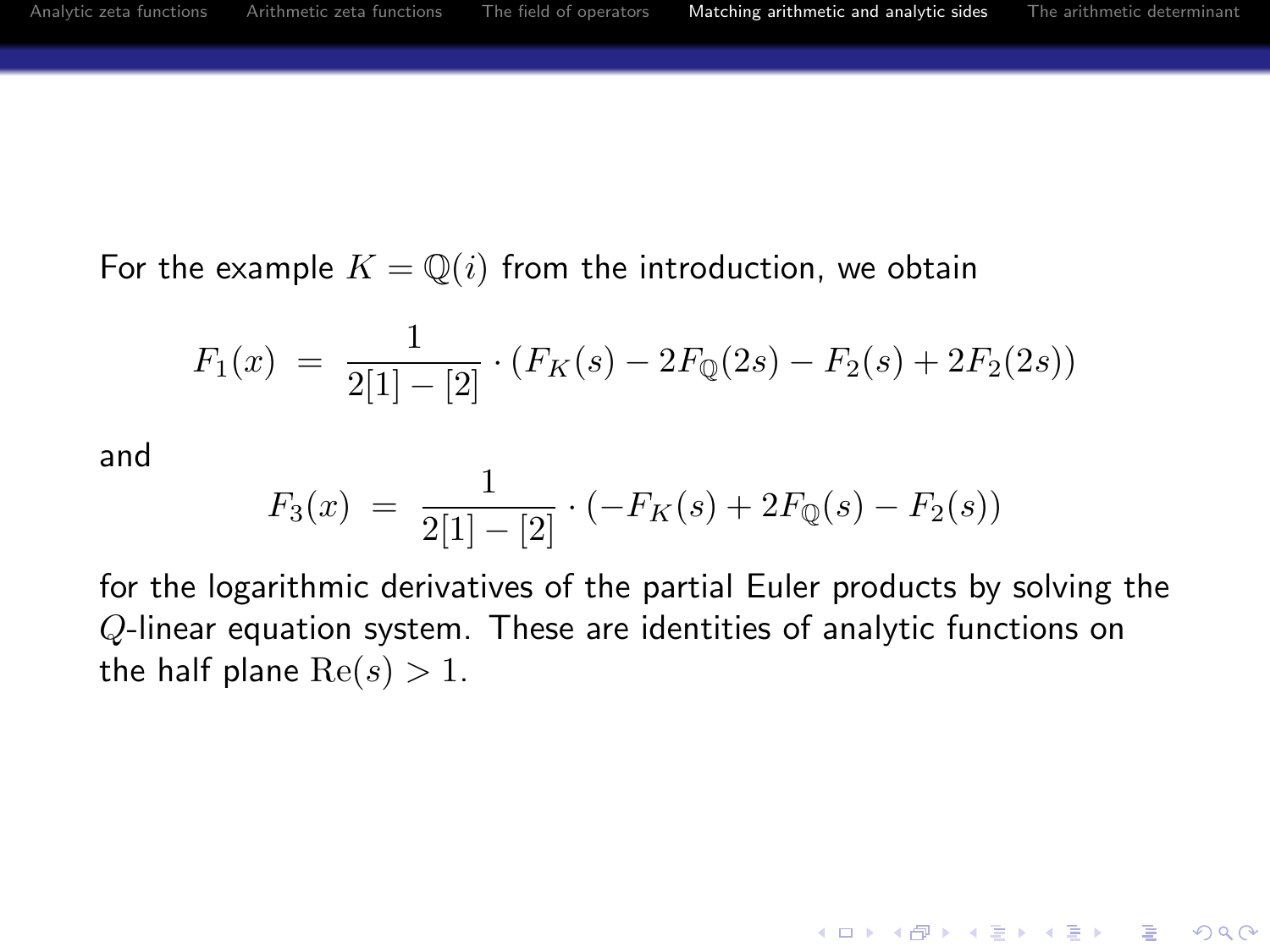A refinement of this theorem is obtained by the following choice:

- $\bullet$  Pick a normal number field K.
- Let  $L_1, \ldots, L_n$  be the Artin L-series on  $\mathbb Q$  defined by the  $n = [K : \mathbb{Q}]$  irreducible group characters  $\chi : G(K/\mathbb{Q}) \to \mathbb{C}^{\times}$ .
- Let  $P_1, \ldots, P_n$  be the partition of the unramified prime numbers given by the characters.

For a prime number p and a character  $\chi$  we put

$$
\chi(p) = \chi\left(\frac{K/\mathbb{Q}}{\mathfrak{p}}\right)
$$

for the Artin symbol and any  $p|p$ , and form the partition  $P_1, \ldots, P_n$ induced by the map  $\chi_1, \ldots, \chi_n : P \to \mathbb{C}^n$ .

Here the bijection and the formulation of the operators is difficult: We have to formulate the insertion of a character

$$
\prod \frac{1}{1-p^{-s}} \quad \mapsto \quad \prod \frac{1}{1-\chi(p)p^{-s}}
$$

as the action of an element of Q which must not depend on  $p$ , but on the set  $P_i$ . **KORK ERKER ADAM ADA**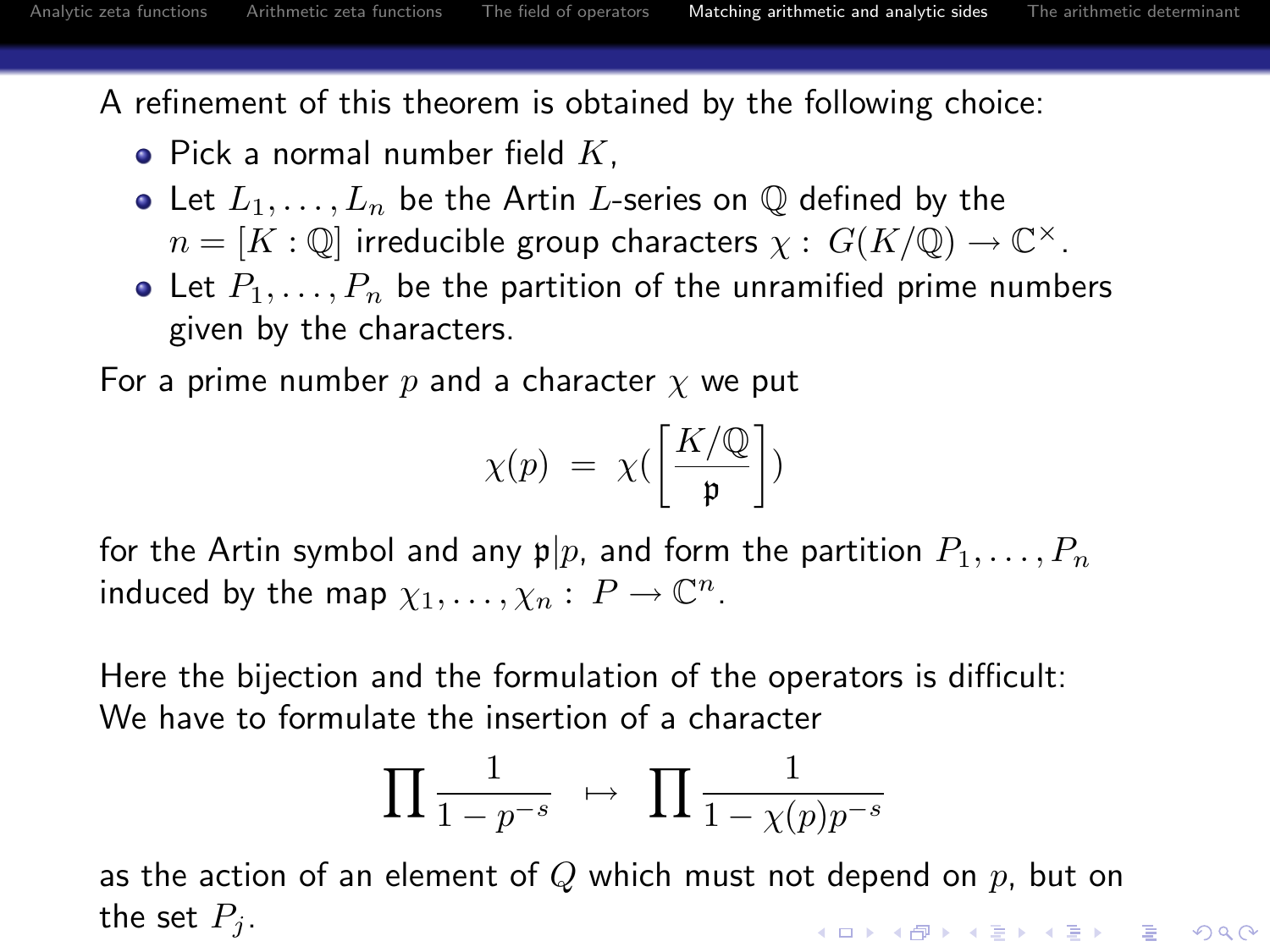**KORK ERKER ADAM ADA** 

Note that the counting function for  $L_i$  now is defined by

$$
\psi(x) = \sum_{p^n \le x} \log(p) \chi(p^n)
$$

so the power of p enters  $\chi$ , hence it is not constant even if the prime number comes from a fixed set  $P_i$ .

We encode the powers in a series in  $Q$ . But how to define it?

For the trivial character  $\chi(n) = 1(n)$  we want it to be  $\varepsilon(n)$ , so we convolute  $\chi$  with the Möbius function  $\mu=1^{-1}$ :

$$
t_{\chi,j} \; = \; \sum_{k=1}^\infty \frac{[n]}{n} \sum_{ab=k} \mu(a) \chi(p)^b \; .
$$

Here  $\chi(p)$  only depends on the set  $P_i$ , not p itself.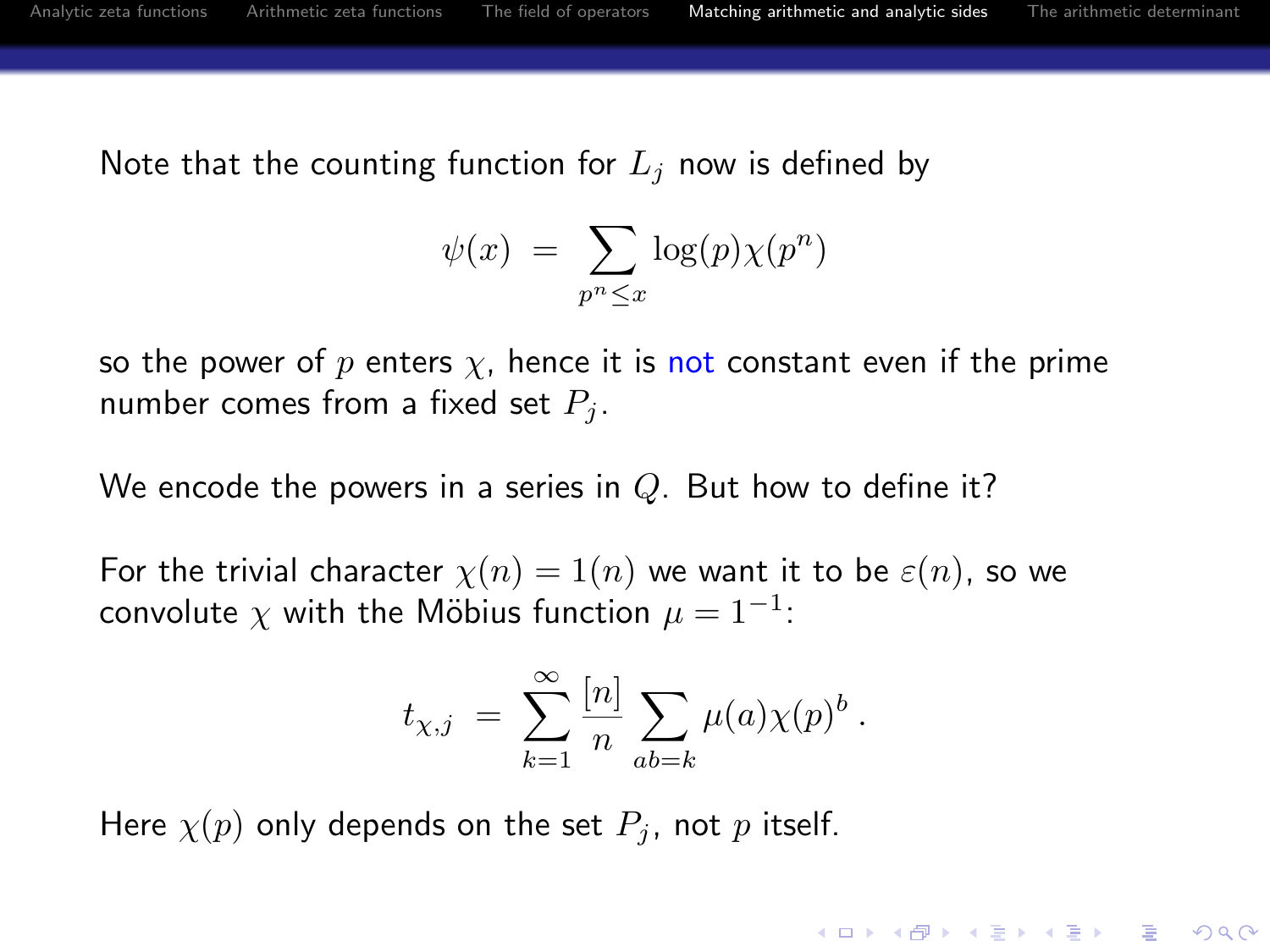$$
t_{\chi,j}.\psi_j(x) = \left(\sum_{k=1}^{\infty} \frac{[k]}{k} \sum_{ab=k} \mu(a)\chi(p)^b\right) \cdot \sum_{\substack{p^k \leq x \\ p \in P_j}} \log(p)
$$

$$
= \sum_{k=1}^{\infty} \sum_{ab=k} \mu(a)\chi(p)^b \sum_{\substack{p^n \leq x^{\frac{1}{k}} \\ p \in P_j}} \log(p)
$$

 $=\sum_{n=1}^{\infty}\sum_{n=1}^{\infty}\mu(a)1[p^{abn}\leq x]\chi(p)^b\log(p)=\sum_{n=1}^{\infty}\sum_{n=1}^{\infty}\mu(a)\psi_{\chi,p}(x^{\frac{1}{a\cdot n}})$  $p \in P_j$  n=1 a,b=1  $p \in P_j$  n=1 a=1

$$
= \sum_{p \in P_j} \sum_{m=1}^{\infty} \psi_{\chi, p}(x^{\frac{1}{m}}) \underbrace{\sum_{an=m} \mu(a) 1(n)}_{= \varepsilon(m)} = \psi_{\chi, j}(x) .
$$

**KORK STRAIN A BAR SHOP**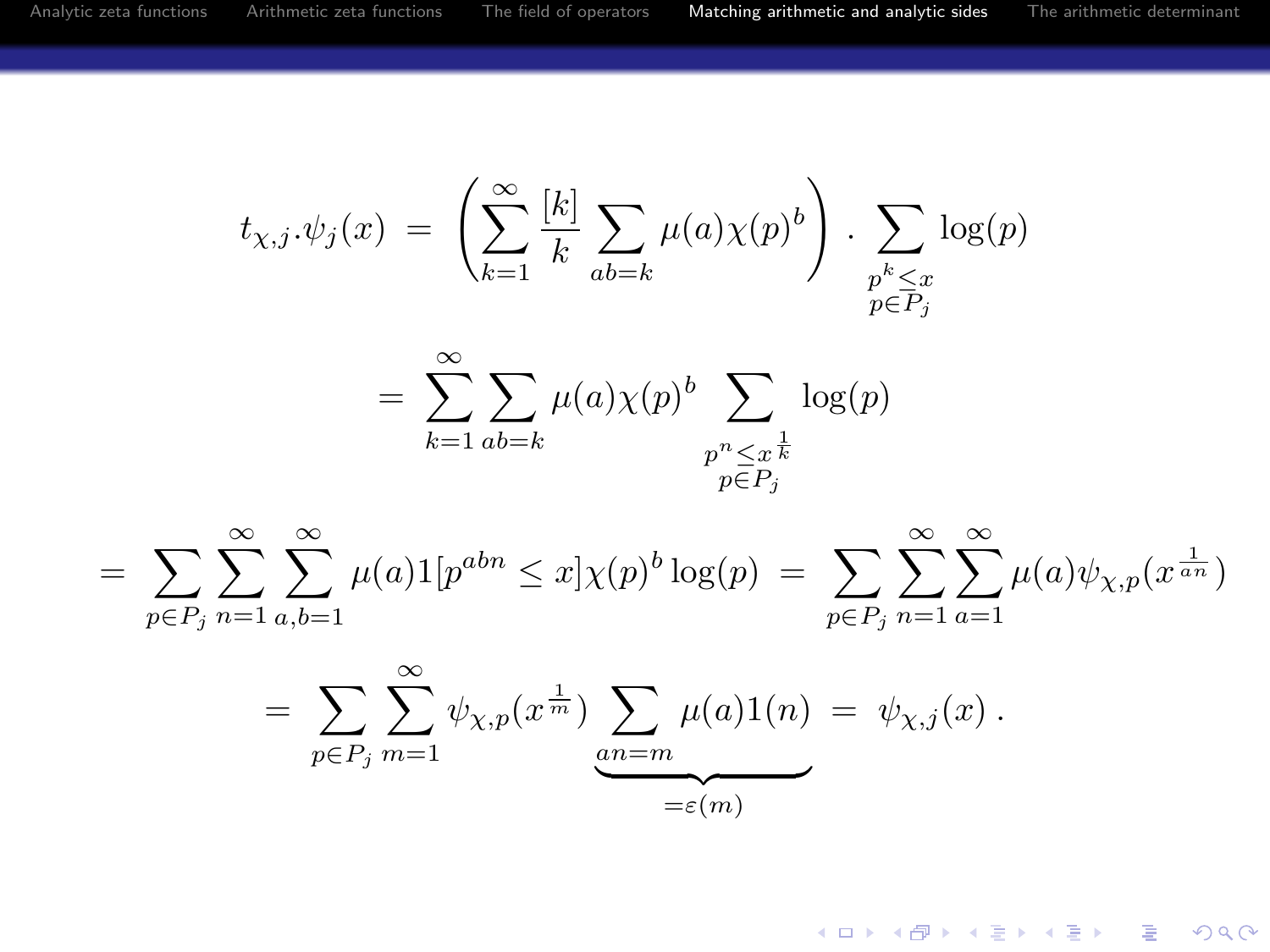**KORK ERKER ADAM ADA** 

# Theorem (H. 2009)

For every normal number field K and the partition  $P_1, \ldots, P_n$  induced by the characters, the partial weighted counting functions

$$
\psi_{\chi,j}(x) = \sum_{\substack{p^k \le x \\ p \in P_j}} \log(p) \chi(p^k)
$$

are Q-linear combinations of counting functions associated to Artin L-series.

We have to take some additional care if  $K$  is not abelian. Then the insertion of the Frobenius determinant is more complex.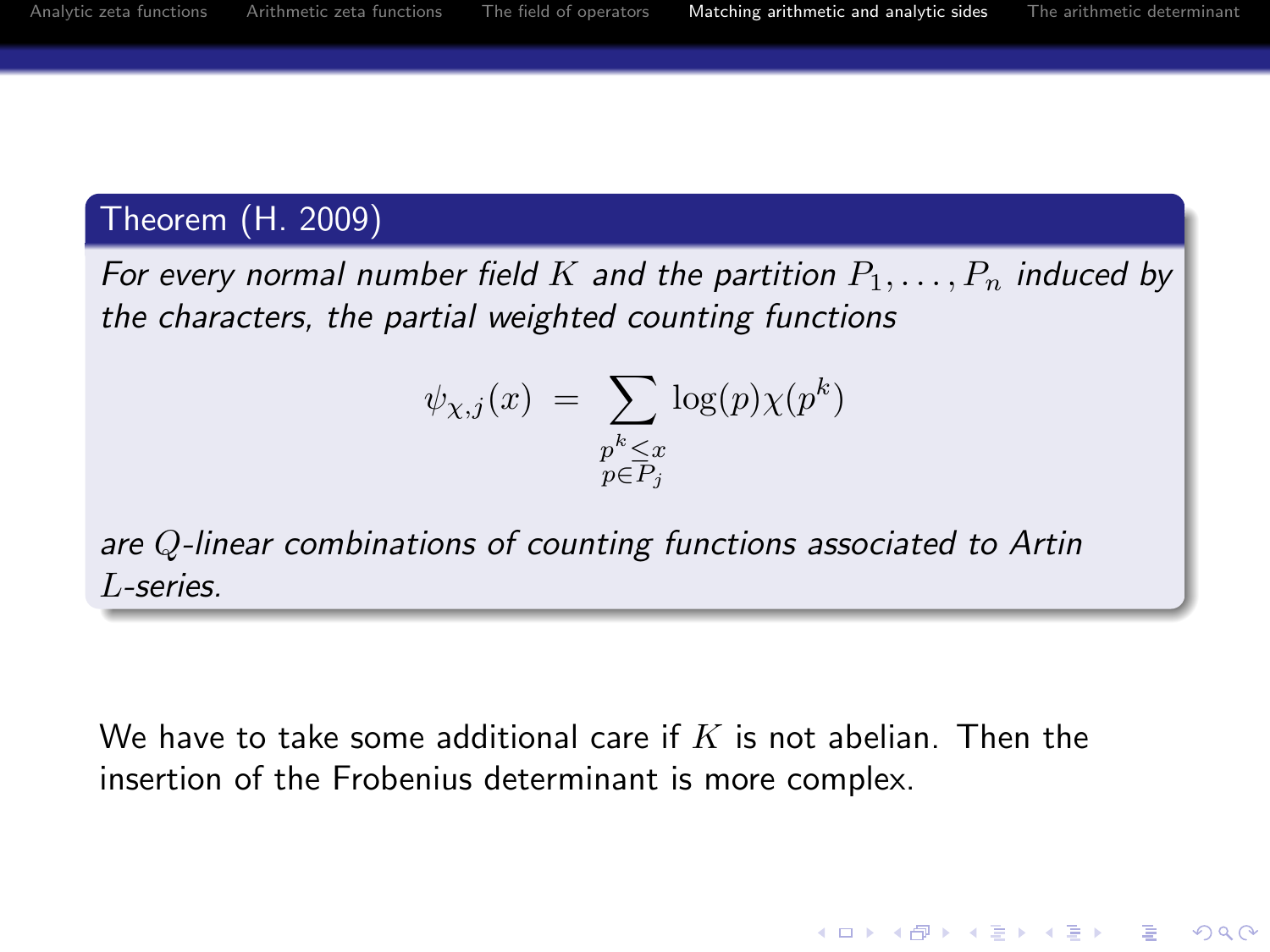So far, we have just played around with counting functions. How can we translate the poles from the analytic side to the arithmetic side?

Different actions of  $[m]$  on functions:

- On zeta functions  $[m] \cdot \zeta(s) = ([m] * \zeta)(s) = \zeta(ms)$  inserts an exponent by definition,
- on logarithmic derivatives the action  $[m].F(s) = mF(ms)$  moves simple poles

$$
[m] \cdot \frac{1}{s-\varrho} = \frac{m}{ms-\varrho} = \frac{1}{s-\varrho/m}
$$

**KORK ERKER ADAM ADA** 

and preserves their residues.

So a Q-linear combination of functions  $\psi_{\chi}(x)$  is attached to a pole set with residues, also if the associated zeta function has no meromorphic continuation.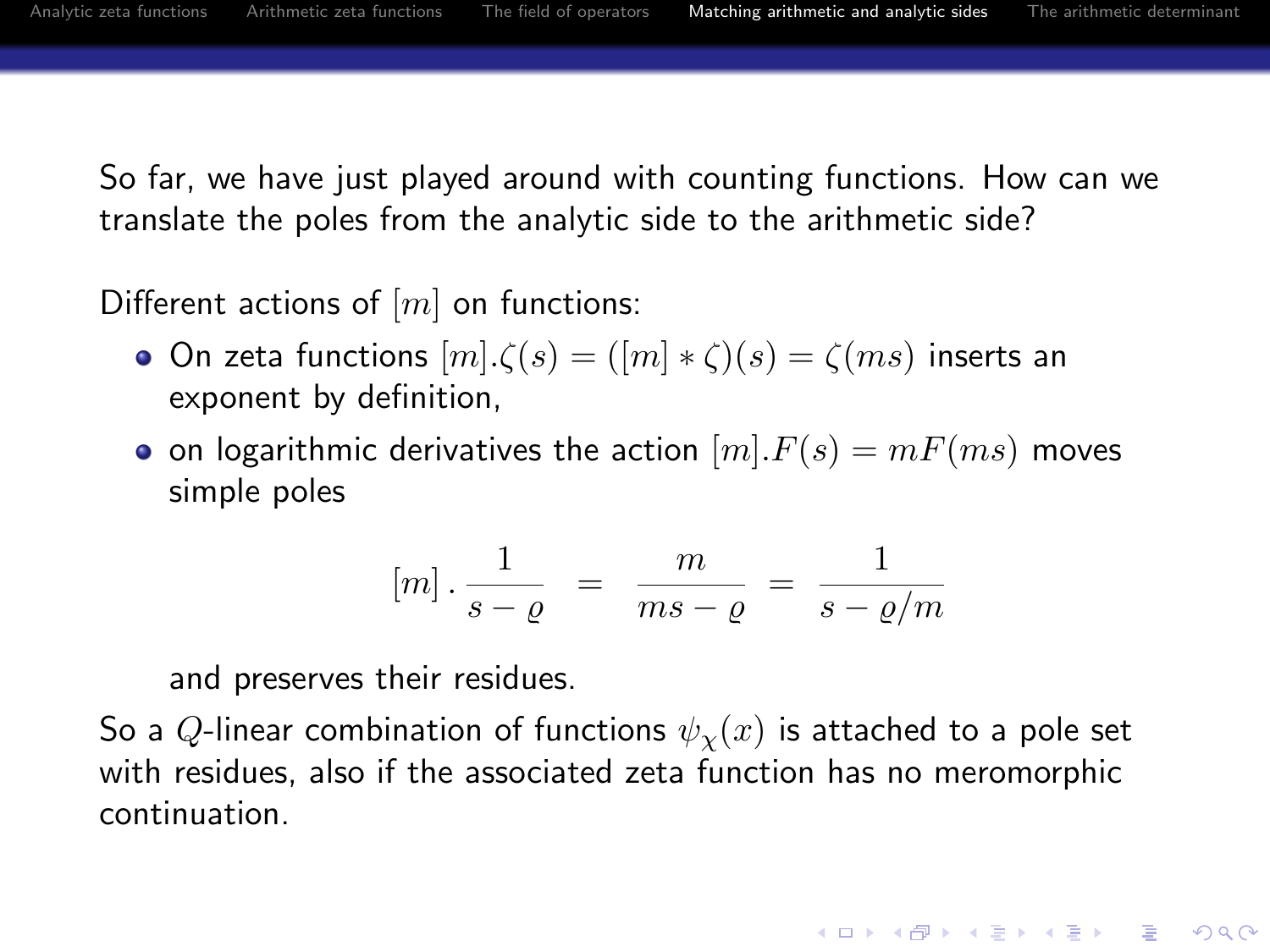Thus we can visualise the asymptotic behaviour by a pole set:



This action comes from the geometric series expansion

$$
\frac{1}{[1] - \frac{1}{2}[2]} = \sum_{k=0}^{\infty} 2^{-k} [2^k].
$$

 $\Rightarrow$  Q translates zero free regions from analytic to arithmetic side.<br>  $\Rightarrow$  Q translates zero free regions from analytic to arithmetic side.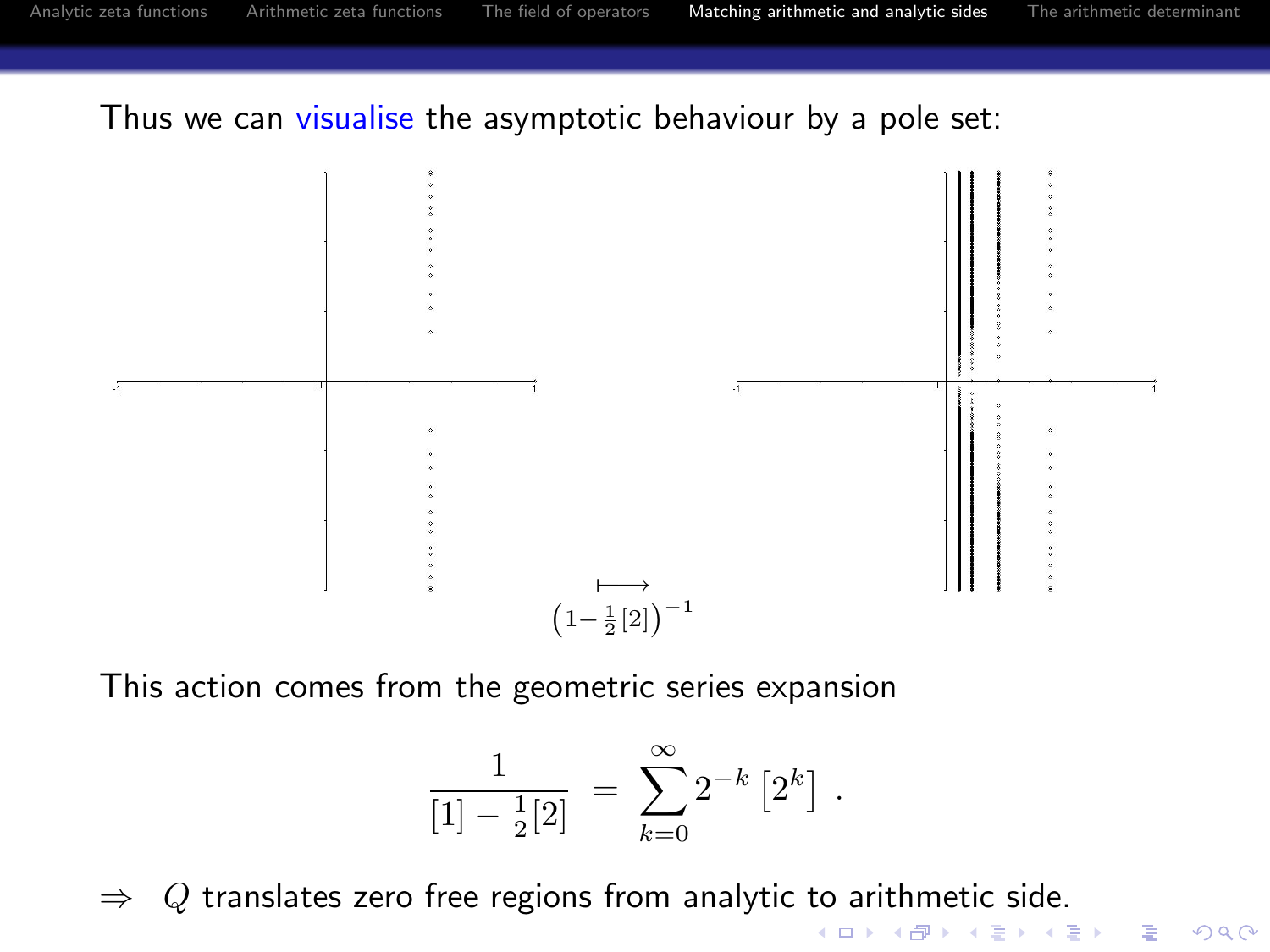**KORKARYKERKE POLO** 

Give and take: Arithmetic zeta functions have some properties that would be nice to have for analytic zeta functions.

Gel'fond-Schneider theorem implies that zeta functions  $\zeta_1, \ldots, \zeta_n$ belonging to arbitrary prime number partitions are linearly independent if we put  $Q = \mathbb{C}(\mathbb{Q}^+)$  instead of  $Q = \mathbb{C}((0,\infty))$ .

#### **Corollary**

Given a normal number field K and the set  $\{K_i\}$  of cyclic subextensions of  $K/\mathbb{Q}$  up to conjugation, then the zeta functions  $\zeta_{K_j}(s)$  are formally Q-linearly independent (proper version for the counting functions).

C-linear independence was already known. But Q-operations also stretch and squeeze the pole set.

Much weaker then GSH, because  $Q$  operates on all poles simultaneously.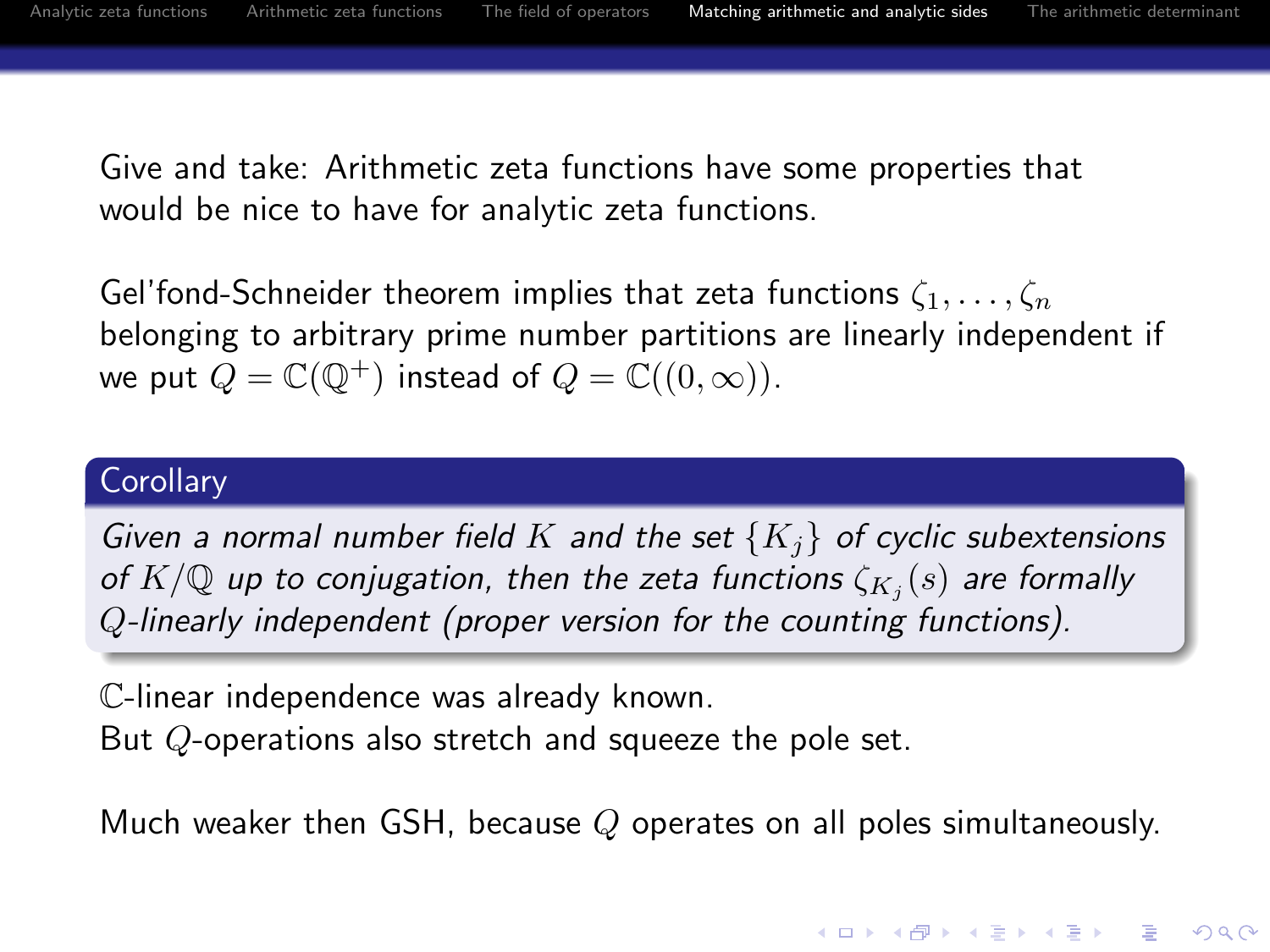Give and take: Arithmetic zeta functions have some properties that would be nice to have for analytic zeta functions.

In the author's opinion, the theorem which comes closest to Riemann's hypothesis is

Bombieri-Vinogradov

We have the asymptotic

$$
\sum_{m \leq y} \max_{\substack{a \bmod m \\ \gcd(a,m)=1}} \left| \psi_{a,m}(x) - \frac{x}{\phi(m)} \right| = O\left(yx^{\frac{1}{2}} \log(x)\right)
$$

for 
$$
\sqrt{x} \log^{-c}(x) \leq y \leq \sqrt{x}
$$
.

which means that Riemann's hypothesis is true on the average over the arithmetic progressions.

<span id="page-37-0"></span>What does it imply for the zeros of the functions  $L(s, \chi)$ ? ...still work in progress, nonlinear operation max is main obstruction.

**KORK ERKER ADAM ADA**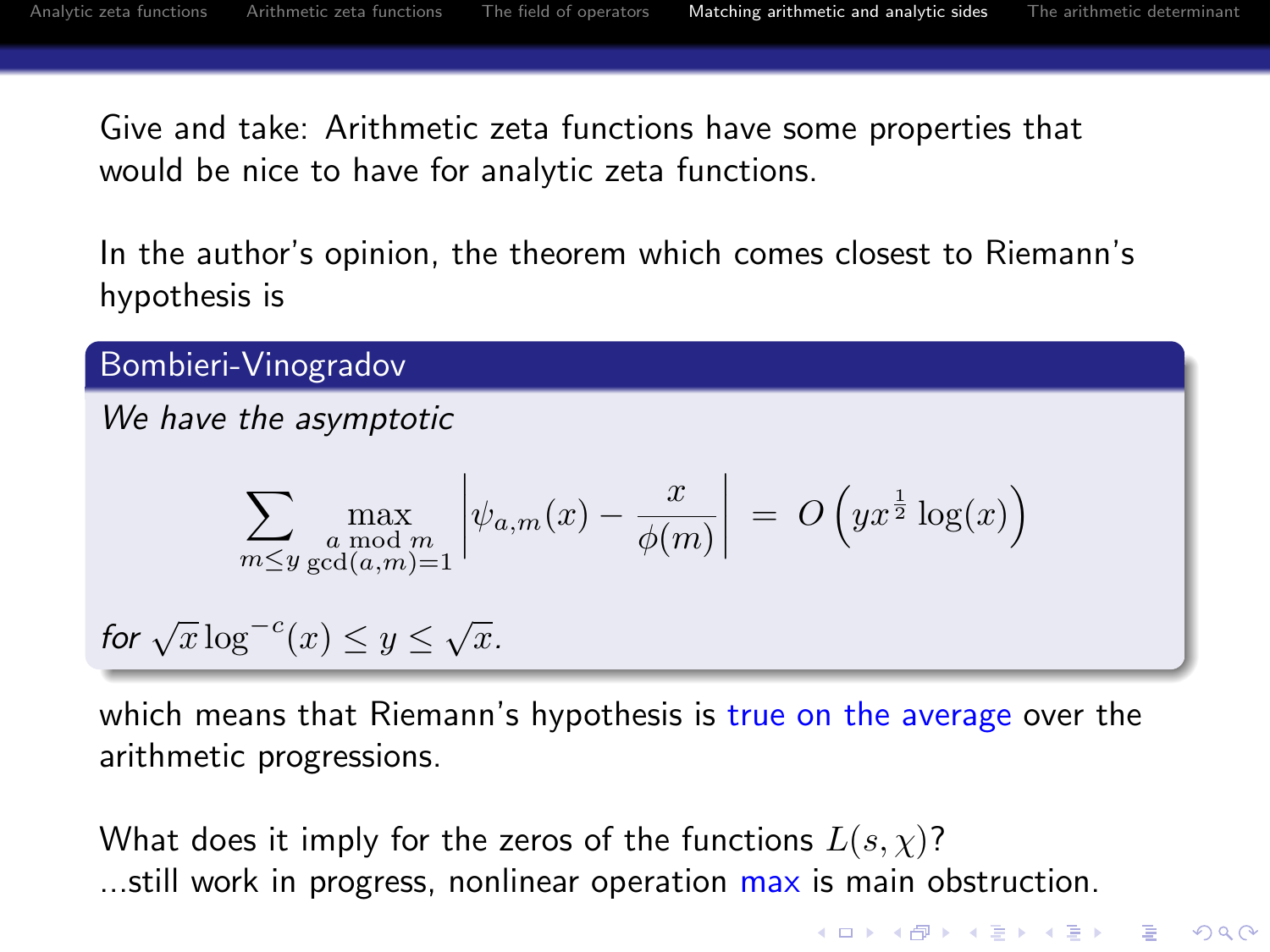**KORKARA KERKER SAGA** 

A nontrivial example: Let  $K = \mathbb{Q}(\sqrt[3]{2}, \omega)$  be a  $D_6$ -extension of  $\mathbb{Q}.$ 

#### Analytic side:

Its cyclic subextensions are K,  $K' = \mathbb{Q}(\omega)$  and the conjugate fields its cyclic subextent<br>  $K_j = \mathbb{Q}(\sqrt[3]{2} \cdot \omega^j).$ 

## Arithmetic side:

The possible unramified decomposition types are

- Decomposition field  $K: p\mathcal{O}_K = \mathfrak{P}_1 \cdots \mathfrak{P}_6$ .
- Decomposition field  $K'$ :  $p\mathcal{O}_{K'} = \mathfrak{p}_1 \mathfrak{p}_2$  with  $\mathfrak{p}_i \mathcal{O}_K = \mathfrak{P}_i$ .
- **•** Decomposition field  $K_j$ :  $p\mathcal{O}_{K_j} = \mathfrak{p}$  (fixed j) with  $p\mathcal{O}_K = \mathfrak{P}_1 \mathfrak{P}_2 \mathfrak{P}_3$ .

<span id="page-38-0"></span>Arithmetic determinant is

$$
\begin{vmatrix} 6[1] & 3[2] & 2[3] \\ 3[1] & [1] + [2] & [3] \\ 2[1] & [2] & 2[1] \end{vmatrix} = 2^2 \cdot 3 \cdot \left( [1] - \frac{[2]}{2} \right) \cdot \left( [1] - \frac{[3]}{3} \right) .
$$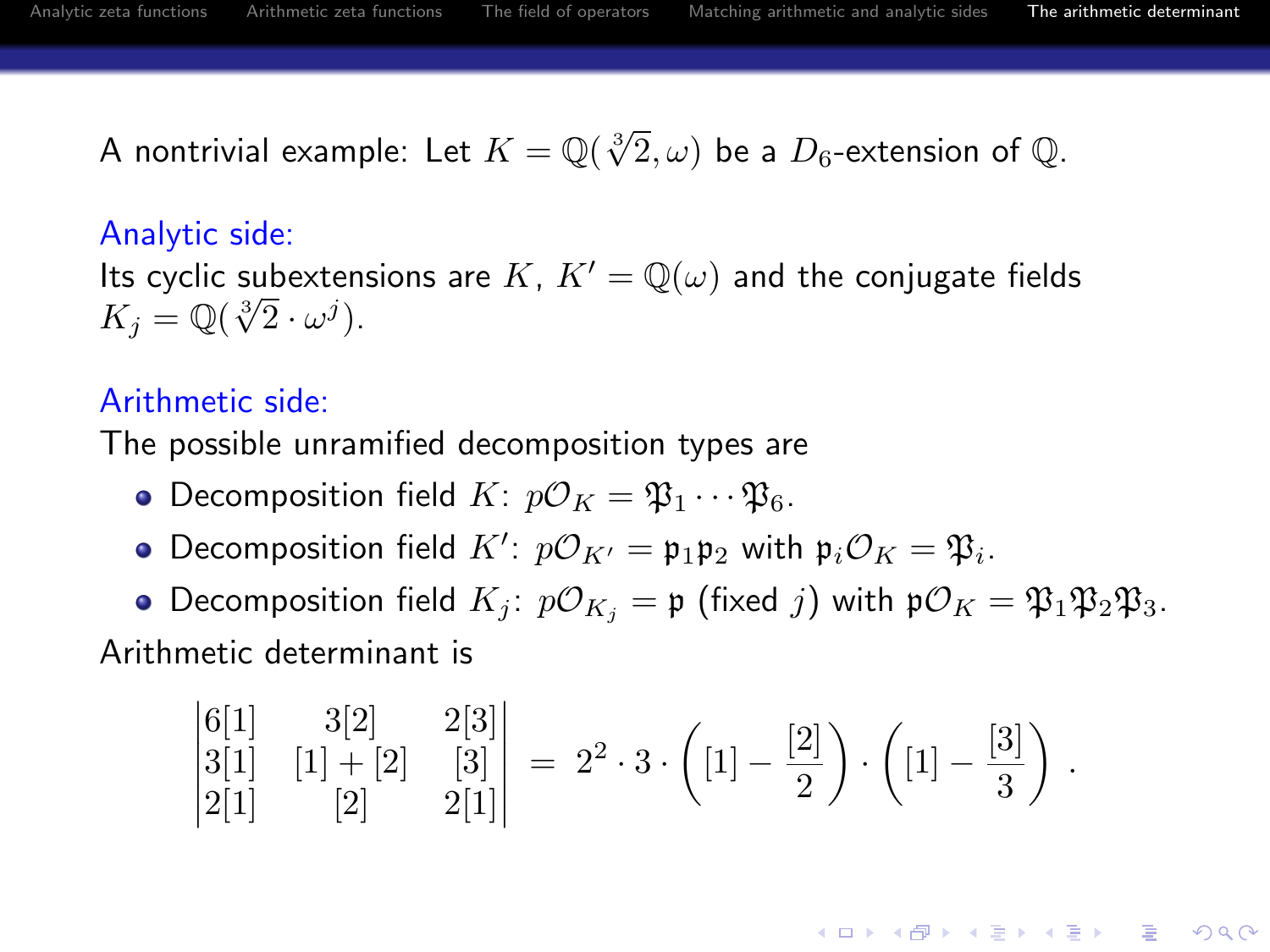For a finite group, form the extended matrix  $T = (t_{gh})$  over Q with

$$
t_{gh} \ = \ \sum_{k=1}^{\infty} \frac{[k]}{k} \sum_{ab=k} \mu(a) 1[g^b = h] \ \ , \ \ g,h \in G
$$

where the elements of  $G$  have a fixed ordering. The characteristic polynomial of the matrix associated to the Artin- $L$ -series is a divisor of  $\det(T - \lambda id)$  in  $Q[\lambda]$ : Using Q-elementary row transformations we can construct the characters  $G \to \mathbb{C}$  from the indicator functions, and group them in a block matrix. Other choices of matches result in other groupings.

**KORK ERKER ADAM ADA** 

 $T$  itself corresponds to the finest matching possible. It therefore suffices to show  $\det(T) \neq 0$  over the field Q.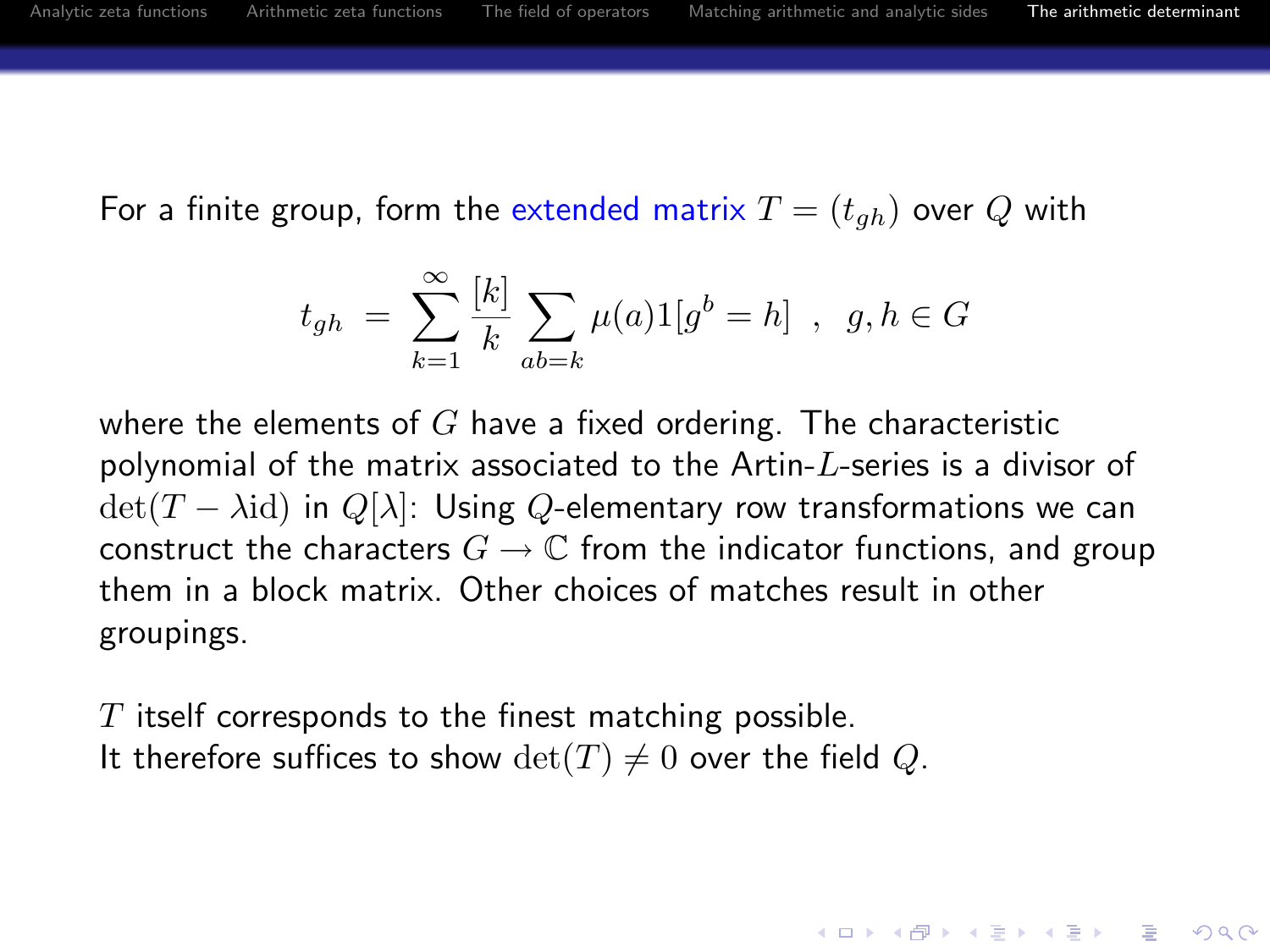**KORK ERKER ADAM ADA** 

# Theorem (H. 2009), Part I

For every finite group  $G$ , the extended matrix has a principal component decomposition

$$
T = F \cdot D \cdot E \cdot F^{-1}
$$

with

$$
D = \begin{pmatrix} 1 & & & \\ * & \ddots & & \\ \vdots & \ddots & \ddots & \\ * & \cdots & * & 1 \end{pmatrix} , E = \begin{pmatrix} \lambda_1 & & & \\ & \ddots & & \\ & & \ddots & \\ & & & \lambda_n \end{pmatrix}
$$

for  $\lambda_j \in Q$  which are 1-units, a unitary matrix  $F \in \mathbb{C}^{n \times n}$ , and  $D \in R_f^{n \times n}$ .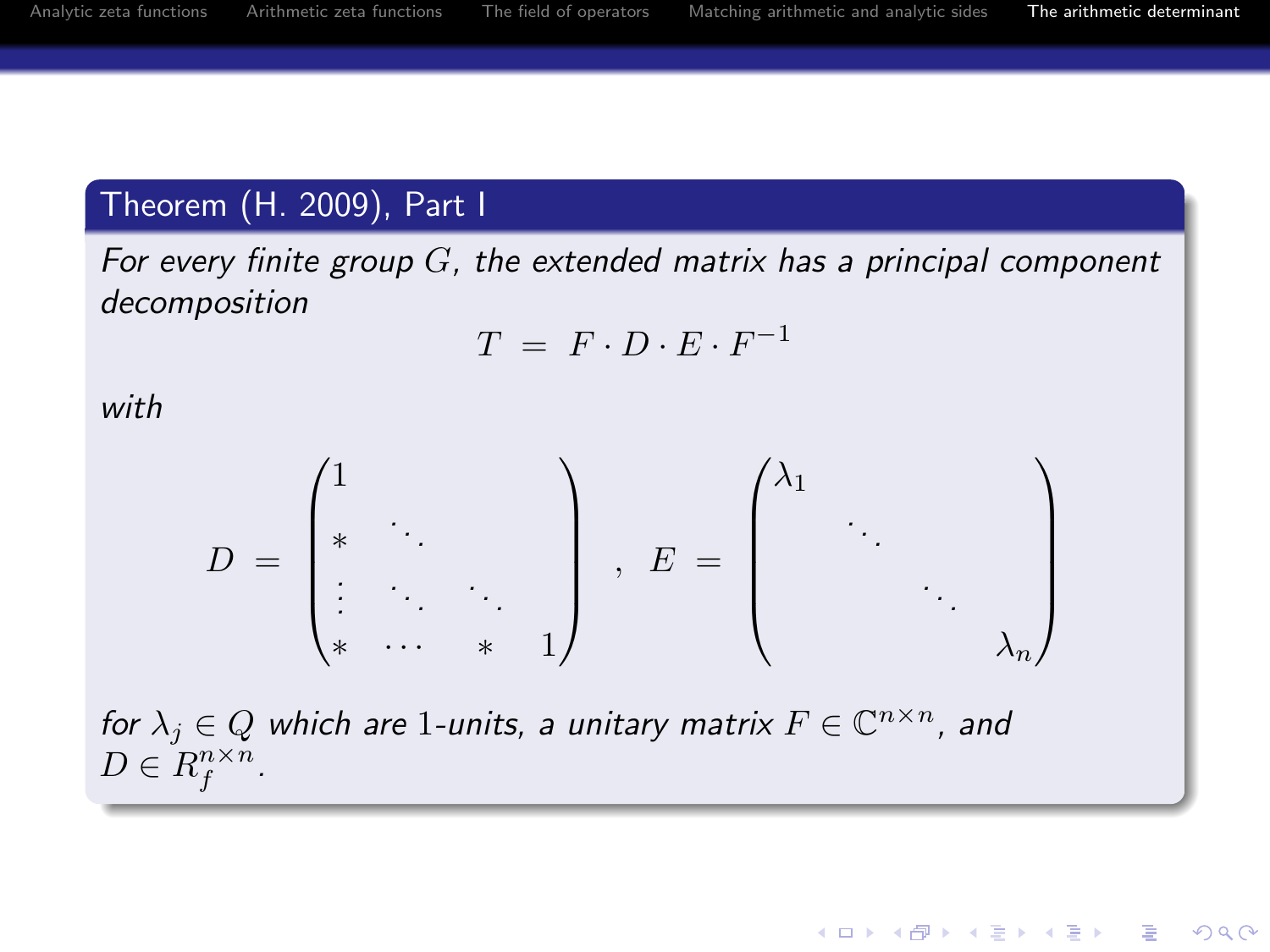E LIZER KENNED K

 $ORO$ 

# Theorem (H. 2009), Part II

The eigenvalues have a convergent product expansion

$$
\lambda \; = \; \lambda_\varphi \; = \; \prod_p \frac{[1] - \frac{1}{p}[p]}{[1] - \frac{\varphi(p)}{p}[p]}
$$

for Dirichlet characters  $\varphi$ . The eigenvalue has finite support if and only if  $\varphi$  is a principal character, in this case we have

$$
\lambda = \lambda_m = \prod_{p|m} \left( [1] - \frac{1}{p}[p] \right) .
$$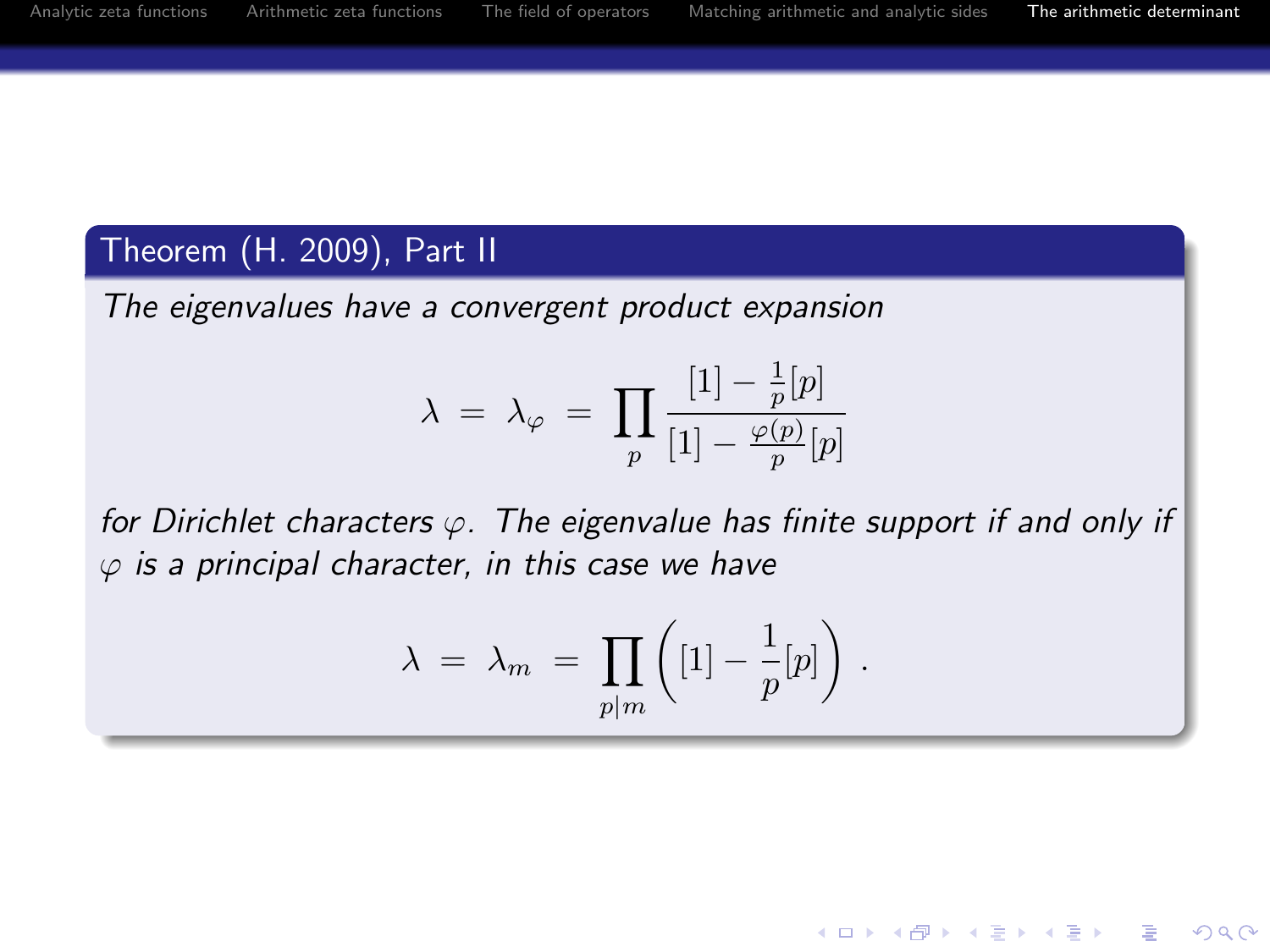For the proof, we need the generator graph of the group  $G$ :

- Its vertices are the elements of  $G$ .
- $\bullet$   $(g, h)$  is an edge if and only if  $g \in \langle h \rangle$ .
- A prime subgraph is a subgraph which is fully associated, and has no ingoing edges.
- $\bullet$  The factorisation of G is computed by removing such subgraphs iteratively. Each subgraph is associated to a set of principal vectors.

**KORK ERKER ADAM ADA**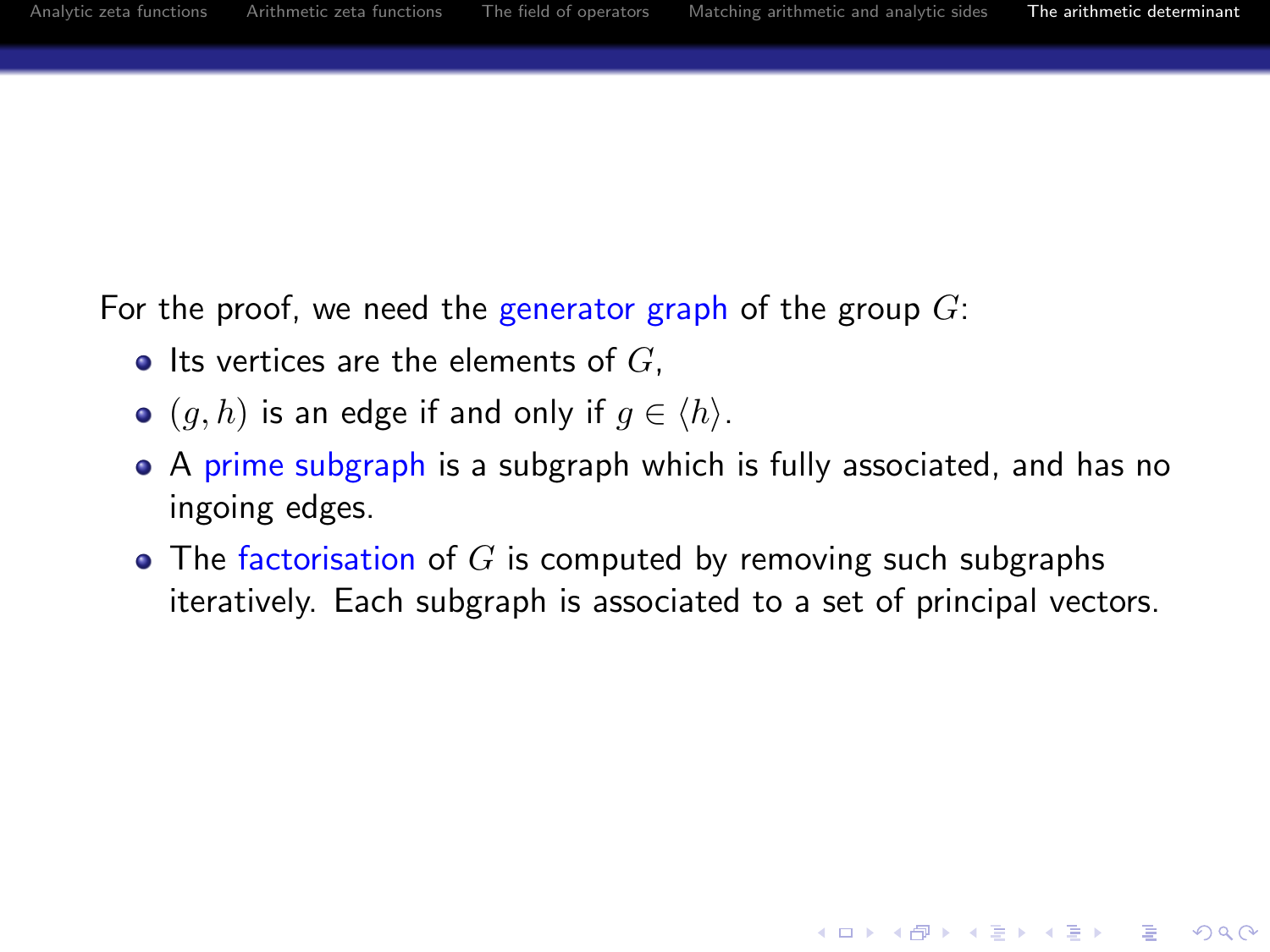An example:  $G = \mathbb{Z}/6\mathbb{Z}$ . The generator graph of this group is



where we exclude the reflexive edges  $(q, q)$ . We remove the root 0. In the next step, the graph is

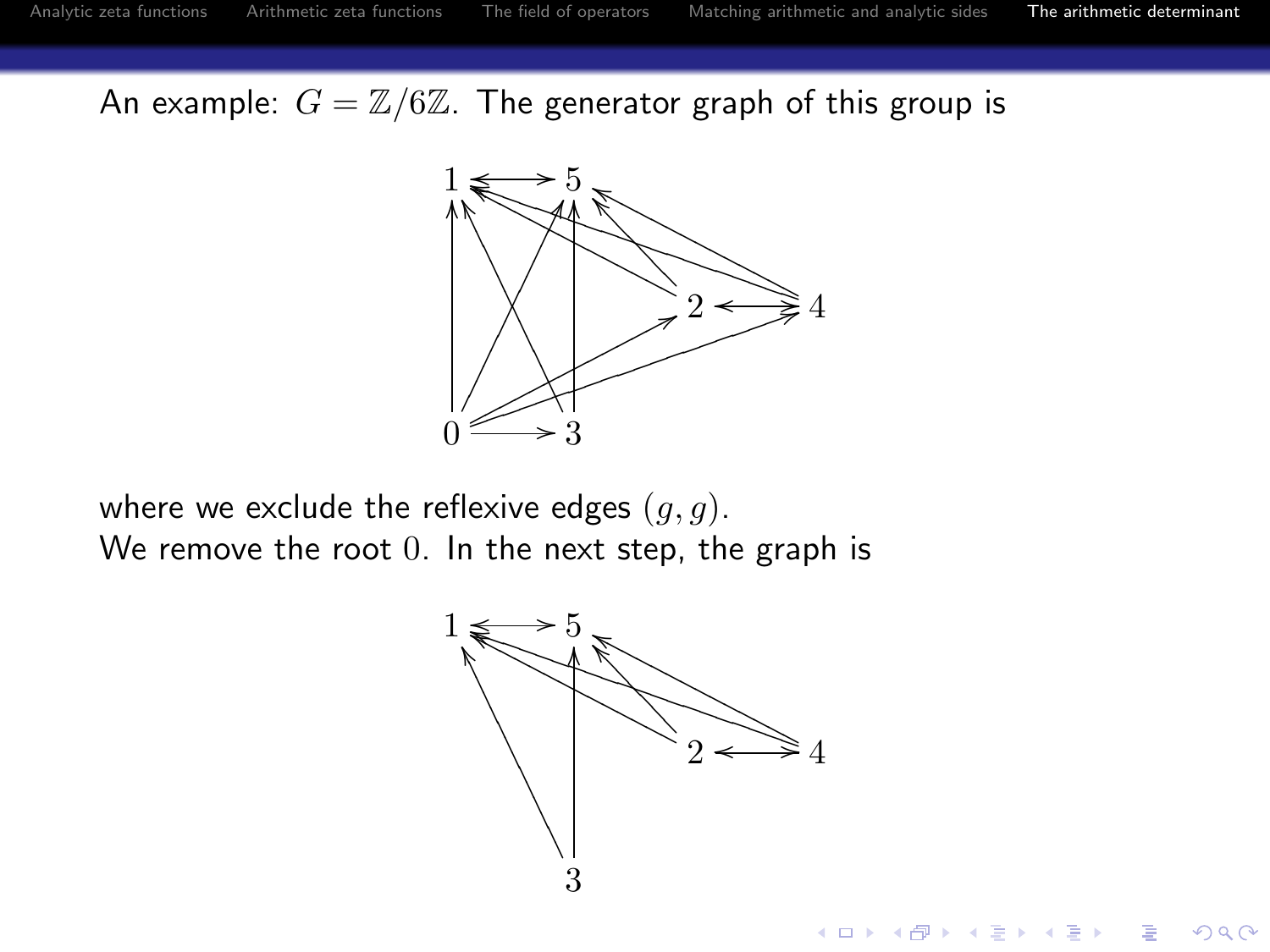Now we remove the root 3, which is itself a prime subgraph.



Here  $\{2, 4\}$  is a totally associated subgraph with no ingoing edges. We remove these vertices, the remaining graph now is  $1 \leftrightarrow 5$ .

So the factorisation of  $\mathbb{Z}/6\mathbb{Z}$  is given by the sets

 $\{0\}$ ,  $\{3\}$ ,  $\{2,4\}$ ,  $\{1,5\}$ .

**KORK ERKER ADAM ADA**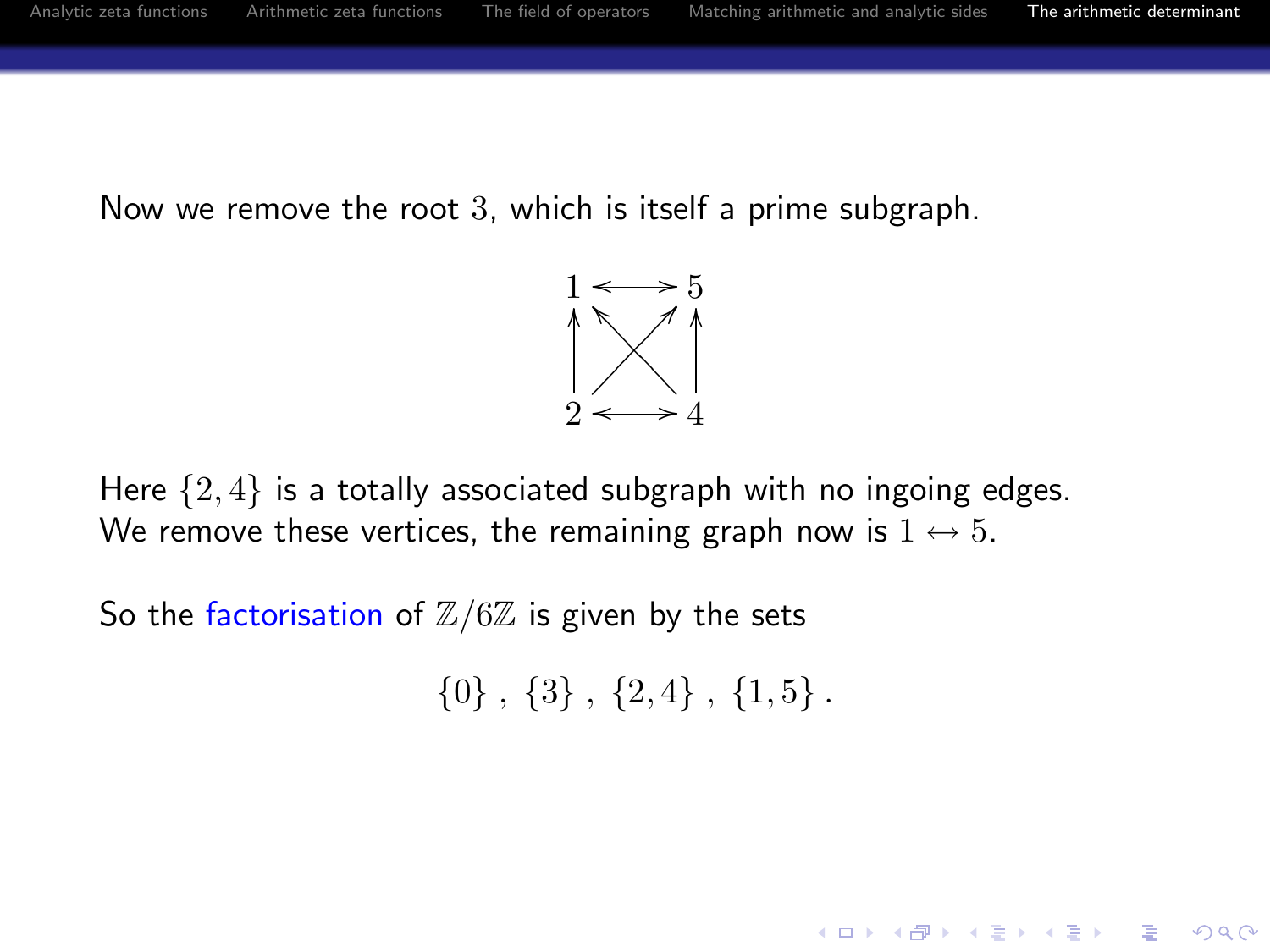Components of  $T$  are

$$
t_{gh} = \sum_{k=1}^{\infty} \frac{[k]}{k} \sum_{ab=k} \mu(a) 1[g^b = h].
$$

#### Lemma

Eigenvectors are of the form

$$
f\ =\ \big(f(g)\big)_{g\in G}
$$

where  $f: G \to \mathbb{C}$  satisfies a functional equation  $f(g^k) = \varphi(k) f(g)$  for some Dirichlet character mod m.

Principal vectors are of this form, but satisfy the functional equation only on some prime subgraph of  $G$ , and are zero on the complement.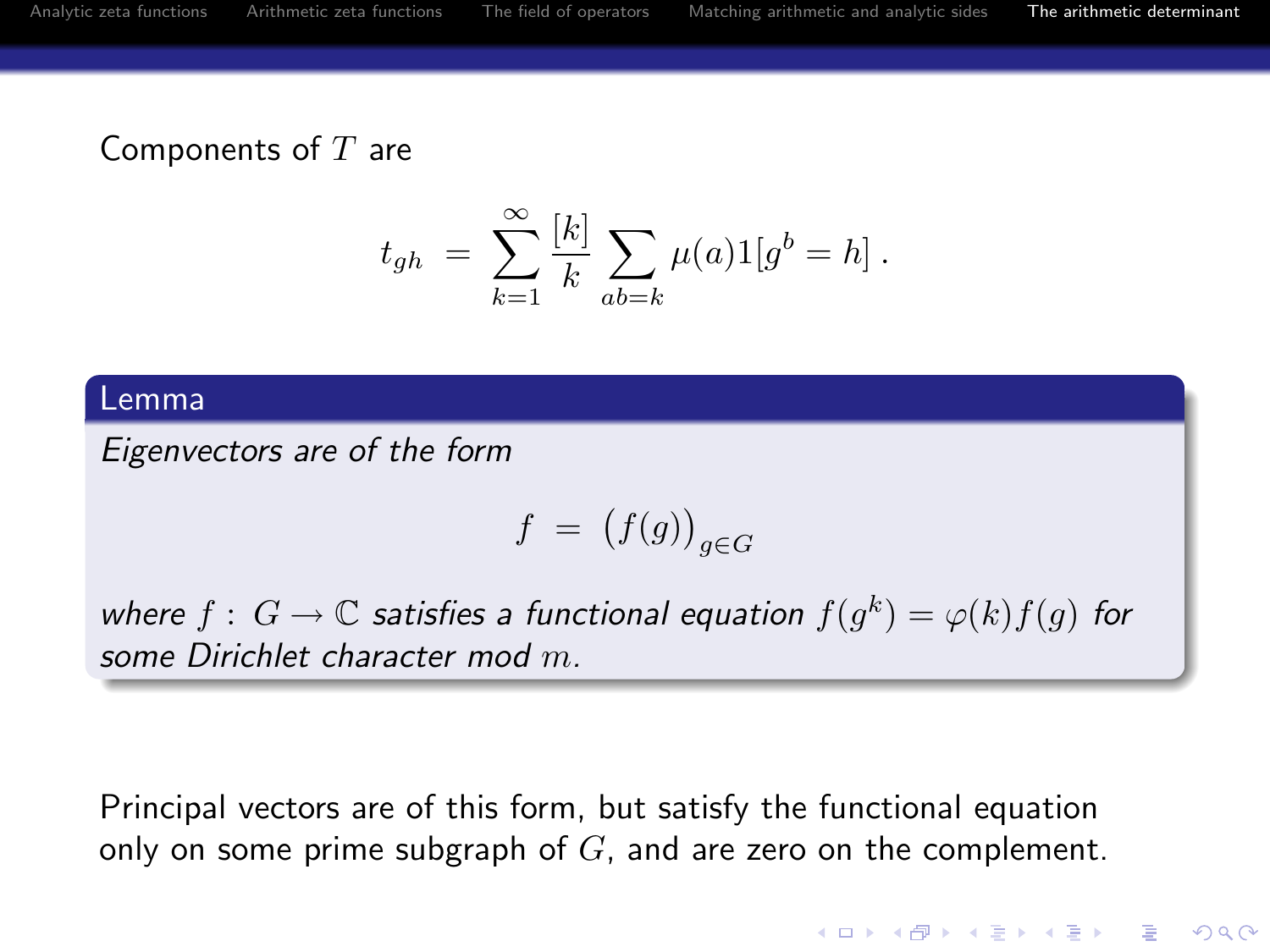# Proof of the lemma: Multiplying  $T$  with  $f$  we get

$$
\forall g \in G: (Tf)_g = \sum_{h \in G} t_{gh} f(h) = \sum_{h \in G} \sum_{k=1}^{\infty} \frac{k!}{k} \sum_{ab=k} \mu(a) \underbrace{1[g^b = h] f(h)}_{\text{selects } f(g^b)}
$$

$$
= \sum_{k=1}^{\infty} \frac{[k]}{k} \sum_{ab=k} \mu(a) f(g^{b}) \sum_{\text{FEQ}} \sum_{k=1}^{\infty} \frac{[k]}{k} \sum_{ab=k} \mu(a) \varphi(b) f(g) = \lambda \cdot f_g
$$

for the eigenvalue

$$
\lambda = \lambda_{\varphi} = \sum_{k=1}^{\infty} \frac{[k]}{k} \sum_{ab=k} \mu(a)\varphi(b) = \prod_{p} \frac{[1] - \frac{1}{p}[p]}{[1] - \frac{\varphi(p)}{p}[p]}
$$

which is always a 1-unit of  $Q$ .

K ロ ▶ K @ ▶ K 할 ▶ K 할 ▶ | 할 | © 9 Q @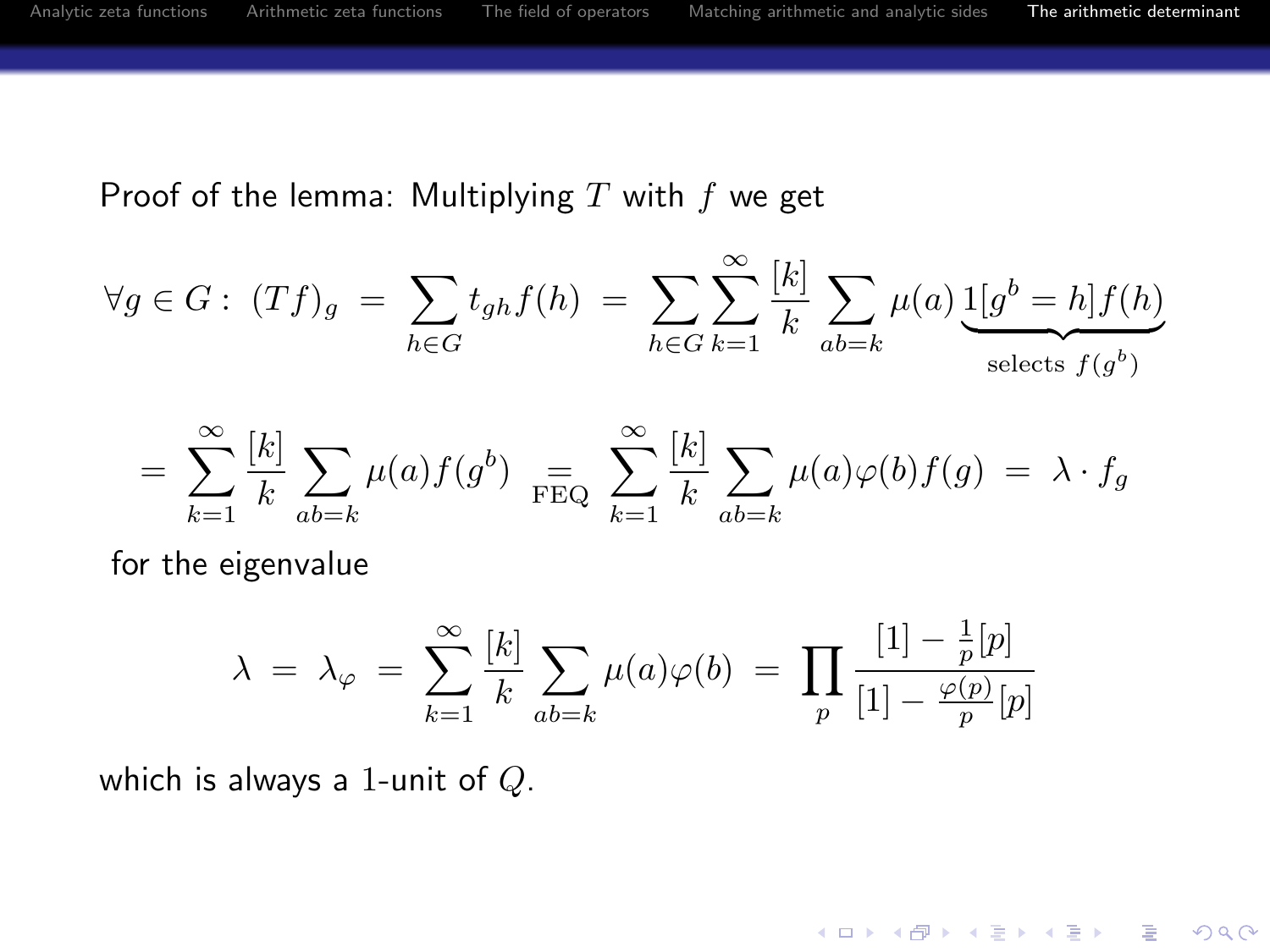For the theorem, it remains to show that the principal  $f$  form a basis.

We use the following enumeration argument:

- A prime subgraph S containing an element q of order m satisfies  $S=\{g^{k}\::\: \gcd(k,m)=1\},$  so it has precisely  $\phi(m)$  vertices.
- For each every S, we fix a vertex  $q_S \in S$  and put  $f(q_S) = 1$ . Each of the  $\phi(m)$  Dirichlet characters mod m then defines the function f on the subgraph by the functional equation, and we put  $f(q) = 0$  for  $g \notin S$ .
- We obtain for every subgraph S precisely  $|S| = \phi(m)$  principal vectors, so in total we get  $|G|=\sum |S|$  principal vectors. There cannot be more.
- <span id="page-47-0"></span>• These functions f are linearly independent in  $Q<sup>n</sup>$ . This is obvious if a selection of them is defined on different subgraphs, otherwise we use that different Dirichlet characters on the same group are linearly independent.**KORKAR KERKER E VOOR**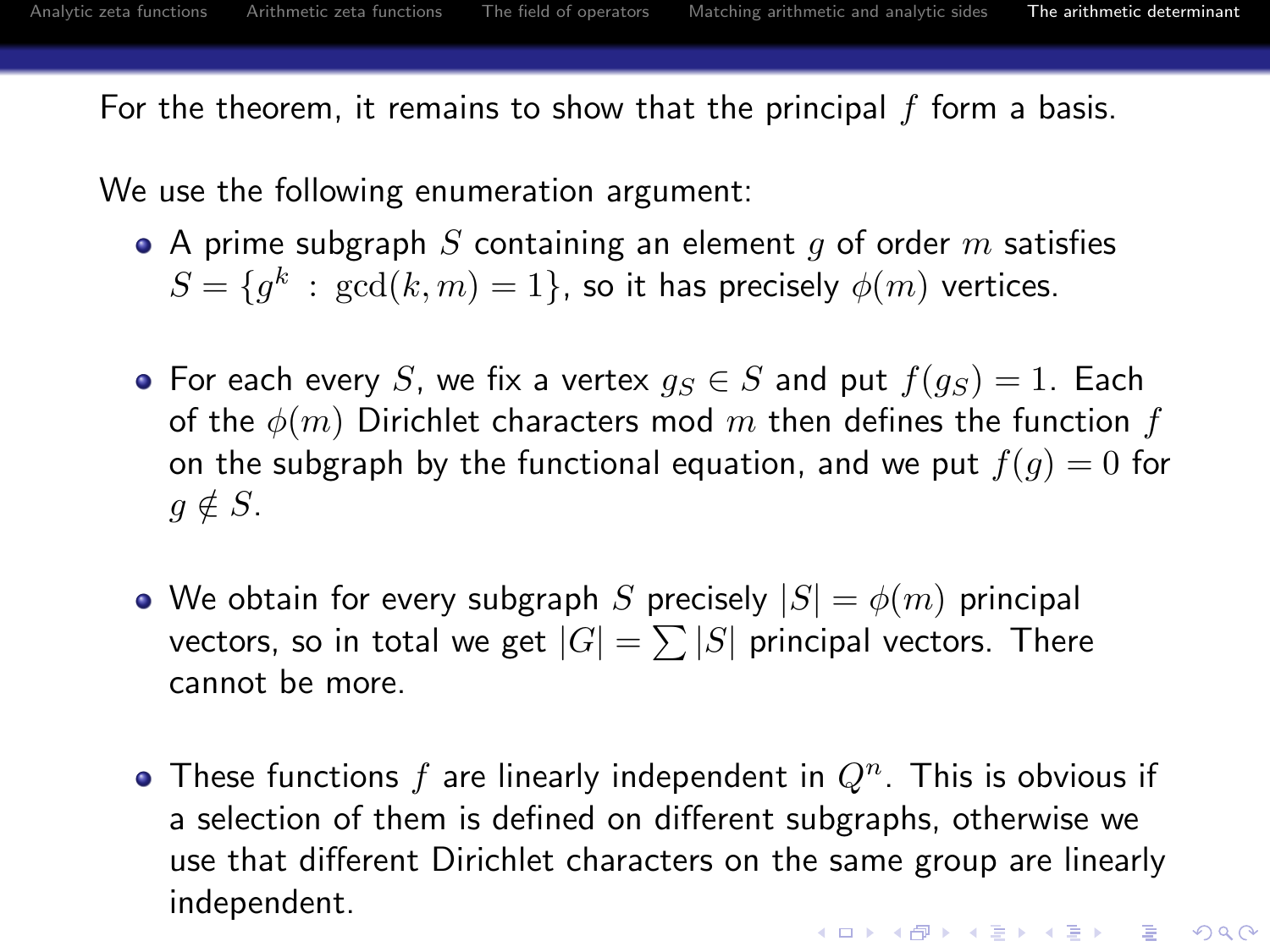Basic rule for every prime subgraph: Order of elements is modulus  $m$ . number of elements is  $\phi(m)$ .

- $S = \{0\}$ : We have  $f(g) = 1$  if  $g = 0$  and  $f(g) = 0$  otherwise. Case  $m = 1$ , the eigenvalue is  $\lambda_1 = [1]$ .
- $\bullet$   $S = \{3\}$ : We have  $f(g) = 1$  if  $g = 3$  and  $f(g) = 0$  otherwise. Case  $m = 2$  and  $\phi(m) = 1$ , eigenvalue is  $\lambda_2 = 1 - \frac{1}{2}[2]$ .
- $S = \{2, 4\}$ : Here the functions

$$
f_1(g) = \begin{cases} 1 & \text{if } g = 2, 4 \\ 0 & \text{otherwise} \end{cases}, \ f_2(g) = \begin{cases} 1 & \text{if } g = 2 \\ -1 & \text{if } g = 4 \\ 0 & \text{otherwise} \end{cases}
$$

are associated to the two Dirichlet characters mod 3.

•  $S = \{1, 5\}$ : Here the functions

$$
f_1(g) = \begin{cases} 1 & \text{if } g = 1, 5 \\ 0 & \text{otherwise} \end{cases}, \ f_2(g) = \begin{cases} 1 & \text{if } g = 1 \\ -1 & \text{if } g = 5 \\ 0 & \text{otherwise} \end{cases}
$$

<span id="page-48-0"></span>are associated to the two Dirichlet characte[rs](#page-47-0) [mo](#page-49-0)[d](#page-47-0) [6](#page-48-0)[.](#page-49-0)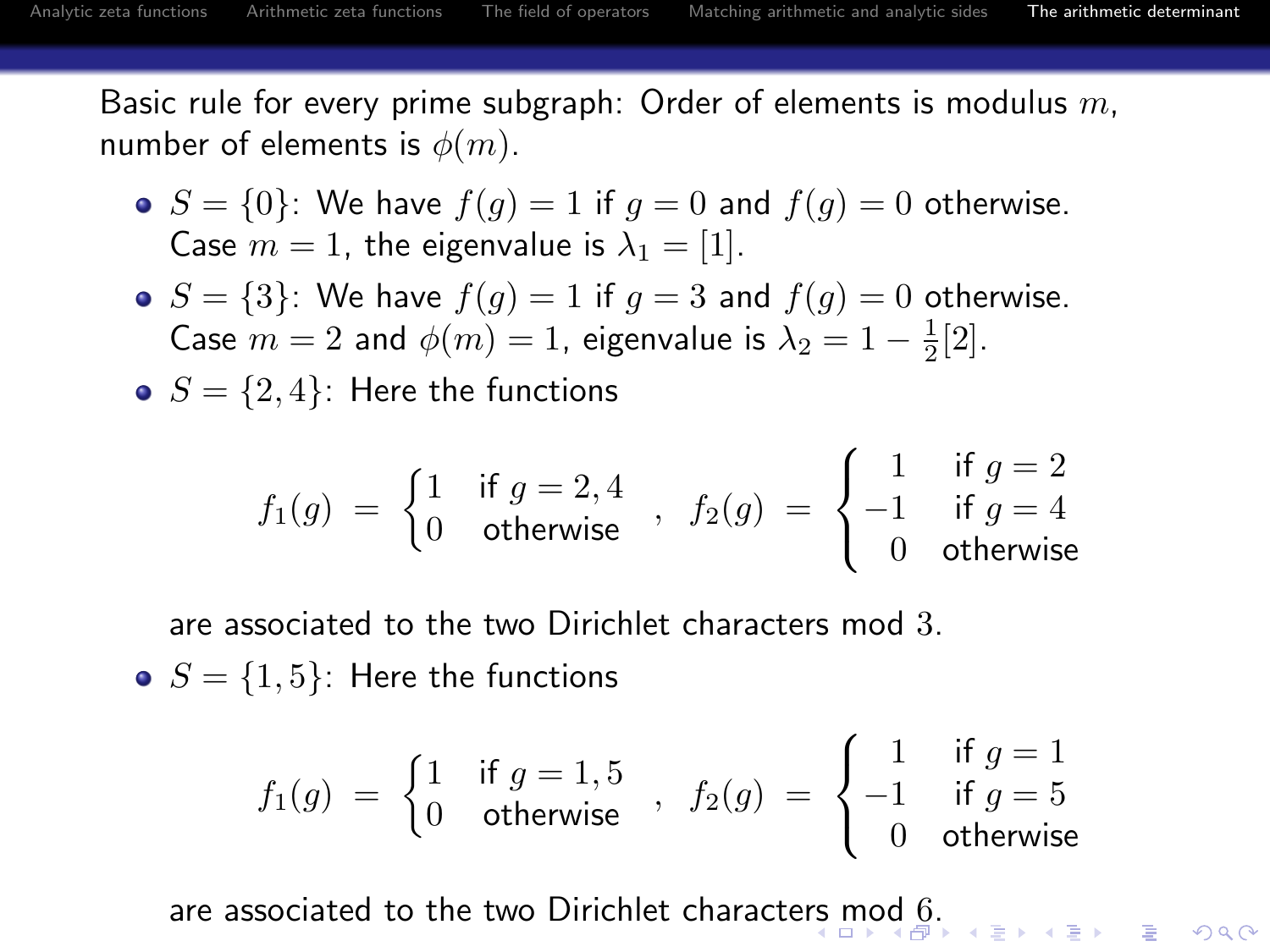**KORK STRATER STRAKES** 

So we compute the arithmetic determinant  $\det(T) = \det(\mathbb{Z}/6\mathbb{Z})$  as follows:

$$
\det(T) = \lambda_1 \cdot \lambda_2 \cdot \lambda_3 \lambda'_3 \cdot \lambda_6 \lambda'_6.
$$

For the decomposition matching, we have to select the principal characters:

$$
\lambda_1 \cdot \lambda_2 \cdot \lambda_3 \cdot \lambda_6 = [1] \cdot \left(1 - \frac{[2]}{2}\right) \cdot \left(1 - \frac{[3]}{3}\right) \cdot \left(1 - \frac{[2]}{2}\right) \left(1 - \frac{[3]}{3}\right)
$$

$$
= \left(1 - \frac{[2]}{2}\right)^2 \cdot \left(1 - \frac{[3]}{3}\right)^2
$$

<span id="page-49-0"></span>times a complex constant (coming from the matrix block grouping operations).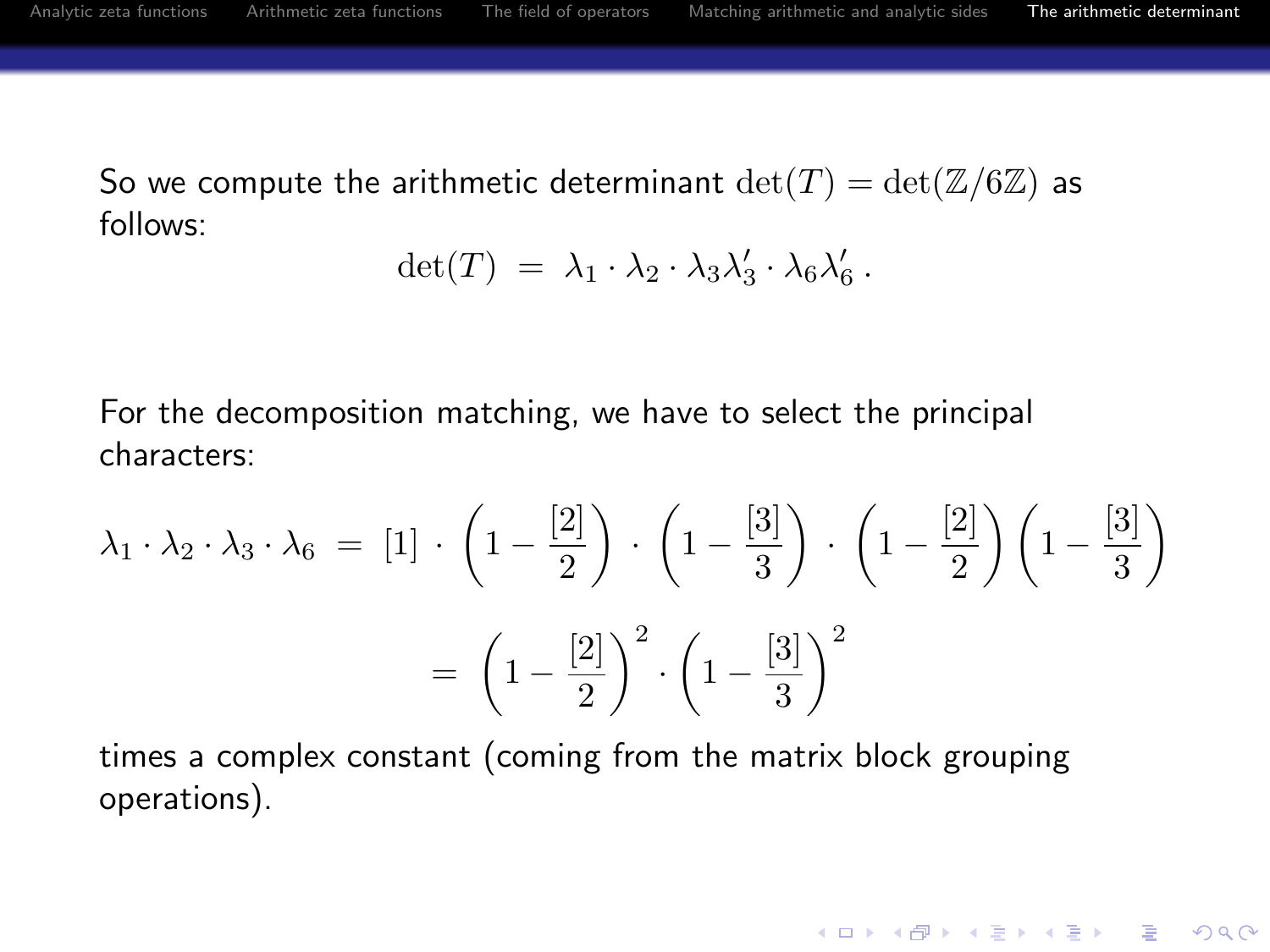<span id="page-50-0"></span> $\sim$ 

K ロ ▶ K @ ▶ K 할 > K 할 > 1 할 > 1 이익어

# Examples computed using a computer:

| Isomorphism type              | $_{\rm det}$                                                               |
|-------------------------------|----------------------------------------------------------------------------|
| $\{1\}$ (trivial)             | $[1]$                                                                      |
| $C_2$ (cyclic)                | $2 \cdot ([1] - \frac{1}{2}[2])$                                           |
| $C_4$ (cyclic)                | $2^3 \cdot ([1] - \frac{1}{2}[2])^2$                                       |
| $C_8$ (cyclic)                | $2^6 \cdot ([1] - \frac{1}{2}[2])^3$                                       |
| $C_3$ (cyclic)                | $3 \cdot ([1] - \frac{1}{3}[3])$                                           |
| $C_9$ (cyclic)                | $3^3 \cdot ([1] - \frac{1}{3}[3])^2$                                       |
| $C_6$ (cyclic)                | $2^{2}3^{2} \cdot ([1]-\frac{1}{2}[2])^{2} \cdot ([1]-\frac{1}{3}[3])^{2}$ |
| $C_{12}$ (cyclic)             | $2^{6}3^{3}\cdot([1]-\frac{1}{2}[2])^{4}\cdot([1]-\frac{1}{3}[3])^{3}$     |
| $C_{24}$ (cyclic)             | $2^{12}3^4 \cdot ([1]-\frac{1}{2}[2])^6 \cdot ([1]-\frac{1}{2}[3])^4$      |
| $C_2^2$ (abelian)             | $2^5 \cdot ([1] - \frac{1}{2} [2])^3$                                      |
| $C_2^3$ (abelian)             | $2^{17} \cdot ([1] - \frac{1}{2}[2])^7$                                    |
| $C_2^4$ (abelian)             | $2^{49} \cdot ([1] - \frac{1}{2}[2])^{15}$                                 |
| $C_2 \times C_4$ (abelian)    | $2^{11} \cdot ([1] - \frac{1}{2}[2])^5$                                    |
| $D_8$ (dihedral)              | $2^8 \cdot ([1] - \frac{1}{2}[2])^4$                                       |
| $Q_8$ (quaternion)            | $2^8 \cdot ([1] - \frac{1}{2}[2])^4$                                       |
| $\mathcal{A}_4$ (alternating) | $2^33 \cdot ([1] - \frac{1}{2}[2]) \cdot ([1] - \frac{1}{3}[3])$           |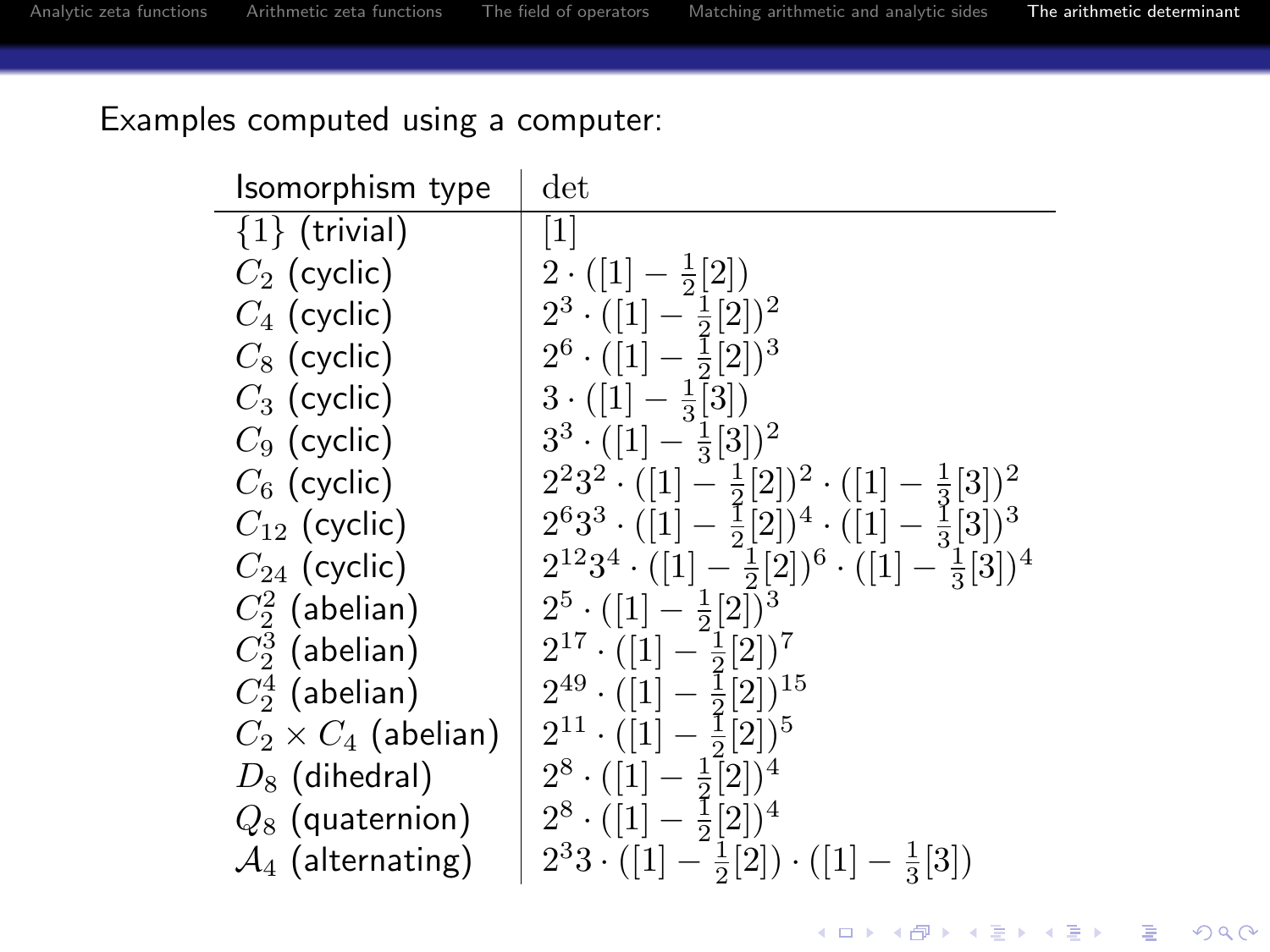$\Omega$ 

Some side effects (computational aspect):

Determinants don't get too complicated, for example the sporadic Mathieu group  $M_{12}$  of 7920 elements has arithmetic determinant (with respect to the decomposition matching)

$$
c \cdot \left( [1] - \frac{[2]}{2} \right)^8 \cdot \left( [1] - \frac{[3]}{3} \right)^2 \cdot \left( [1] - \frac{[5]}{5} \right) \cdot \left( [1] - \frac{[11]}{11} \right) .
$$

• Algorithm to compute det symbolically is quite simple and, surprisingly, involves no linear algebra at all.

The algorithm sets up the generator graph of the group  $G$ , and for each prime subgraph of elements of order n, adds the  $\phi(n)$  Dirichlet characters mod  $n$  to the list of eigenvalues.

The difficult part is to find those which belong to the chosen matching of analytic and arithmetic functions.

<span id="page-51-0"></span>For the matching subfield $\leftrightarrow$ decomposition it is simple: Select finitely supported eigenvalues, i.e. those belonging to pr[inc](#page-50-0)i[pa](#page-52-0)[l](#page-50-0) [ch](#page-51-0)[a](#page-52-0)[r](#page-37-0)[ac](#page-38-0)[te](#page-53-0)[rs](#page-37-0)[.](#page-38-0)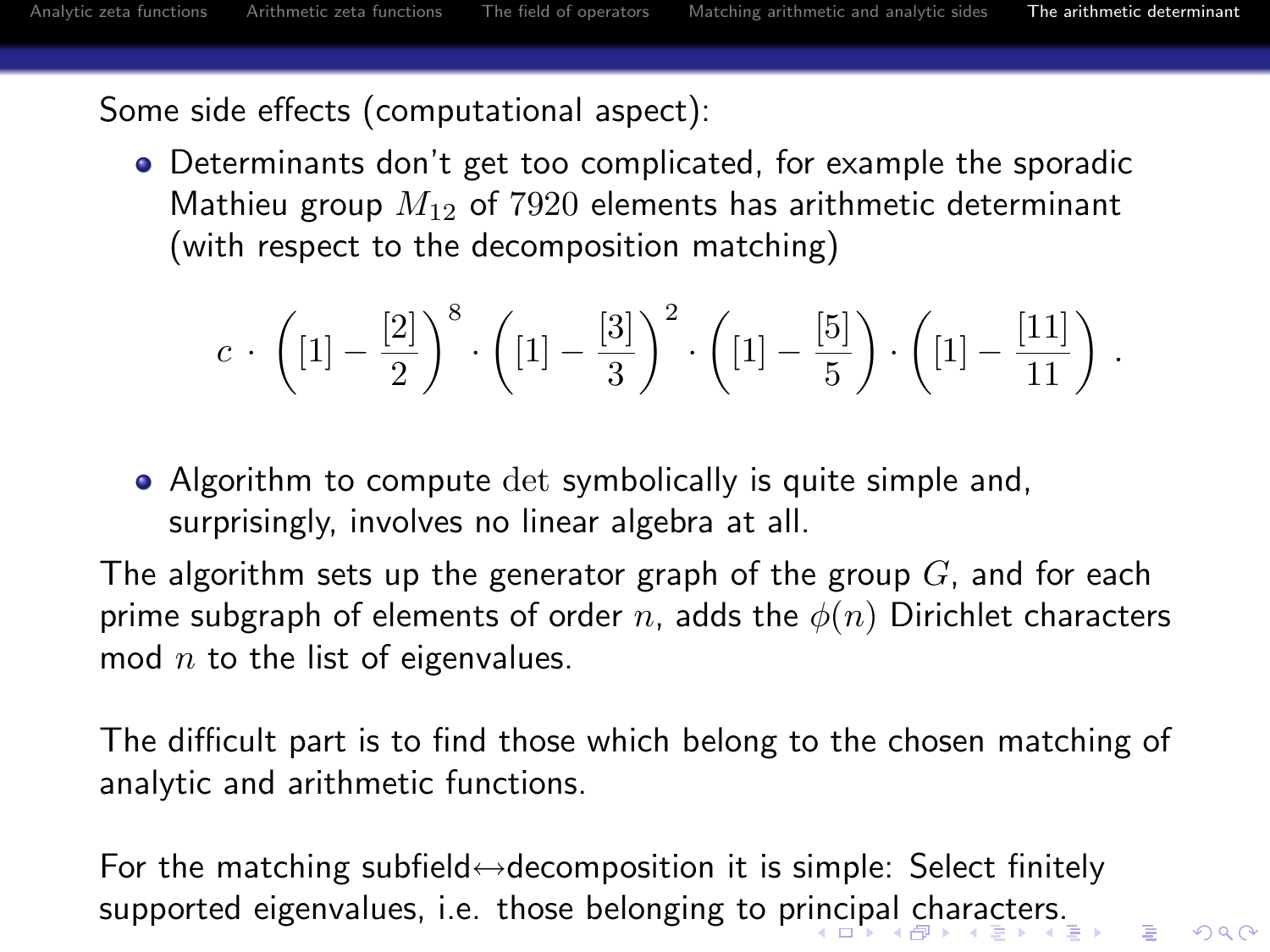**KORK ERKER ADAM ADA** 

Some side effects (number theoretic aspect):

- Matching exists and  $\det(G) \neq 0$  for every finite group G, even if there is no number field satisfying  $G(K/\mathbb{Q}) = G$ .
- Finest possible matching associated to the unmodified extended matrix exists, but what is its number theoretic interpretation? Some L-function formed using arbitrary group functions instead of characters, but the left hand side is no longer analytic, or is it?
- Be careful: Topology of  $Q$  is quite weak, so "convergence of pole<br>locations" chould be treated with eare. No problems if there is no locations" should be treated with care. No problems if there is no accumulation on the half plane  $Re(s) > 0$ , but on the line  $Re(s) = 0$  strange things happen...
- <span id="page-52-0"></span>• Every discrete set is in the Q-span of P and vice versa: In a certain sense Weil's formula holds true for every set of numbers, and does not depend on any number theoretic conditions, but we loose the analytic properties of the right hand side.